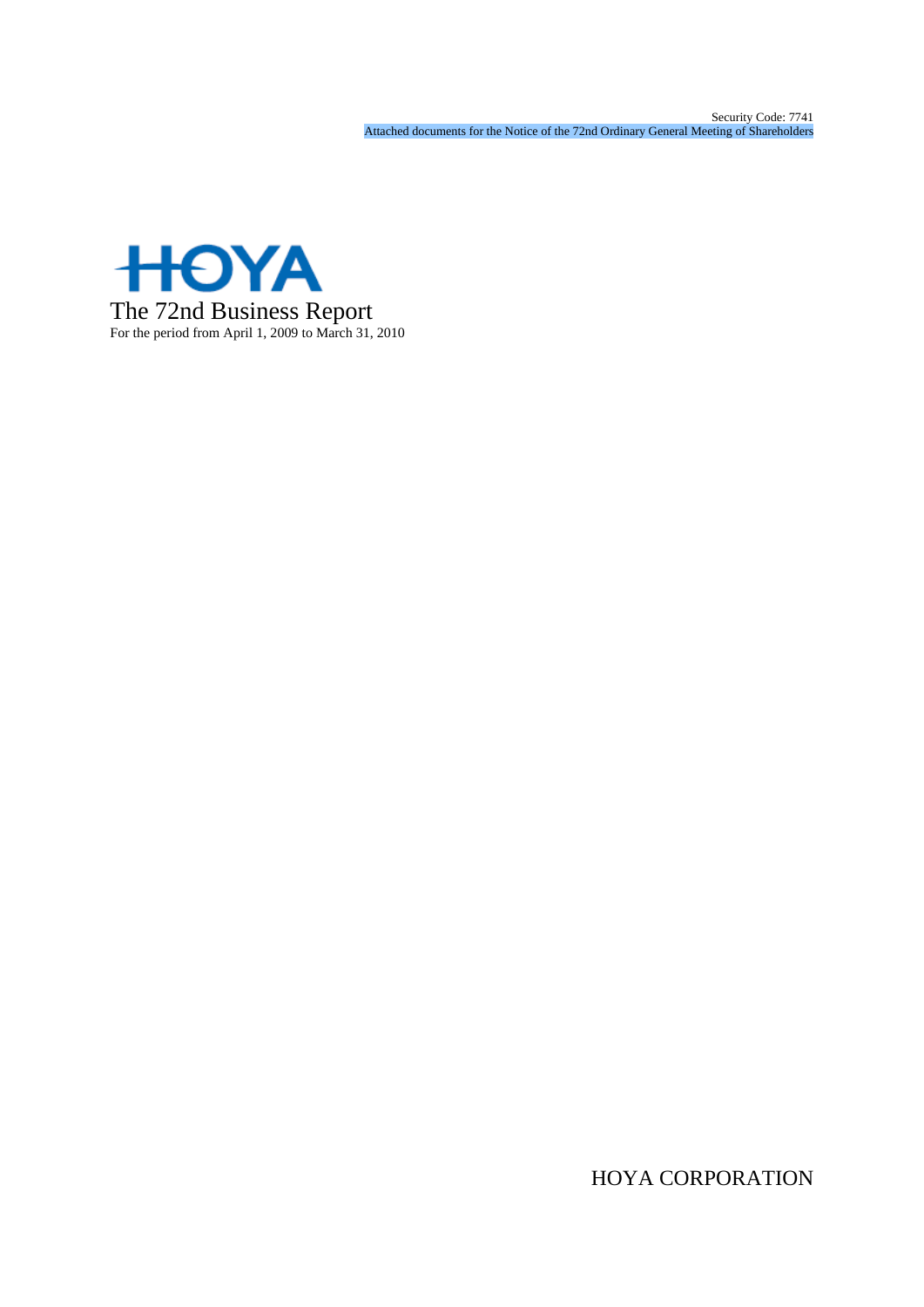# **Contents**

| (Attached documents for the Notice of the 72nd Ordinary General Meeting of Shareholders) |  |
|------------------------------------------------------------------------------------------|--|
|                                                                                          |  |
|                                                                                          |  |
|                                                                                          |  |
|                                                                                          |  |
|                                                                                          |  |
|                                                                                          |  |
|                                                                                          |  |
|                                                                                          |  |
|                                                                                          |  |
|                                                                                          |  |
|                                                                                          |  |
|                                                                                          |  |
|                                                                                          |  |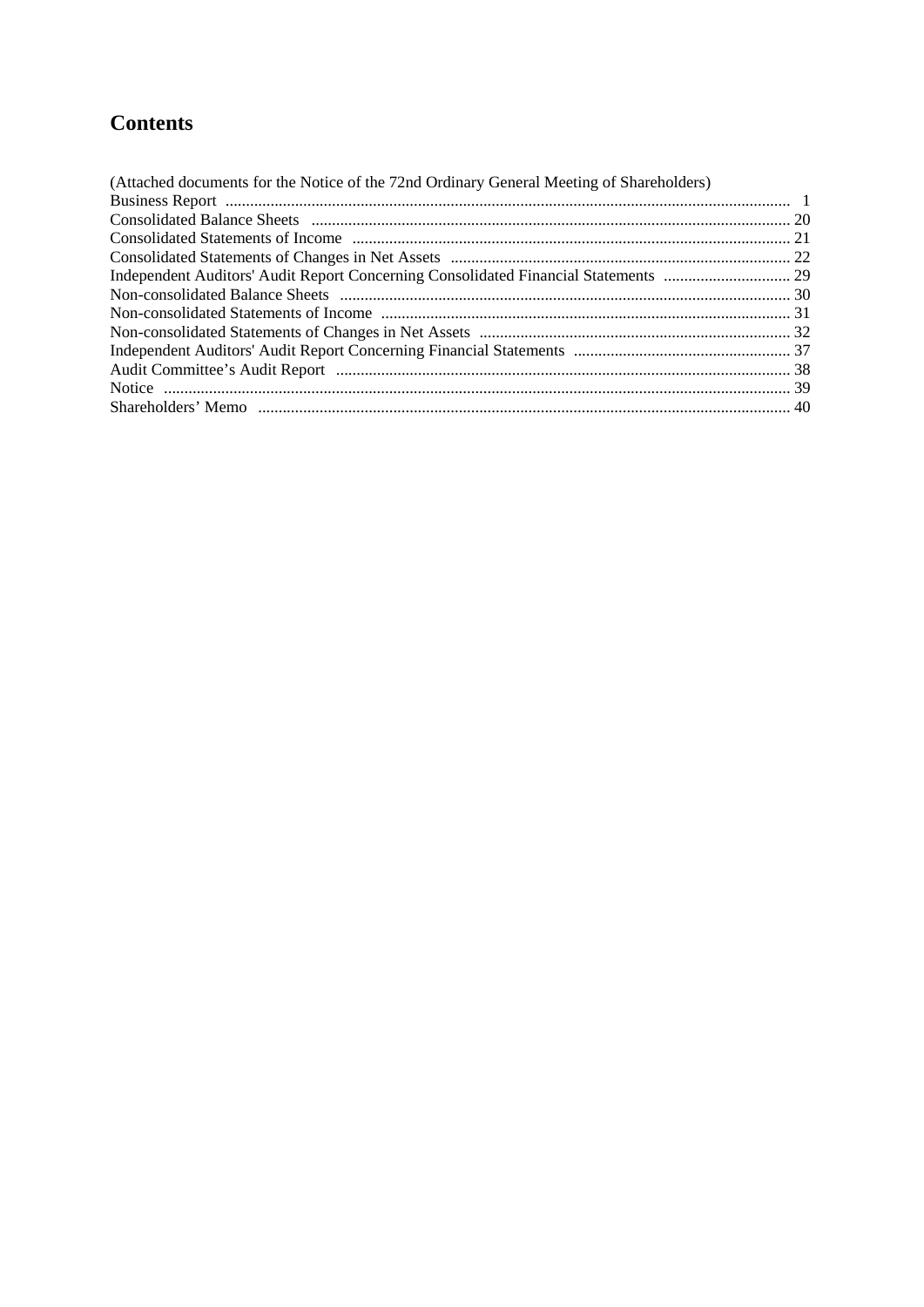(Attached documents for the Notice of the  $72<sup>nd</sup>$  Ordinary General Meeting of Shareholders)

# **BUSINESS REPORT**

For the period from April 1, 2009 to March 31, 2010

## **I. Matters Relating to the Present State of the HOYA Group:**

#### **1. Business Development and Results:**

(1) General overview:

As of March 31, 2010, the HOYA Group consisted of the HOYA CORPORATION, 106 consolidated subsidiaries (five subsidiaries in Japan and 101 overseas) and nine affiliates (five affiliates in Japan and four overseas). Of the nine affiliates, three companies (two affiliates in Japan and one overseas) are accounted for by the equity method.

The HOYA Group is operated and managed through global consolidated group management. The Global Headquarters of the HOYA CORPORATION develops management strategies for the HOYA Group, and the independent management teams of business segments, including Information Technology, Eye Care and PENTAX, are responsible for executing these strategies.

Regional headquarters in North America, Europe and Asia support business operations by strengthening relationships with countries and areas in the respective regions, such as by providing legal support and conducting internal audits. In particular, the Hoya Group has the Netherlands Branch as its treasury base in Europe.

#### *Net Sales:*

During the consolidated fiscal year under review, there were indications that the rapid deterioration of Japanese economic conditions that began in the fall of 2008 had already bottomed out, and certain manufacturing and export sectors showed signs of a recovery. Still, a strong sense of overcapacity remains in both manufacturing and employment, and the economic outlook remains uncertain as deflation grows and the yen continues to appreciate.

In the foreign exchange market, on average, the yen appreciated 8.0%, 8.8% and 6.5% against the U.S. dollar, the euro and the Thai baht, respectively, during the consolidated fiscal year under review, compared with the previous term.

Reflecting these circumstances, orders have continued to recover since April, but revenues of the HOYA Group

decreased year on year because of the overall decline in orders and the appreciation of the yen.

As a result, net sales decreased 9.0% year on year, to 413,524 million yen.



#### *Profits:*

During the consolidated fiscal year under review, operating income in the Electro-Optics segment was down compared with the previous consolidated fiscal year, reflecting a decline in revenues. However, operating income increased in the Eye Care segment, and the Pentax segment achieved improved profitability thanks to the effect of structural reforms. As a result, operating income for the consolidated fiscal year under review was 64,327 million yen, up 8.9% from the previous year. Ordinary income decreased 18.7% year on year, to 57,805 million yen, because of foreign exchange losses. In the previous consolidated fiscal year, business divisions in the Pentax segment recorded large extraordinary losses due to asset impairment accounting applied to fixed assets. However, extraordinary losses for the consolidated fiscal year under review were smaller than the previous year. As a result, net income increased significantly year on year, rising 50.8%, to 37,875 million yen. Net income per share was 87.52 yen, up 29.51 yen from the previous consolidated fiscal year.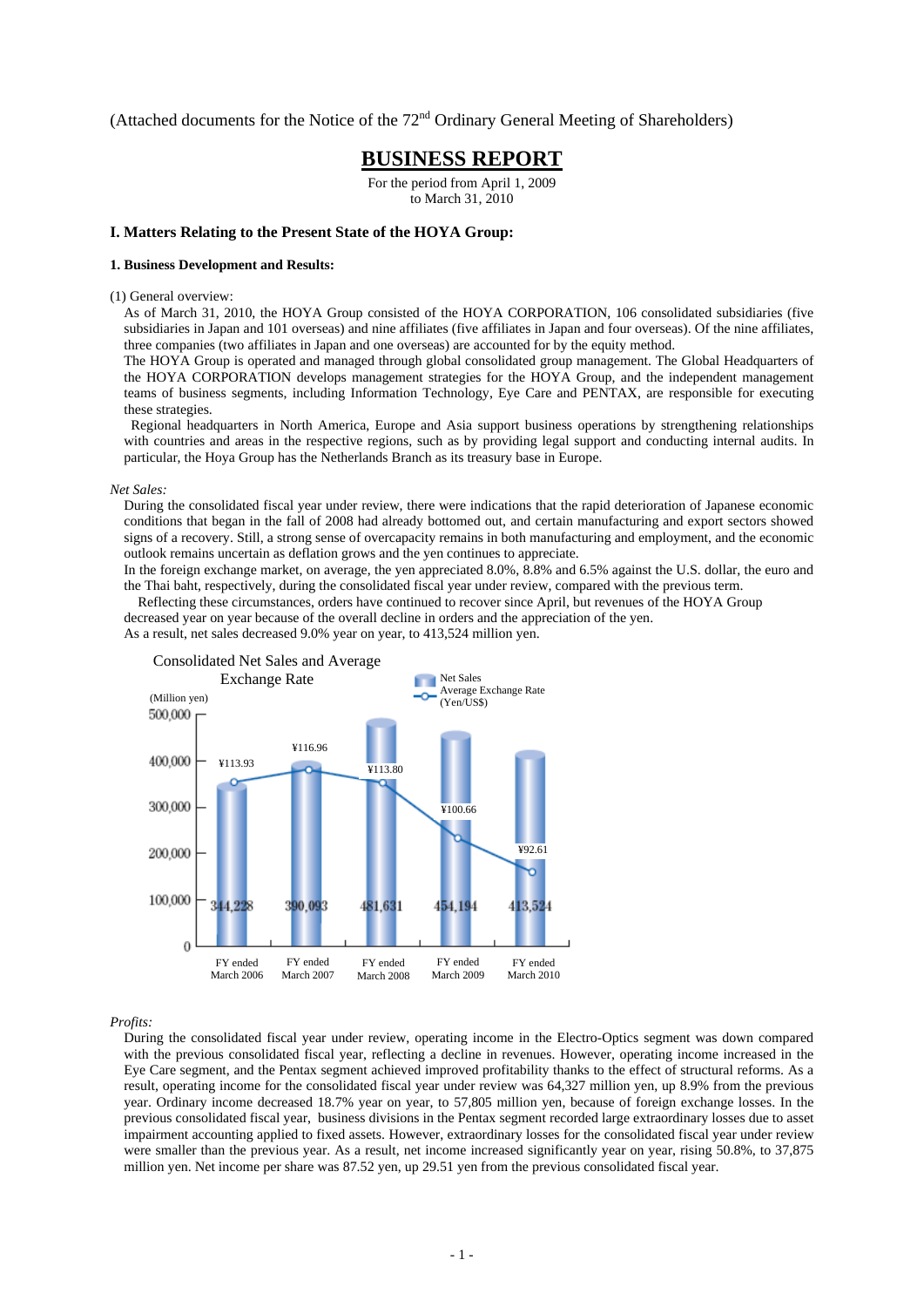

#### *Capital:*

Notes and trade account receivables at the end of the consolidated fiscal year under review increased 10,738 million yen from the end of the previous consolidated fiscal year. However, cash and deposits were down 41,233 million yen and inventories declined by 9,791 million yen. Current assets consequently decreased by 39,218 million yen. Fixed assets declined by 2,141 million yen. Total assets decreased by 41,360 million yen from the end of the previous consolidated fiscal year, to 549,736 million yen. Liabilities were down 54,822 million yen, to 198,264 million yen, mainly because of the decrease of commercial paper of 41,978 million yen and the decline of long-term bank loans payable (including longterm bank loans maturing within a year) by 8,983 million yen. Net assets amounted to 351,472 million yen, mainly because retained earnings increased by 9,619 million yen and foreign currency translation adjustments were up 6,695 million yen from the previous consolidated fiscal year, respectively. Owners' equity, obtained by deducting stock acquisition rights and minority interests from net assets, amounted to 349,052 million yen. The owners' equity ratio was 63.5%. A breakdown of retained earnings can be found in "Consolidated Statements of Changes in Net Assets" on page 22.



(2) Outline of consolidated results by business segment

#### Information Technology

Consolidated net sales:148,901 million yen (decreased 12.5% YOY)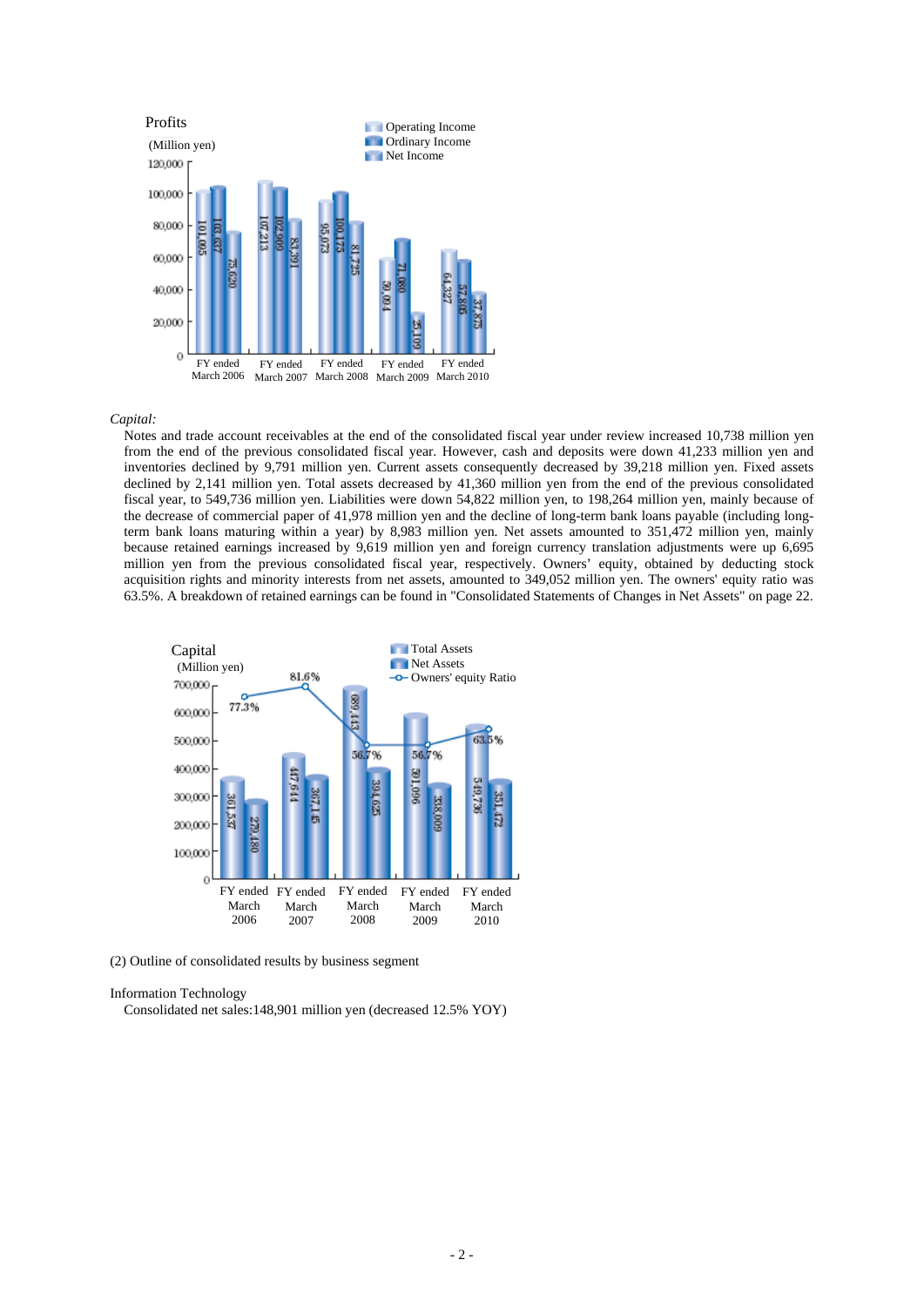

Electro-Optics Division

Consolidated net sales: 143,375 million yen (decreased 12.5% YOY)

Consolidated operating income: 28,823million yen (decreased 27.4% YOY)

During the consolidated fiscal year under review, there were indications that the worldwide economic downturn had bottomed out, and the semiconductor industry has generally continued to recover. However, sales of mask blanks and photomasks for the manufacture of semiconductors decreased from the previous consolidated fiscal year, reflecting a change in the product mix caused by the relative delay in orders for products for development and high-precision products, as well as a decline in prices and the impact of the strong yen. Large masks for liquid crystal panel production enjoyed a year-on-year increase in the number of orders, thanks to the growing desire of manufacturers for new development. However, sales of these products decreased from the previous consolidated fiscal year in the face of a sharp and sustained decline in prices.

Sales of glass disks used for hard disk drives (HDD) did better than in the previous consolidated fiscal year despite the strong yen and the decline in unit prices of HDD, thanks to the quick recovery of orders for substrates from the substantial inventory adjustment that took place in the HDD market in the fourth quarter of the previous fiscal year. As for media, there was a decrease in the volume of orders and a decline in unit prices due to the reorganization of the HDD industry. As a result, overall sales of disks decreased slightly from the previous consolidated fiscal year.

As for optical lenses, market volumes of digital camera rose slightly from a year earlier thanks to the rapid recovery in the demand in the second half of the consolidated fiscal year, however, the Company's revenue from optical lenses decreased from the previous consolidated fiscal year. This decline can be attributed to the decrease in revenues from lenses for mobile phones with cameras and to the fall in unit prices in conjunction with market prices, despite an increase in sales of products for digital cameras.

Operating income in this business segment was down from the previous consolidated fiscal year because of the fall in orders, the decline in product prices, a failure to keep pace with the rapid recovery in orders for the manufacture of certain products, and other factors.

Photonics Division:

Consolidated net sales: 5,526 million yen (decreased 13.2% YOY) Consolidated operating income: 760 million yen (increased 155.9% YOY)

Although improvements have been observed in some markets, corporate capital spending has been generally weak given the economic slowdown, orders for the Company's products have fallen, and revenue has declined from the previous consolidated fiscal year. However, with structural reforms, reductions in fixed costs have been achieved and operating profits have risen from the previous consolidated fiscal year.

Eye Care:

Consolidated net sales: 157,638 million yen (decreased 1.9% YOY)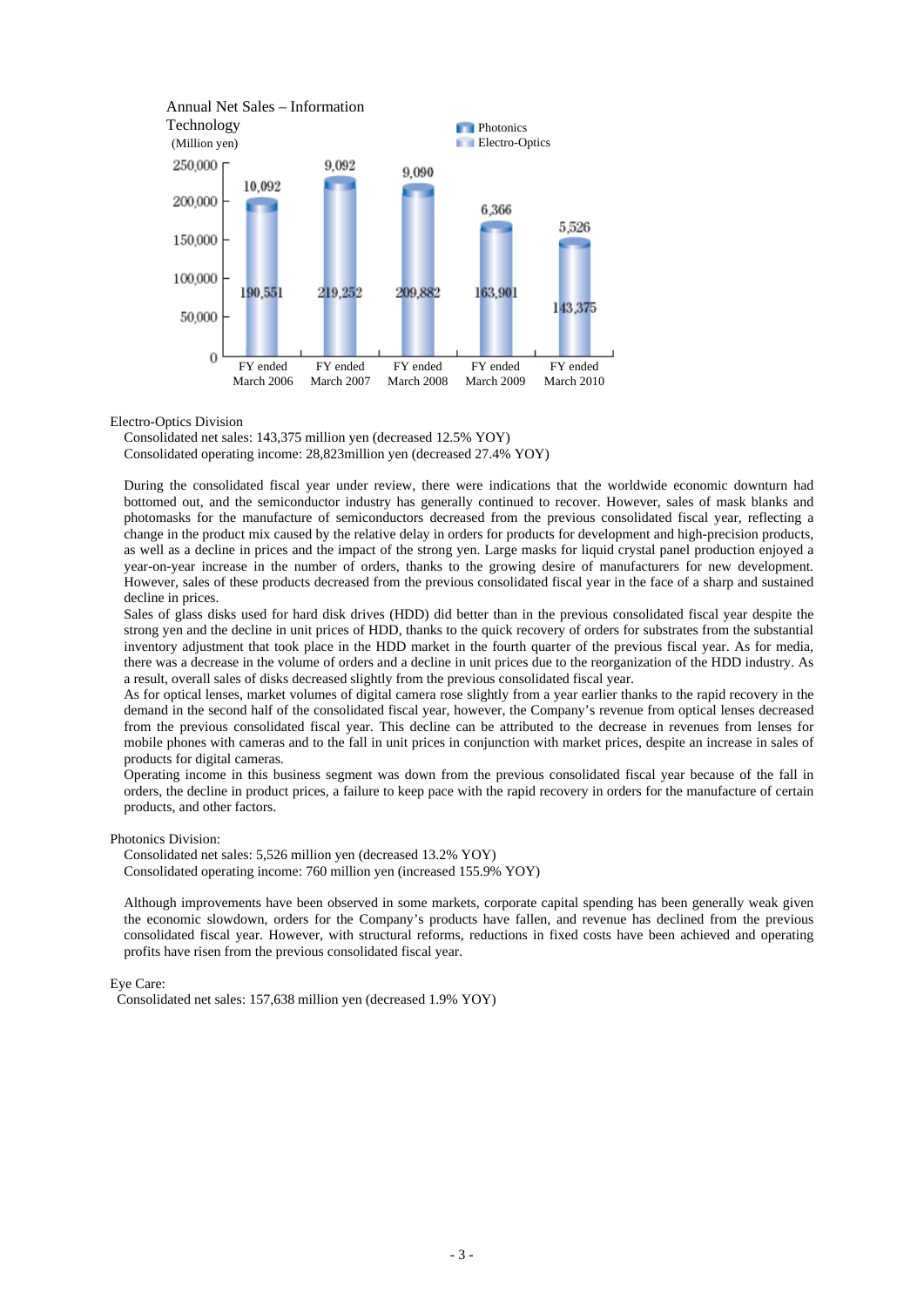

Vision Care Division:

Consolidated net sales: 103,625 million yen (decreased 6.4% YOY) Consolidated operating income:22,350 million yen (increased 2.5% YOY)

The domestic market for eyeglass lenses remained weak in the face of continued price declines, and in overseas markets, which account for a majority of the total net sales, revenue in this division decreased from the previous consolidated fiscal year because of the significant impact of the yen's appreciation. However, operating income increased from the previous year's result, as profit margins were boosted by efficiency improvements in the production of special order items, etc.

Health Care Division:

Consolidated net sales: 54,012 million yen (increased 8.1% YOY) Consolidated operating income: 12,336 million yen (increased 6.9% YOY)

Revenues from contact lenses rose from the previous consolidated fiscal year, thanks to an increase in customers attracted to consulting sales in directly managed stores, an increase in sales of high added-value products, and the opening of new stores at the fastest pace ever. Revenues from intraocular lenses (IOL) also increased year-on-year despite the impact of the yen appreciation, because soft IOL performed well. The operating income of both contact lenses and IOL increased accordingly.

#### PENTAX:

Consolidated net sales: 106,150 million yen (decreased 13.1% YOY) Consolidated operating income: 2,768 million yen (Operating loss for the previous consolidated fiscal year was 11,571 million yen.)





\* The Company acquired a majority of the total number of outstanding PENTAX shares through a tender offer made during the consolidated interim period of the fiscal year ended March 2008. However, statements of income are consolidated from the third quarter of the fiscal year ended March 2008. Consequently, the statements for the fiscal year ended March 2008 include net sales for PENTAX for six months only. In this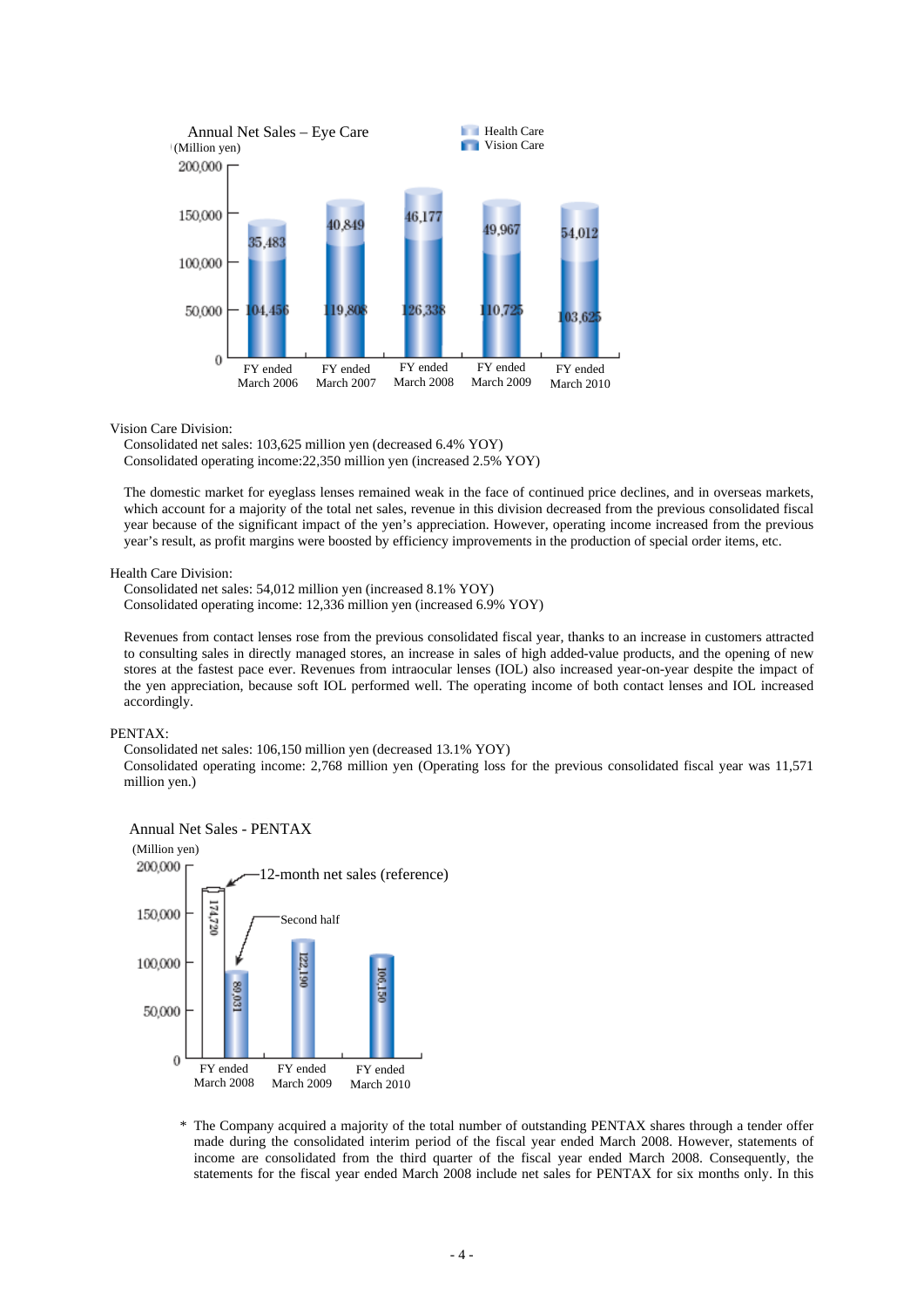section, the reference graph presented above is produced for a year-on-year comparison of annual results and descriptive purposes, by adding results that the PENTAX segment achieved in the second half of the fiscal year ended March 2008 to PENTAX results for the first half of the same year when it was not within the scope of consolidation.

Sales from medical endoscopes were down from the previous consolidated fiscal year due to reduced buying by medical organizations associated with the economic slump that followed in the wake of the financial crisis, and also because of the significant impact of the stronger yen on sales in overseas markets, which account for a majority of the total sales. In the market for digital cameras, the number of digital SLR cameras sold rose sharply from the previous year, spurred on by the introduction of an ambitious new product. However, revenues in the overall area decreased due to fierce price competition with other companies.

As a result, sales for the consolidated fiscal year in this segment stood at 106,150 million yen. As for operating income and loss, the effects of cost cutting achieved via reorganization during the previous consolidated fiscal year allowed a significant improvement in profitability, resulting in an operating profit of 2,768 million yen, compared to a very significant operating loss for the previous year.

Other businesses:

Consolidated net sales: 834 million yen (decreased 20.0% YOY) Consolidated operating income: 744 million yen (increased 217.9% YOY)

Other businesses refer to service businesses (including development and operation of information systems, outsourced works, and ASP (provision of application software via the internet)).

#### **2. Overview of Capital Investment**

The total capital investment of the HOYA Group amounted to 29,019 million yen during the consolidated fiscal year under review, a decrease of 5,819 million yen on a year-on-year basis.

In the consolidated fiscal year under review, investment in the Electro-Optics Division with a view to the next generation with a particular focus on expanding the facilities for glass disks for HDDs, which are experiencing a sharp expansion in memory capacity - accounted for approximately 60% of the total investment by the Group.

The necessary funding for these investments was covered by internal funds.



#### **3. Financing**

Certain funds, including those required for the settlement of accounts, were raised through the issue of commercial paper.

# **4. Corporate Reorganizations, etc.**

#### (1) Absorption

As of January 1, 2010, Hoya Corporation absorbed Hoya Healthcare Corporation, a wholly owned subsidiary that operated the Eye City chain of contact lens specialty stores. The Company decided to manage the contact lens retailing business internally in an integrated manner, based on the judgment that the absorption will enable a strengthening of the business and accelerate growth through the expeditious distribution of management resources related to the opening of contact lens stores and overseas expansion.

#### (2) Acquisition of Interest in Other Companies

As of April 17, 2009, Hoya Corporation acquired a 100% stake in Starion Instruments Corporation, a Californian maker of medical instruments, and added it to its consolidated subsidiaries. The acquisition is aimed at responding to the future growth of the minimally invasive surgery market.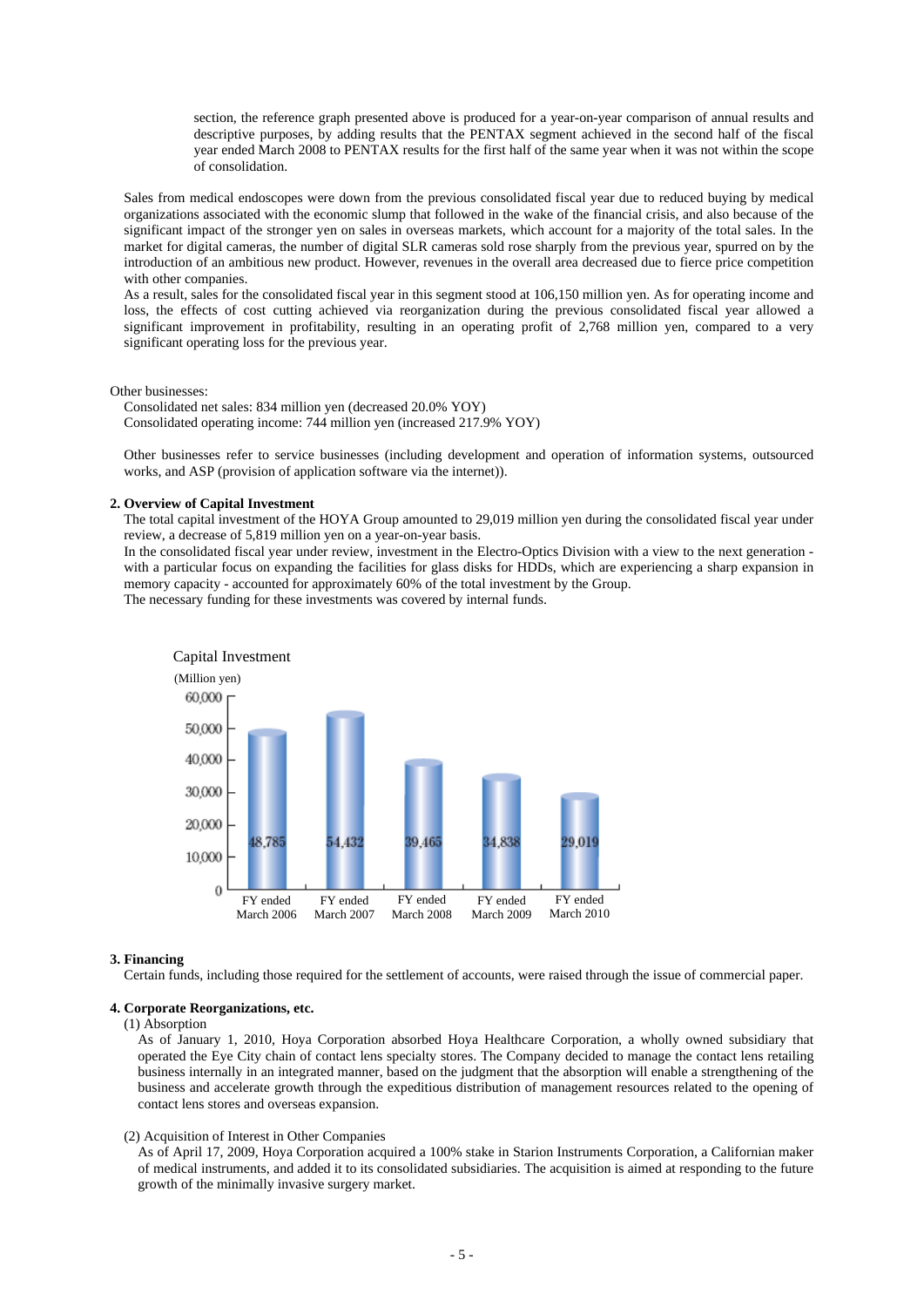### **5. Management Issues Requiring Actions**

The principal policy of HOYA Group is to maximize corporate value and to manage the Group with a global perspective, with the aim of acquiring a leading share in the world market. We are endeavoring to improve results in our diverse range of business operations by finding the right combination of our management resources that brings out the full potential of our competitive edge.

Management issues at the HOYA Group are as follows:

- (1) Flexible Response to Changing Markets and Efficient Implementation of Management Resources
- In the manifold business areas of the HOYA Group, we will accurately identify customers' needs in the market and devise strategies in advance of the competition to respond quickly and flexibly to market trends. We will allocate management resources of the Group appropriately and will make timely decisions regarding plant and equipment investment, business alliances, mergers and acquisitions, withdrawal from or reduction in business operations, etc.
- (2) Creation of New Business and Technologies We realize that, to secure corporate earnings and maintain our growth, building growth segments that differ from existing segments by developing technologies other companies cannot imitate and creating new businesses is critical, in addition to expanding our existing businesses.

We will devote greater resources to developing technologies that will have global applications and products that have a significant competitive advantage; to exploring and creating new businesses; and to acquiring and training personnel able to support our next generation business.

(3) Business expansion in medical area

With the aging of society, the reduction of burden and shortening of time for medical treatment are the demands of both physicians and patients during medical treatment, and minimally invasive treatment has spread rapidly. The HOYA Group will position the medical area, where knowledge and experience in optics are applied (products in the current Eye Care area and medical endoscopes of PENTAX will become mainstays), as a strategic growth area, and place priority on investing management resources in it and expanding the business.

(4) Security of stable earnings in Information Technology area

The market matured in the Information Technology area. However, as a business area where stable earnings are expected, we will accelerate technological development, promotion of differentiation of products and new product development by strengthening cooperation with customers. At the same time, we will focus on the shift to foreign countries, integration and abolition of production bases and cost reduction through the innovation of production technologies. We will invest earnings thereby generated in the medical area, which is a future area of growth.

We will thus minimize the range of fluctuation in the earnings of the HOYA Group according to market conditions and financial conditions of customers and build up a business structure that is less likely to be affected by the economy by maintaining a balance between the medical and Information Technology areas.

(5) Improvement of earnings of the digital camera division The digital camera division of PENTAX is facing fierce competition. However, it will take steps to improve profitability through the shift of production bases overseas, the promotion of business restructuring such as the proper placement of personnel, differentiation of products, the timely introduction of new products into the market, and the strengthening of customer-oriented marketing.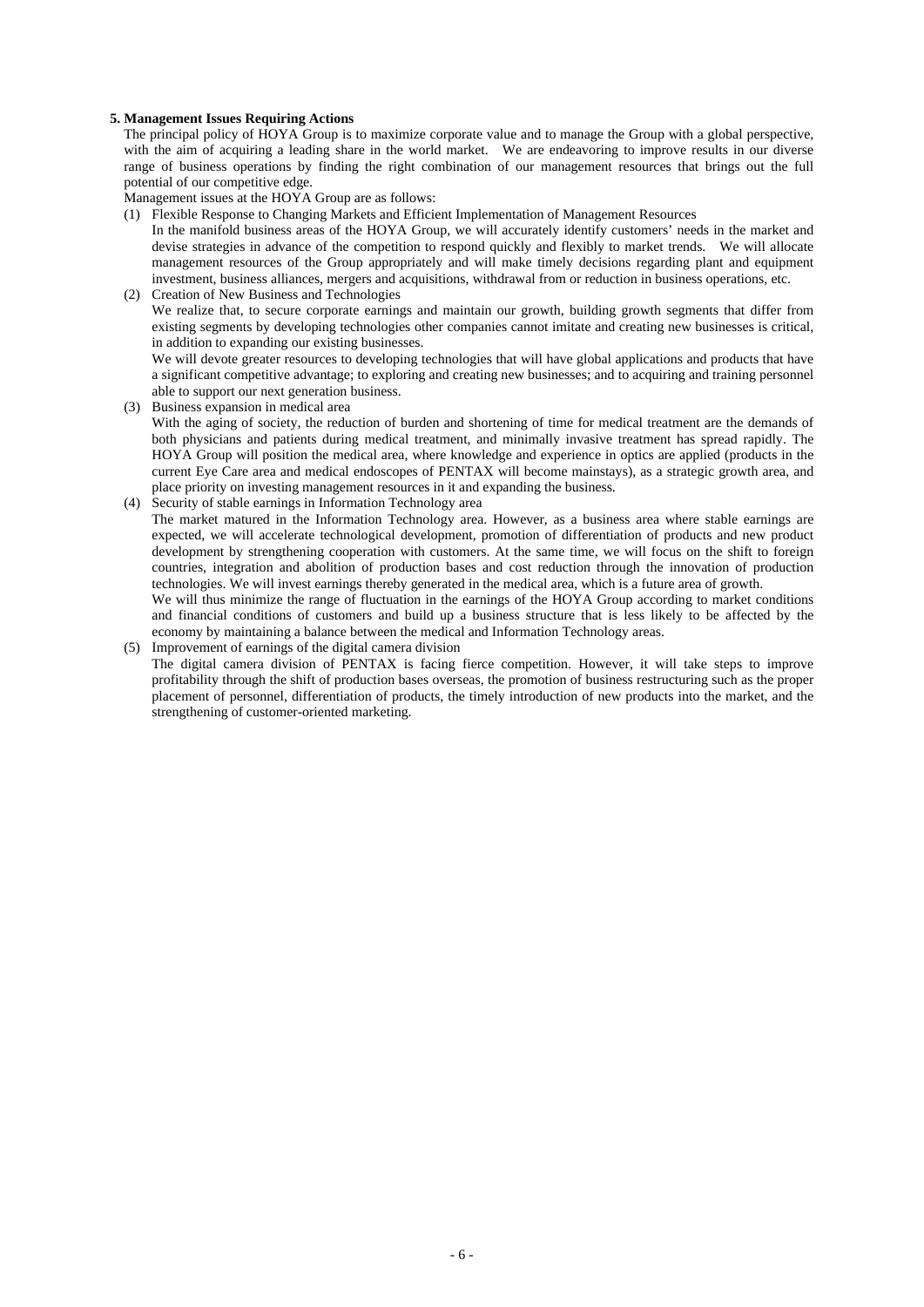| OVERVIEW OF ASSERS, I FOLKS AND LOSSES OF THE HOTA GROUP |                                                |                                                          |                                                           |                                                                                               |
|----------------------------------------------------------|------------------------------------------------|----------------------------------------------------------|-----------------------------------------------------------|-----------------------------------------------------------------------------------------------|
| Term<br>Classification                                   | $69th$ fiscal year<br>ended March 31,<br>2007) | 70 <sup>th</sup> fiscal year<br>ended March 31,<br>2008) | 71 <sup>st</sup> fiscal year<br>(ended March 31,<br>2009) | $72nd$ fiscal year<br>(consolidated fiscal<br>year under review)<br>(ended March 31,<br>2010) |
| (million yen)<br>Net sales                               | 390,093                                        | 481,631                                                  | 454,194                                                   | 413,524                                                                                       |
| Ordinary<br>(million yen)<br>income                      | 102,909                                        | 100,175                                                  | 71,080                                                    | 57,805                                                                                        |
| Net income<br>(million yen)                              | 83,391                                         | 81,725                                                   | 25,109                                                    | 37,875                                                                                        |
| Net income per share<br>(ven)                            | 193.50                                         | 189.01                                                   | 58.01                                                     | 87.52                                                                                         |
| (million yen)<br><b>Total assets</b>                     | 447,644                                        | 689,443                                                  | 591,096                                                   | 549,736                                                                                       |
| (million yen)<br>Net assets                              | 367,145                                        | 394,625                                                  | 338,009                                                   | 351,472                                                                                       |
| Net assets per share<br>(yen)                            | 845.98                                         | 903.49                                                   | 774.65                                                    | 809.12                                                                                        |

#### **6. Changes in the State of Assets, Profits and Losses: Overview of Assets, Profits and Losses of the HOYA Group**

(Notes) 1. Net income per share is calculated based on the average total number of shares issued during each fiscal year. Net assets per share are calculated based on the total number of shares issued at the end of each fiscal year. Total numbers of issued shares exclude treasury stocks.

2. The overview for the 72nd fiscal year (consolidated fiscal year under review) is as stated in "1. Business Development and Results," as above.

3. The significant decrease in ordinary income and net income in the  $71<sup>st</sup>$  fiscal year resulted from a substantial rise in extraordinary losses due to the booking of special extra retirement payments accompanying the reorganization of business divisions and the write-down of investment securities as well as asset impairment accounting applied to fixed assets at the business divisions in the PENTAX segment. The decrease is also attributable to the reduction in orders associated with the financial crisis that originated from the United States and took place during the fiscal year.

4. Assets and net sales jumped in the 70th fiscal year, reflecting the inclusion of PENTAX in the scope of consolidation starting in the consolidated interim period of the concerned fiscal year, following the acquisition of a majority of the total number of outstanding PENTAX shares through a tender offer made to PENTAX. However, profits or losses for PENTAX recorded in the statements of income for the 70th consolidated fiscal year are limited to the results for six months, as the consolidation of PENTAX results began in the third quarter of the concerned fiscal year (the three-month period from October 1, 2007 to December 31, 2007).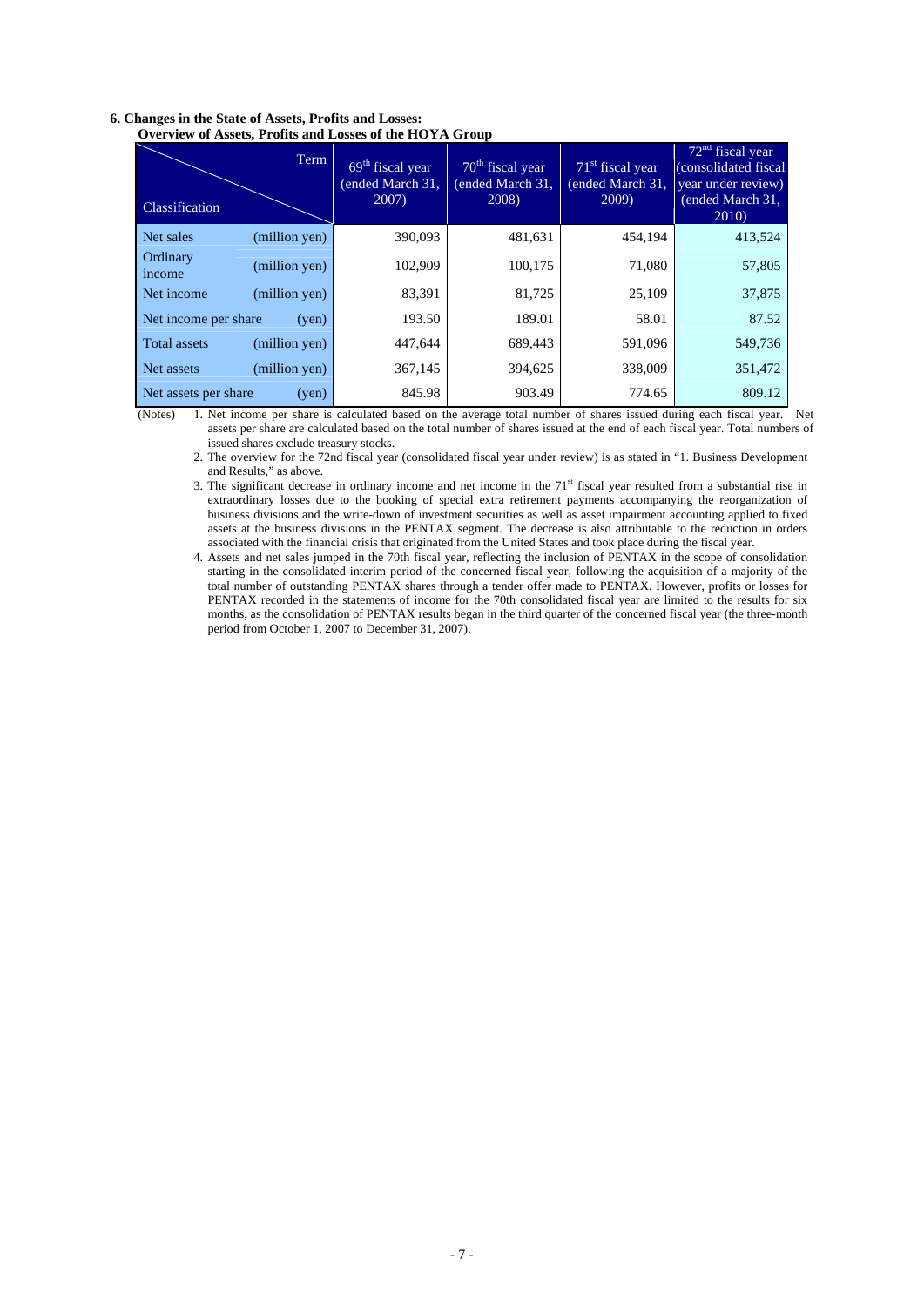### **7. Important Subsidiaries (as of March 31, 2010)**

| Company name                                                 | Capital stock                             | Voting rights<br>owned by the<br>Company | Main business                                                                                  |
|--------------------------------------------------------------|-------------------------------------------|------------------------------------------|------------------------------------------------------------------------------------------------|
| HOYA HOLDINGS, INC.<br>(U.S.A.)                              | 5,488 thousand<br>U.S. dollars            | 100.0%                                   | Regional headquarters in North<br>America                                                      |
| <b>HOYA HOLDINGS N.V.</b><br>(Netherlands)                   | 9,929 thousand<br>Euros                   | 100.0%                                   | Holding company in Europe,<br>controlling the manufacture and<br>sales of Vision Care products |
| <b>HOYA HOLDINGS (ASIA)</b><br>B.V.<br>(Netherlands)         | 18 thousand<br>Euros                      | 100.0%                                   | Holding company in Asia                                                                        |
| <b>HOYA HOLDINGS ASIA</b><br>PACIFIC PTE LTD.<br>(Singapore) | 80,793 thousand<br>Singaporean<br>dollars | 100.0%<br>$(100.0\%)$                    | Regional headquarters in Asia<br>and Oceania                                                   |

(Note) "Voting rights owned by the Company" (appearing in the table) are those owned indirectly.

# **8. Major Businesses (as of March 31, 2010)**

The businesses of the HOYA Group can be categorized into the Information Technology segment handling IT-related production goods, including semiconductors and liquid crystals, the Eye Care segment handling consumer goods, including eyeglass lenses, contact lenses and intraocular lenses, and the PENTAX segment handling medical equipment such as endoscopes and other products, including digital cameras and lens units. The major products and services handled by each division are shown below.

| <b>Business</b><br>Category | <b>Division</b>    | Products and services                                                                                                                                                                                                                                   |
|-----------------------------|--------------------|---------------------------------------------------------------------------------------------------------------------------------------------------------------------------------------------------------------------------------------------------------|
| Information<br>Technology   | Electro-Optics     | Photomasks and mask blanks for semiconductors, masks for devices<br>for liquid-crystal displays (LCDs), glass disks for hard disk drives<br>(HDDs), optical lenses, optical glasses, electronic glasses, optical<br>communication related devices, etc. |
|                             | <b>Photonics</b>   | Laser equipments, light sources for electronics industry, special<br>optical glasses, etc.                                                                                                                                                              |
| Eye Care                    | <b>Vision Care</b> | Eyeglass lenses, eyeglass frames, etc.                                                                                                                                                                                                                  |
|                             | Health Care        | Contact lenses, intraocular lenses, etc.                                                                                                                                                                                                                |
| <b>PENTAX</b>               |                    | Endoscopes, medical accessories, bone regenerating agents, filling<br>agents, digital cameras, interchangeable lenses, camera accessories,<br>digital camera modules, micro lenses, CCTV lenses, etc.                                                   |
| <b>Others</b>               |                    | Development and operation of information systems, outsourced<br>works, and ASP (provision of application software via the internet)                                                                                                                     |

(Note) Business concerning crystal glass products that were included in "Others" segment till the previous consolidated fiscal year has been discontinued as of end of March 2009, as a part of our business restructuring.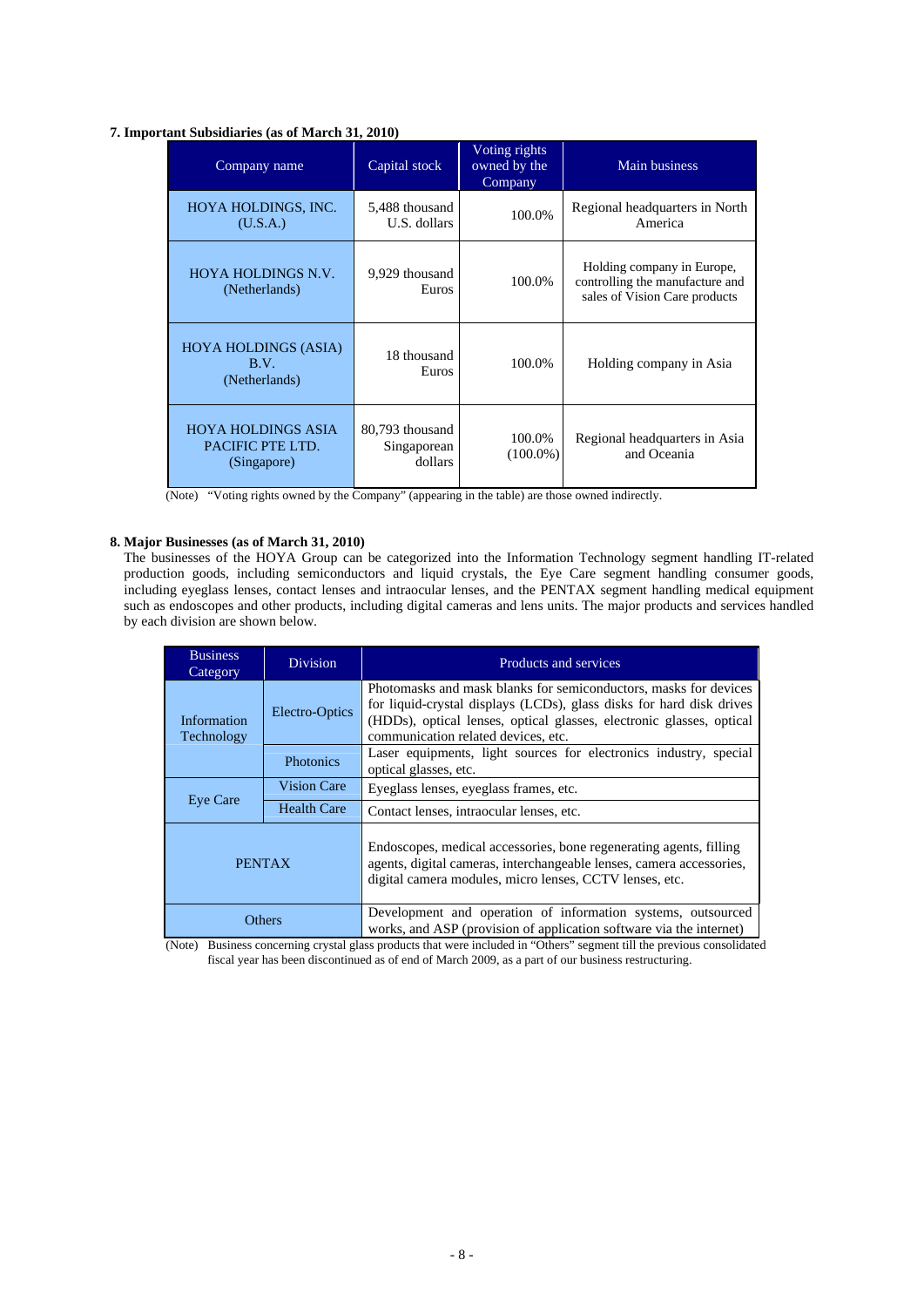## **9. Head Office, Principal Places of Business, and Plants (as of March 31, 2010)**

#### (1)HOYA CORPORATION

| <b>Division</b>                                                    | Name                                                                                                                                                                                                | Location                                                                                                                                                             |
|--------------------------------------------------------------------|-----------------------------------------------------------------------------------------------------------------------------------------------------------------------------------------------------|----------------------------------------------------------------------------------------------------------------------------------------------------------------------|
| Headquarters                                                       | Global Headquarters                                                                                                                                                                                 | Shinjuku-ku, Tokyo                                                                                                                                                   |
|                                                                    | Netherlands Branch                                                                                                                                                                                  | The Netherlands                                                                                                                                                      |
| Electro-Optics                                                     | <b>Blanks Division and other</b><br>Sales Departments<br>Yokohama Marketing Center<br>Kansai Marketing Center<br>Nagasaka Office<br>Hachioji Factory<br><b>Kumamoto Factory</b><br>Akishima Factory | Shinjuku-ku, Tokyo, etc.<br>Yokohama-shi, Kanagawa<br>Kyoto-shi, Kyoto<br>Hokuto-shi, Yamanashi<br>Hachioji-shi, Tokyo<br>Ozu-machi, Kumamoto<br>Akishima-shi, Tokyo |
| <b>Vision Care</b>                                                 | Vision Care Company, Japan HQ                                                                                                                                                                       | Shinjuku-ku, Tokyo                                                                                                                                                   |
| Eye Care Division<br><b>Health Care</b><br><b>Medical Division</b> |                                                                                                                                                                                                     | Shinjuku-ku, Tokyo<br>Shinjuku-ku, Tokyo                                                                                                                             |
| <b>PENTAX</b>                                                      | PENTAX Itabashi Office<br>PENTAX Showa-no-mori Office                                                                                                                                               | Itabashi-ku, Tokyo<br>Akishima-shi, Tochigi                                                                                                                          |

# (2) Subsidiaries

| <b>Division</b>    | Name                                                                                                                                                                     | Location                                                      |
|--------------------|--------------------------------------------------------------------------------------------------------------------------------------------------------------------------|---------------------------------------------------------------|
| Electro-Optics     | <b>HOYA CORPORATION USA</b><br>HOYA MAGNETICS SINGAPORE PTE LTD.<br>HOYA GLASS DISK THAILAND LTD.<br>HOYA OPTICAL TECHNOLOGY (SUZHOU) LTD.                               | <b>USA</b><br>Singapore<br>Thailand<br>China                  |
| <b>Photonics</b>   | HOYA PHOTONICS, INC.<br>HOYA CANDEO OPTRONICS CORPORATION                                                                                                                | <b>USA</b><br>Toda-shi, Saitama                               |
| <b>Vision Care</b> | HOYA CORPORATION VISION CARE COMPANY<br>Global Headquarters<br>HOYA LENS DEUTSCHLAND GMBH<br>HOYA LENS U.K.LTD.<br>HOYA LENS OF AMERICA, INC.<br>HOYA LENS THAILAND LTD. | Thailand<br>Germany<br>UK<br><b>USA</b><br>Thailand           |
| <b>Health Care</b> | HOYA SURGICAL OPTICS, INC.<br>HOYA MEDICAL SINGAPORE PTE, LTD.                                                                                                           | <b>USA</b><br>Singapore                                       |
| <b>PENTAX</b>      | PENTAX OF AMERICA, INC.<br>PENTAX EUROPE GMBH<br>PENTAX CEBU PHILIPPINES CORPORATION<br>PENTAX VN CO., LTD.                                                              | <b>USA</b><br>Germany<br>The Philippines<br>Vietnam           |
| <b>Others</b>      | <b>HOYA SERVICE CORPORATION</b>                                                                                                                                          | Shinjuku-ku,<br>Tokyo                                         |
| Corporate          | HOYA HOLDINGS, INC.<br><b>HOYA HOLDINGS N.V.</b><br>HOYA HOLDINGS (ASIA) B.V.<br>HOYA HOLDINGS ASIA PACIFIC PTE LTD.                                                     | <b>USA</b><br>The Netherlands<br>The Netherlands<br>Singapore |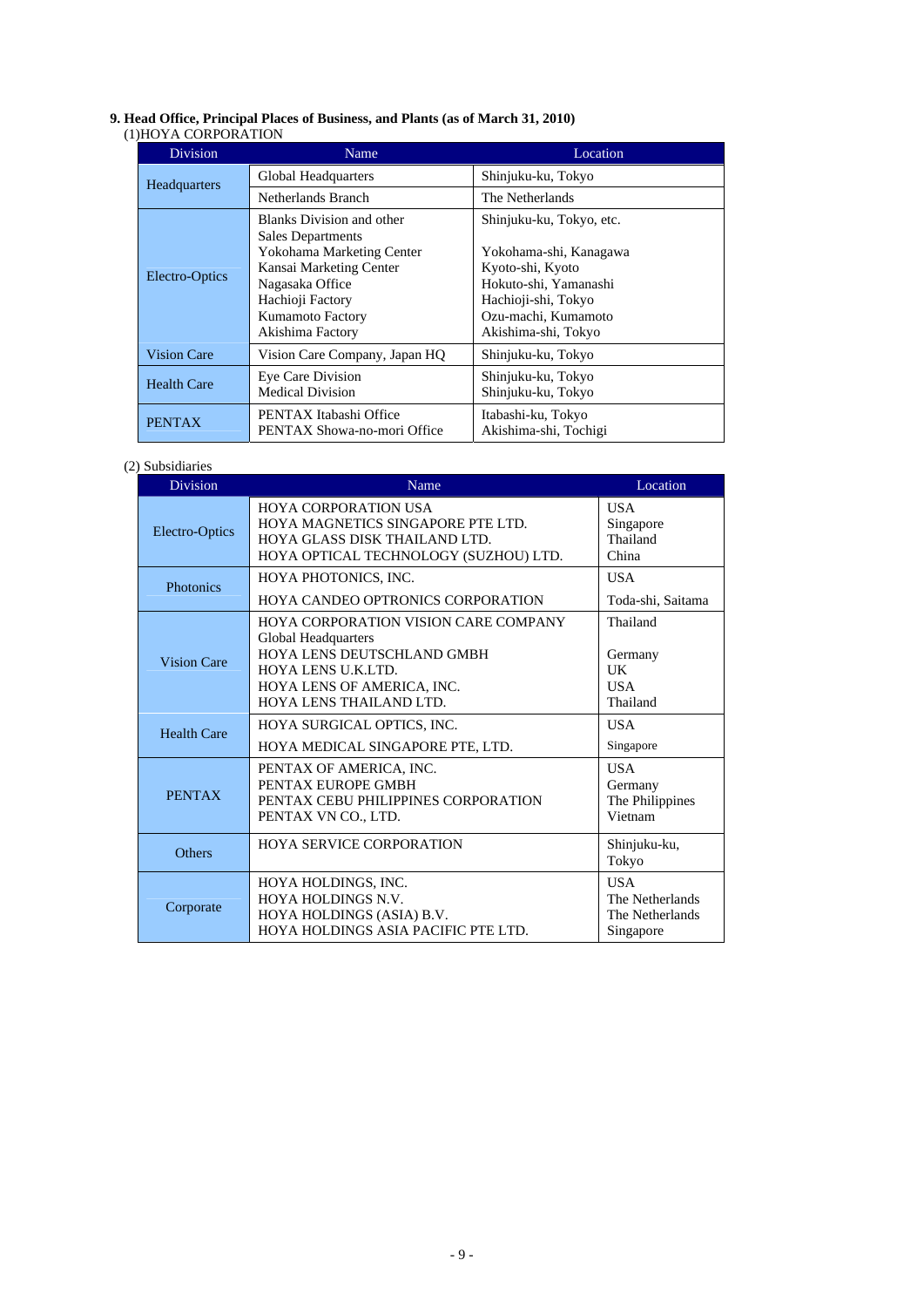### **10. Employees (as of March 31, 2010)**

(1) By Division

| <b>Division</b>    | Number of employees | Year-on-year comparison |
|--------------------|---------------------|-------------------------|
| Electro-Optics     | 20,782              | Up 907                  |
| Photonics          | 134                 | Down 39                 |
| <b>Vision Care</b> | 8,240               | Up <sub>58</sub>        |
| <b>Health Care</b> | 1,079               | Up 56                   |
| <b>PENTAX</b>      | 3,892               | Down 1,111              |
| Others             | 248                 | Down 13                 |
| Corporate          | 75                  | Unchanged               |
| Total              | 34,450              | Down 142                |

(Notes) 1. The numbers of employees shown above refers to the number of working personnel. These numbers include official employees only. Part-time employees and employees on short-term contracts are not included.

2. Corporate refers to the number of employees in the Global Headquarters and regional headquarters overseas.

#### (2) By Region

| Region  | Number of employees | Year-on-year comparison |
|---------|---------------------|-------------------------|
| Japan   | 4,362               | Down $652$              |
| America | 1,884               | Up 87                   |
| Europe  | 2,471               | Down 189                |
| Asia    | 25,733              | Up 612                  |
| Total   | 34,450              | Down 142                |

#### (3) Changes in the number of employees



#### **11. Major Lenders (as of March 31, 2010)**

| Lenders                                     | Loans payable   |
|---------------------------------------------|-----------------|
| The Bank of Tokyo-Mitsubishi UFJ, Ltd.      | 812 million yen |
| The Chuo Mitsui Trust and Banking Co., Ltd. | 700 million yen |

### **12. Other Important Matters concerning the HOYA Group**

Transfer of the hard disk glass media manufacturing operation and related assets

HOYA CORPORATION has agreed to transfer the hard disk glass media manufacturing operation undertaken by the Company and HOYA MAGNETICS SINGAPORE, PTE. LTD., a wholly owned subsidiary of the Company, and related assets to WESTERN DIGITAL CORPORATION, a hard disk drive manufacturer. The Company concluded the agreement on April 28, 2010. HOYA CORPORATION will thereafter concentrate its management resources on the manufacture of glass substrates for hard disks, an area in which the Company holds the world's largest market share.

<sup>3.</sup> Employees at HOYA CORPORATION numbered 4,911 (Up 90 year-on-year). Their ages and service periods averaged 41.6 and 14.9, respectively.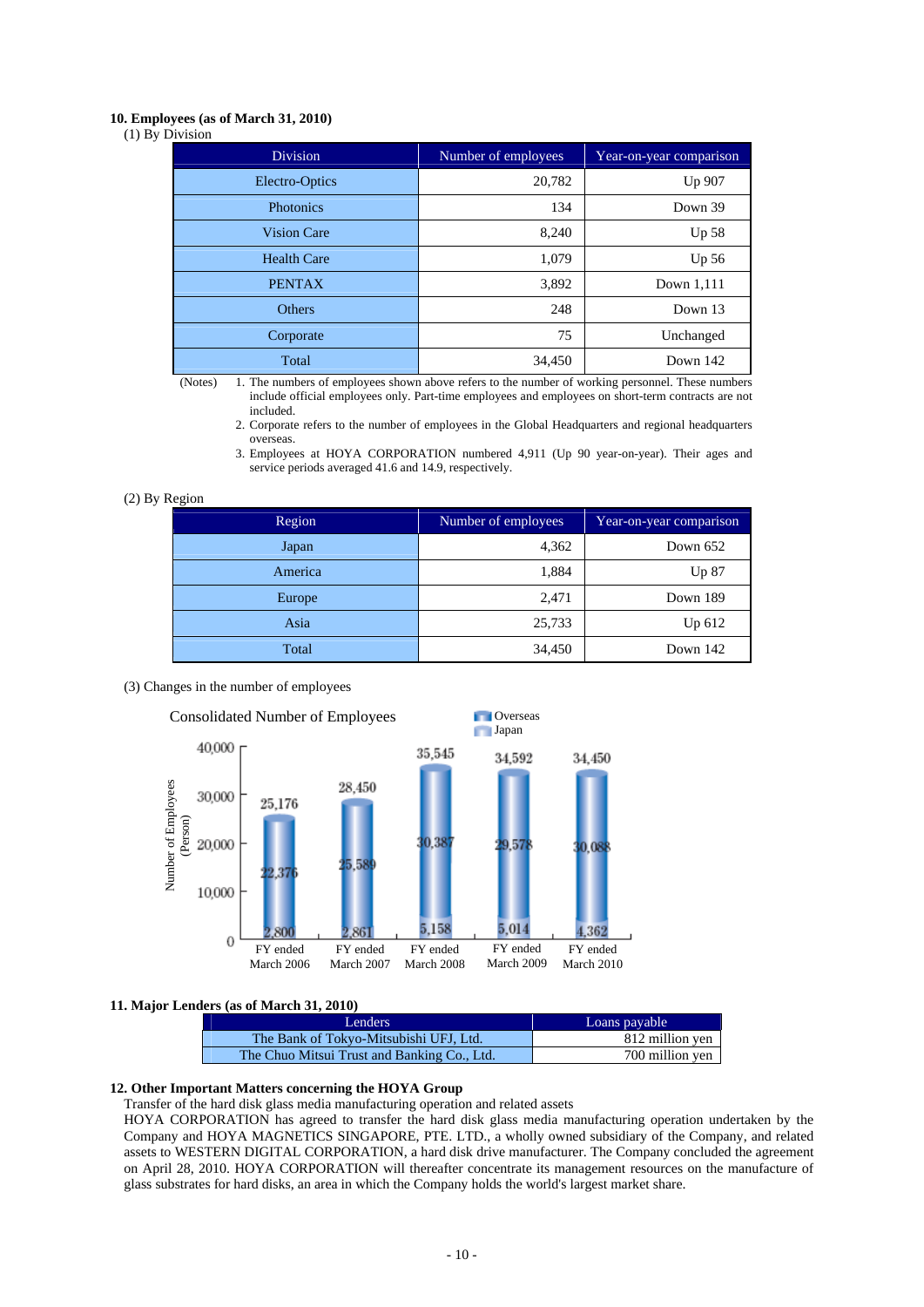# **II. Current State of the Company**

# **1. State of Shares (as of March 31, 2010):**

- (1) Total number of shares the Company can issue: Common stock: 1,250,519,400 shares
- (2) Total number of issued shares: Common stock: 435,017,020 shares<br>(3) Number of shareholders: 80,833 persons
	- 80,833 persons (Down 2,937 year-on-year)<br>: 100 shares
- $(4)$  Number of shares constituting one unit:
- (5) Principal shareholders: (Top 10 shareholders)

| Rank           | Name                                                          | Number of shares | The percentage of<br>investment |
|----------------|---------------------------------------------------------------|------------------|---------------------------------|
|                |                                                               | (Hundred shares) | $\frac{0}{0}$                   |
| $\mathbf{1}$   | JPM organ Chase Bank 380055                                   | 343,885          | 7.97                            |
| 2              | Japan Trustee Services Bank, Limited (Trust Account)          | 291,914          | 6.77                            |
| 3              | The Master Trust Bank of Japan, Limited (Trust)<br>Account)   | 178,879          | 4.15                            |
| $\overline{4}$ | The Chase Manhattan Bank N.A.,<br>London S.L. Omnibus Account | 107,705          | 2.50                            |
| 5              | State Street Bank and Trust Company 505225                    | 98,647           | 2.29                            |
| 6              | <b>State Street Bank and Trust Company</b>                    | 97,737           | 2.27                            |
| 7              | Mamoru Yamanaka                                               | 90,197           | 2.09                            |
| 8              | Deutsche Bank Trust Company Americas                          | 77,090           | 1.79                            |
| 9              | The Dai-ichi Life Insurance Company, Limited                  | 69,186           | 1.60                            |
| 10             | State Street Bank and Trust Company 505223                    | 68,933           | 1.60                            |

(Notes) 1. In consideration of the number of voting rights, the numbers of shares are stated in units of one hundred shares and the shares that do not constitute one trading unit are rounded down.

2. The percentage of investment is calculated by deducting treasury stocks (3,617,264 stocks)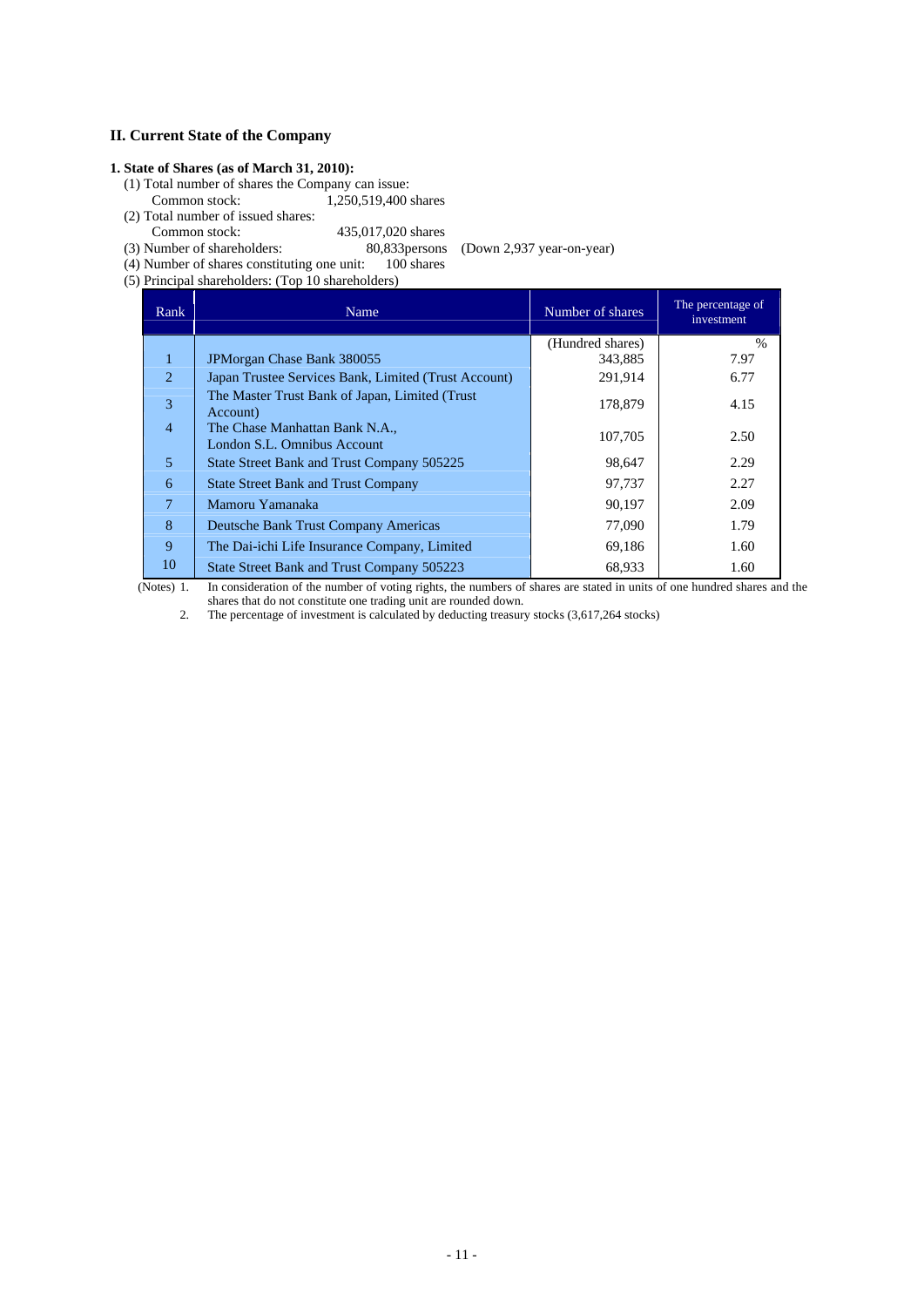#### **2. State of Stock Acquisition Rights, Etc.**

(1) Stock acquisition rights owned by Directors and Executive Officers of the Company that have been issued as compensation for their execution of duties (as of March 31, 2010)

|                                        | Name (Date of resolution)                                                                        | 5th issue of stock<br>acquisition rights<br>(December 22, 2005)                                                                                                                                                                                                                                                                                                    | 6th issue of stock<br>acquisition rights<br>(October 19, 2006)                                                                                                                                                                                                                                                                                                    | 7th issue of stock<br>acquisition rights<br>(October 29, 2007)                                                                                                                                                                                                                                                                                                          | 8th issue of stock<br>acquisition rights<br>(November 10, 2008)                                                                                                                                                                                                                                                                                                    | 10th issue of stock<br>acquisition rights<br>(November 19, 2009)                                                                                                                                                                                                                                                                                                  |
|----------------------------------------|--------------------------------------------------------------------------------------------------|--------------------------------------------------------------------------------------------------------------------------------------------------------------------------------------------------------------------------------------------------------------------------------------------------------------------------------------------------------------------|-------------------------------------------------------------------------------------------------------------------------------------------------------------------------------------------------------------------------------------------------------------------------------------------------------------------------------------------------------------------|-------------------------------------------------------------------------------------------------------------------------------------------------------------------------------------------------------------------------------------------------------------------------------------------------------------------------------------------------------------------------|--------------------------------------------------------------------------------------------------------------------------------------------------------------------------------------------------------------------------------------------------------------------------------------------------------------------------------------------------------------------|-------------------------------------------------------------------------------------------------------------------------------------------------------------------------------------------------------------------------------------------------------------------------------------------------------------------------------------------------------------------|
| Number of stock<br>acquisition rights: |                                                                                                  | 185 rights                                                                                                                                                                                                                                                                                                                                                         | 192 rights                                                                                                                                                                                                                                                                                                                                                        | 184 rights                                                                                                                                                                                                                                                                                                                                                              | 460 rights                                                                                                                                                                                                                                                                                                                                                         | 479 rights                                                                                                                                                                                                                                                                                                                                                        |
|                                        | Type and number of<br>shares to be issued on<br>exercise of stock<br>acquisition rights          | 74,000 shares<br>of common stock                                                                                                                                                                                                                                                                                                                                   | 76,800 shares<br>of common stock                                                                                                                                                                                                                                                                                                                                  | 73.600 shares<br>of common stock                                                                                                                                                                                                                                                                                                                                        | 184,000 shares<br>of common stock                                                                                                                                                                                                                                                                                                                                  | 191,600 shares<br>of common stock                                                                                                                                                                                                                                                                                                                                 |
|                                        | Exercise price per share                                                                         | 4,150 yen                                                                                                                                                                                                                                                                                                                                                          | 4,750 yen                                                                                                                                                                                                                                                                                                                                                         | 4,230 ven                                                                                                                                                                                                                                                                                                                                                               | 1,556 yen                                                                                                                                                                                                                                                                                                                                                          | 2,215 yen                                                                                                                                                                                                                                                                                                                                                         |
| exercised:                             | Period during which stock<br>acquisition rights can be                                           | October 1, 2006 -<br>September 30, 2015                                                                                                                                                                                                                                                                                                                            | October 1, 2007 -<br>September 30, 2016                                                                                                                                                                                                                                                                                                                           | October 1, 2008 -<br>September 30, 2017                                                                                                                                                                                                                                                                                                                                 | October 1, 2009 -<br>September 30, 2018                                                                                                                                                                                                                                                                                                                            | October 1, 2010 -<br>September 30, 2019                                                                                                                                                                                                                                                                                                                           |
| (Outline)                              | Terms and conditions for<br>the exercise of stock<br>acquisition rights                          | · Exercise of stock<br>acquisition rights is<br>permitted under<br>certain conditions<br>even after retiring<br>from the post due<br>to the expiration of<br>term of office or<br>mandatory<br>retirement age.<br>· Inheritance or<br>transfer of the stock<br>acquisition rights,<br>creation of a pledge<br>concerning the<br>rights, etc. are not<br>permitted. | <b>Exercise of stock</b><br>acquisition rights is<br>permitted under<br>certain conditions even<br>after retiring from the<br>post due to the<br>expiration of term of<br>office or mandatory<br>retirement age.<br>· Inheritance or transfer<br>of the stock<br>acquisition rights,<br>creation of a pledge<br>concerning the rights,<br>etc. are not permitted. | <b>Exercise of stock</b><br>acquisition rights is<br>permitted under<br>certain conditions<br>even after retiring<br>from the post due<br>to the expiration of<br>term of office or<br>mandatory<br>retirement age.<br>· Inheritance or<br>transfer of the stock<br>acquisition rights,<br>creation of a pledge<br>concerning the<br>rights, etc. are not<br>permitted. | · Exercise of stock<br>acquisition rights is<br>permitted under<br>certain conditions<br>even after retiring<br>from the post due<br>to the expiration of<br>term of office or<br>mandatory<br>retirement age.<br>· Inheritance or<br>transfer of the stock<br>acquisition rights,<br>creation of a pledge<br>concerning the<br>rights, etc. are not<br>permitted. | <b>Exercise of stock</b><br>acquisition rights is<br>permitted under<br>certain conditions even<br>after retiring from the<br>post due to the<br>expiration of term of<br>office or mandatory<br>retirement age.<br>· Inheritance or transfer<br>of the stock<br>acquisition rights,<br>creation of a pledge<br>concerning the rights,<br>etc. are not permitted. |
| State of ownership                     | <b>Directors</b><br>(excluding<br><b>Outside Directors</b> )<br>and Executive<br><b>Officers</b> | Number of owners:<br>3 persons<br>Number of stock<br>acquisition rights:<br>105 rights                                                                                                                                                                                                                                                                             | Number of owners: 3<br>persons<br>Number of stock<br>acquisition rights: 152<br>rights                                                                                                                                                                                                                                                                            | Number of owners:<br>3 persons<br>Number of stock<br>acquisition rights:<br>144 rights                                                                                                                                                                                                                                                                                  | Number of owners:<br>4 persons<br>Number of stock<br>acquisition rights:<br>420 rights                                                                                                                                                                                                                                                                             | Number of owners: 5<br>persons<br>Number of stock<br>acquisition rights: 389<br>rights                                                                                                                                                                                                                                                                            |
|                                        | Outside<br><b>Directors</b>                                                                      | Number of owners:<br>4 persons<br>Number of stock<br>acquisition rights: 80<br>rights                                                                                                                                                                                                                                                                              | Number of owners: 4<br>persons<br>Number of stock<br>acquisition rights: 40<br>rights                                                                                                                                                                                                                                                                             | Number of owners:<br>4 persons<br>Number of stock<br>acquisition rights: 40<br>rights                                                                                                                                                                                                                                                                                   | Number of owners:<br>4 persons<br>Number of stock<br>acquisition rights: 40<br>rights                                                                                                                                                                                                                                                                              | Number of owners: 5<br>persons<br>Number of stock<br>acquisition rights: 90<br>rights                                                                                                                                                                                                                                                                             |

(Notes) 1 The first issue of stock acquisition rights resolved at the meeting of the Board of Directors held on October 21, 2002, the third issue of stock acquisition rights resolved at the meeting of the Board of Directors held on November 27, 2003, and the fourth issue of stock acquisition rights resolved at the meeting of the Board of Directors held on November 25, 2004, have ceased to exist, as the respective periods for their exercise have elapsed.

2. No stock acquisition rights were granted to Directors and Executive Officers of the Company in the second issue of stock acquisition rights resolved at the meeting of the Board of Directors held on May 23, 2003 and in the ninth issue of stock acquisition rights resolved at the meeting of the Board of Directors held on February 5, 2009.

3. All stock acquisition rights were issued free of charge for the purpose of granting stock options.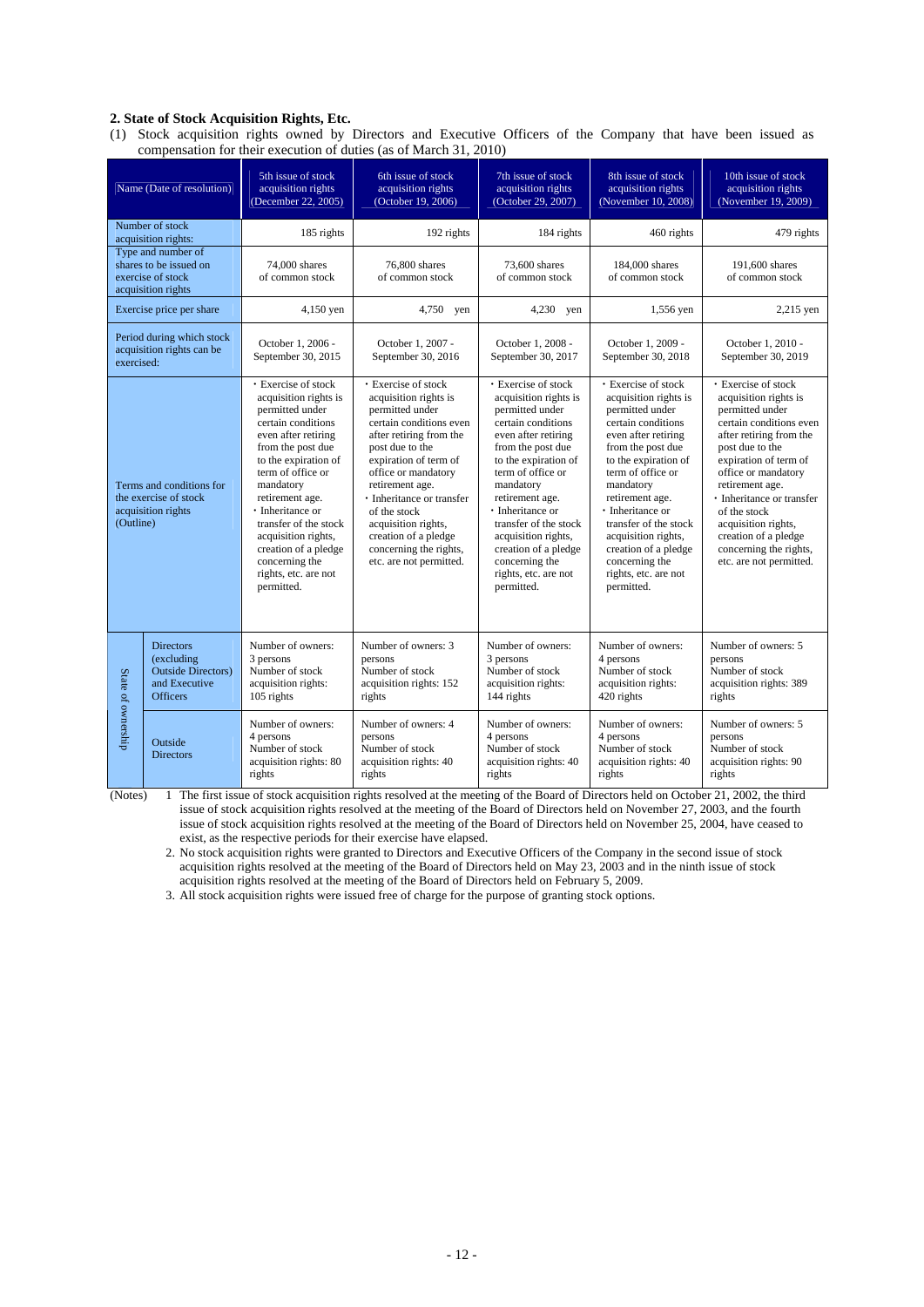(2) Conditions of stock acquisition rights granted to employees, etc. as compensation for the fulfillment of duties during the fiscal year under review

| Name (Date of resolution)                                                         |                                        | Tenth issue of stock acquisition rights (November 19, 2009)                                                                                                                                                                                                                                                                  |
|-----------------------------------------------------------------------------------|----------------------------------------|------------------------------------------------------------------------------------------------------------------------------------------------------------------------------------------------------------------------------------------------------------------------------------------------------------------------------|
| Number of stock acquisition rights:                                               |                                        | $2,640$ rights                                                                                                                                                                                                                                                                                                               |
| Type and number of shares to be issued on<br>exercise of stock acquisition rights |                                        | 1,056,000 shares of common stock                                                                                                                                                                                                                                                                                             |
|                                                                                   | Exercise price per share               | $2,215$ yen                                                                                                                                                                                                                                                                                                                  |
| Period during which stock acquisition rights<br>can be exercised:                 |                                        | October 1, 2010 - September 30, 2019                                                                                                                                                                                                                                                                                         |
| Terms and conditions for the exercise of<br>stock acquisition rights (Outline)    |                                        | Exercise of stock acquisition rights is permitted under certain conditions even<br>after retiring from the post due to the expiration of term of office or mandatory<br>retirement age.<br>• Inheritance or transfer of the stock acquisition rights, creation of a pledge<br>concerning the rights, etc. are not permitted. |
| State of ownership                                                                | <b>Employees of the Company</b>        | Number of owners: 115 persons<br>Number of stock acquisition rights: 1,170 rights                                                                                                                                                                                                                                            |
|                                                                                   | Officers and employees of subsidiaries | Number of owners: 121 persons<br>Number of stock acquisition rights: 1,470 rights                                                                                                                                                                                                                                            |

(Note) All stock acquisition rights were issued free of charge for the purpose of granting stock options.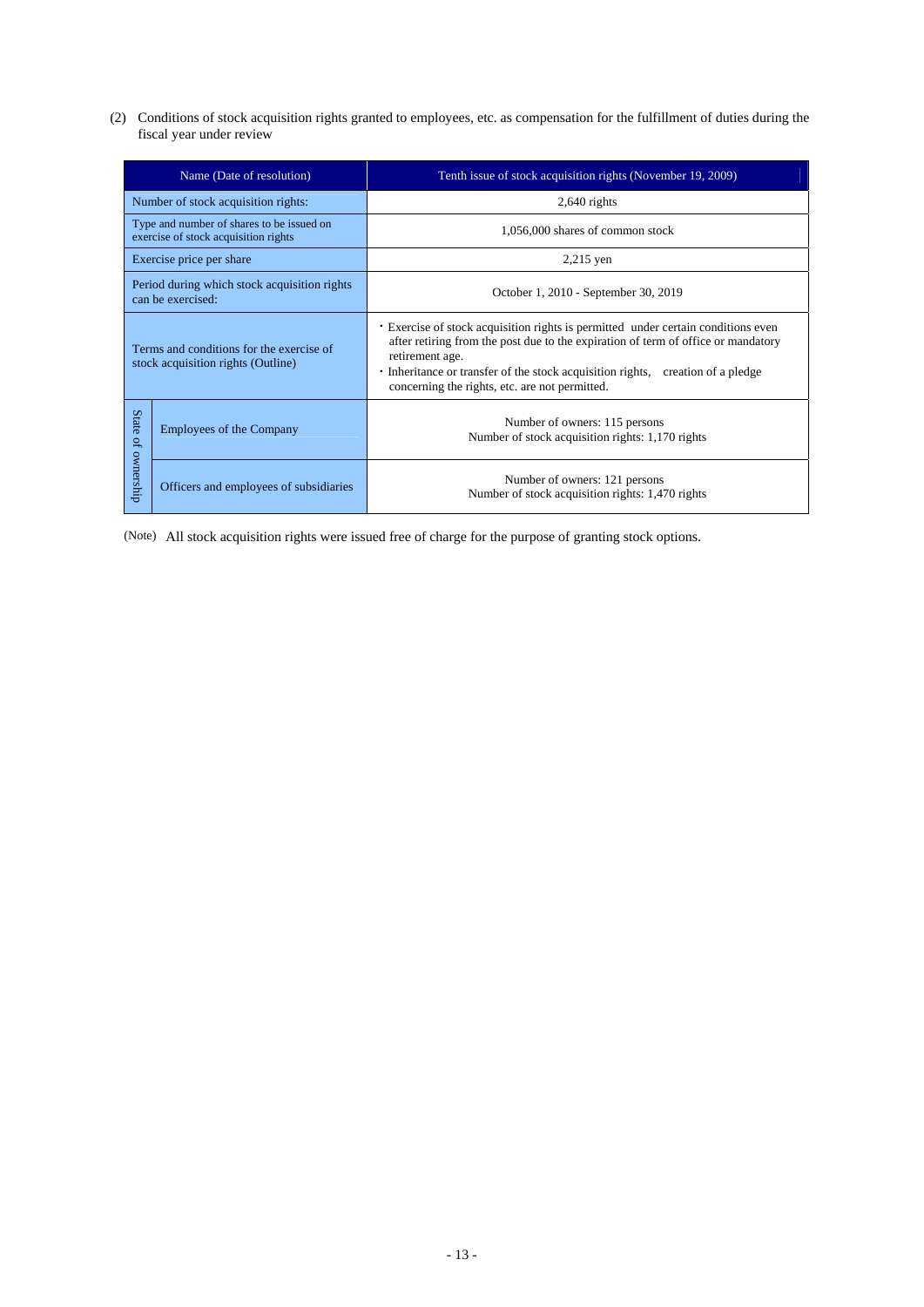### **3. Directors of the Company**

(1) Directors and Executive Officers (as of March 31, 2010)

| Name            | Position and role at the Company                                                                             | Important roles and positions at other<br>companies                                                                                                                                                                                                                                                                                             |
|-----------------|--------------------------------------------------------------------------------------------------------------|-------------------------------------------------------------------------------------------------------------------------------------------------------------------------------------------------------------------------------------------------------------------------------------------------------------------------------------------------|
| Takeo Shiina    | Director<br>Chairman, Nomination Committee<br>Audit Committee member<br>Compensation Committee member        | Advisor of IBM Japan, Ltd.                                                                                                                                                                                                                                                                                                                      |
| Yuzaburo Mogi   | Director<br>Chairman, Compensation Committee<br>Nomination Committee member<br><b>Audit Committee member</b> | Representative Director, Chairman and<br>CEO of Kikkoman Corporation<br>Outside Director of Meiji Yasuda Life<br><b>Insurance Company</b><br>Outside Director of Calbee Foods Co., Ltd.<br>Outside Auditor of Tobu Railway, Co., Ltd.<br>Outside Auditor of Fuji Media Holdings,<br>Inc.<br>Outside Auditor of Fuji Television<br>Network. Inc. |
| Eiko Kono       | Director<br>Nomination Committee member<br>Audit Committee member<br><b>Compensation Committee member</b>    | <b>Outside Director of Mitsui Sumitomo</b><br>Insurance Co., Ltd.<br><b>Outside Director of DIC Corporation</b><br>Outside Director of Tokyo Stock Exchange<br>Group, Inc.<br>Outside Director of Tokyo Stock Exchange,<br>Inc.                                                                                                                 |
| Yukiharu Kodama | Director<br>Chairman, Audit Committee<br><b>Nomination Committee member</b><br>Compensation Committee member | Chairman of the Mechanical Social<br><b>Systems Foundation</b><br>Outside Director of Asahi Kasei<br>Corporation<br><b>Outside Auditor of Tokyo Dome</b><br>Corporation<br>Outside Auditor of Yomiuri Land Co., Ltd.                                                                                                                            |
| Itaru Koeda     | Director<br>Nomination Committee member<br>Audit Committee member<br><b>Compensation Committee member</b>    | <b>Executive Advisor and Honorary Chairman</b><br>of Nissan Motor Co., Ltd.<br>Board Member (Chairman) of Calsonic<br>Kansei Corporation<br>Chairman of Nissan Shatai Co., Ltd.                                                                                                                                                                 |
| Hiroshi Suzuki  | Director<br>President & CEO                                                                                  |                                                                                                                                                                                                                                                                                                                                                 |
| Hiroshi Hamada  | Director<br><b>Executive Officer</b><br>Chief Operating Officer                                              |                                                                                                                                                                                                                                                                                                                                                 |
| Kenji Ema       | Director<br><b>Executive Officer</b><br><b>Chief Financial Officer</b>                                       |                                                                                                                                                                                                                                                                                                                                                 |
| Hiroaki Tanji   | Executive Officer in charge of planning                                                                      |                                                                                                                                                                                                                                                                                                                                                 |
| Taro Hagiwara   | Executive Officer in charge of<br>technology                                                                 |                                                                                                                                                                                                                                                                                                                                                 |

(Notes) 1. Five directors, namely, Mr. Takeo Shiina, Mr. Yuzaburo Mogi, Ms. Eiko Kono, Mr. Yukiharu Kodama, and Mr. Itaru Koeda are outside directors as indicated in item (xv), Article 2 of the Companies Act.

2. Each member of the Audit Committee of the Company has engaged in corporate management or has monitored the business community at government offices for many years. At the same time, they have served in financial institutions as Outside Directors or advisors. They have considerable levels of knowledge concerning finance and accounting. Mr. Yuzaburo Mogi, in particular, has direct on-site finance and accounting experience as an accounting section member

and as a director and chief controller. 3. Based on the decision of the Nomination Committee, the Company appointed Mr. Taro Hagiwara as its Executive Officer in charge of technology at the Board of Directors meeting held on April 30, 2009. Mr. Hagiwara assumed the position on the same day. The duty assigned to Mr. Hiroaki Tanji was changed from CTO to Executive Officer in charge of planning at the meeting of the Board of Directors held the same day.

4. Director Takeo Shiina was an outside director of Mercian Corporation but resigned from that position as of March 24, 2010. Mr. Shiima was appointed as an Honorary Advisor of IBM Japan, Ltd. as of April 1, 2010.

5. Director Eiko Kono was an outside director of Mitsui Sumitomo Insurance Group Holdings, Inc. but resigned from that position as of March 31, 2010.

6. Director Itaru Koeda was a director of Renault S.A. but resigned from that position as of May 6, 2009.

7. The Company has no important business relationship with any other companies at which its Outside Directors hold important positions.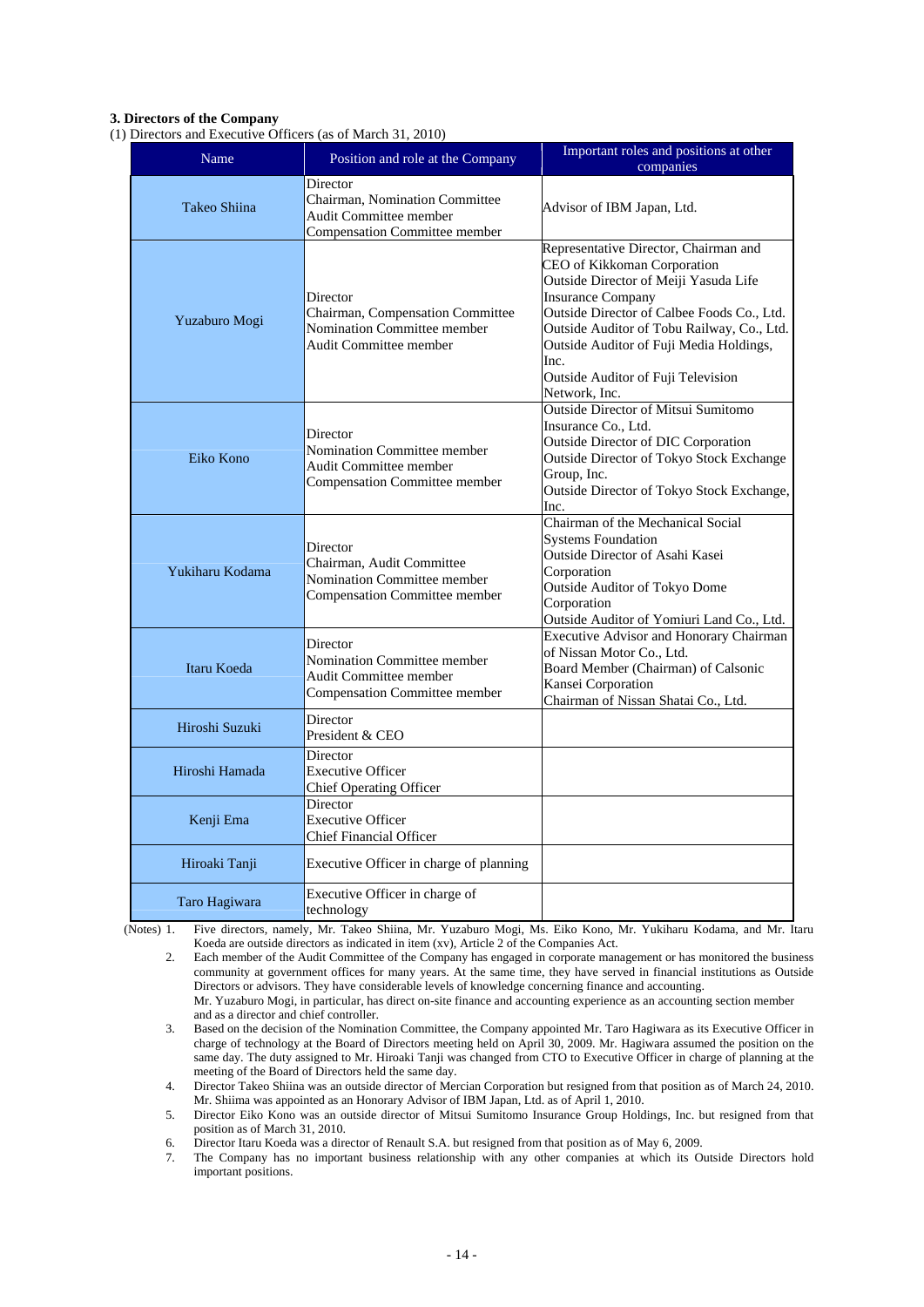#### (2) Independent directors

The Company has provided notice on Mr. Takeo Shiina, Mr. Yuzaburo Mogi, Ms. Eiko Kono, Mr. Yukiharu Kodama and Mr. Itaru Koeda to the Tokyo Stock Exchange as being independent directors appointed by the Company, in accordance with the Tokyo Stock Exchange's rules and regulations.

- (3) Policy of the Compensation Committee for determining the amount of remuneration and other benefits received by Directors and Executive Officers and details of the policy
	- (i) Basic policy

The Company has established a Compensation Committee with the objective of "contributing to improvement of results of the Company by constructing a remuneration system that raises motivation among Directors and Executive Officers and by appraising their performance appropriately." The Committee is made up of 5 Outside Directors who are not Executive Officers of the Company.

(ii) Policy concerning remuneration for Directors

The remuneration consists of a fixed salary as a Director and remuneration as a member or as a chairman of a committee, and is determined at an appropriate level in consideration of factors such as the management environment of the Company and the level of such remuneration among other companies.

(iii) Policy concerning remuneration for Executive Officers

The remuneration is composed of a fixed salary as an Executive Officer and performance-based remuneration.

The fixed salary is set at an appropriate level according to the office and responsibility of each Executive Officer in consideration of the management environment and the results of the Company as well as the level of such remuneration at other companies, etc.

Performance-based remuneration is determined by performance (evaluated using such indices as net income) and achievement of the management measures set at the beginning of the fiscal year, and is set at an appropriate level in consideration of factors such as the management environment of the Company and the level of such remuneration among other companies.

Benefits for Executive Officers stationed overseas (such as housing and company-owned cars) are set at an appropriate level in consideration of such factors as the management environment of the Company and the level of such benefits among other companies.

(iv) Stock options

Deliberations on the granting of stock options to Directors and Executive Officers are held by the Compensation Committee considering performance and individual evaluations, and decisions are made by the Board of Directors.

#### (4) Total amount of remuneration, etc. of Directors and Executive Officers for the fiscal year under review

| <b>Classification</b>     |          | Number of  | Total amount of                    | Total amount of each type of remuneration |                                                                                        |                |  |
|---------------------------|----------|------------|------------------------------------|-------------------------------------------|----------------------------------------------------------------------------------------|----------------|--|
|                           |          | payees     | remuneration, etc.<br>Fixed salary |                                           | Performance-based<br>remuneration                                                      | Stock options  |  |
| <b>Directors</b>          | Outside  | 6 persons  | 64 million yen                     | 50 million yen                            |                                                                                        | 13 million yen |  |
|                           | Internal | 4 persons  | 26 million yen                     | 26 million yen                            |                                                                                        |                |  |
| Total                     |          | 10 persons | 90 million yen                     | 76 million yen                            |                                                                                        | 13 million yen |  |
| <b>Executive Officers</b> |          | 5 persons  | 443 million yen                    | 182 million yen                           | 200 million yen                                                                        | 61 million yen |  |
| Total                     |          | 11 persons | 533 million yen<br>.               | 258 million yen                           | 200 million yen<br>$\overline{\phantom{a}}$ . The contract of $\overline{\phantom{a}}$ | 74 million ven |  |

(Notes) 1. The total amount of remuneration, etc. includes the amount of remuneration paid to two Directors who resigned as of the

conclusion of the 71<sup>st</sup> Ordinary General Meeting of Shareholders.

- 2. At the end of the fiscal year under review, there were eight Directors and five Executive Officers. Three of the five Executive Officers served concurrently as Directors.
- 3. For the stock options, fair values of stock acquisition rights were calculated and the table above shows amounts to be recorded as expenses for the fiscal year under review.

### (5) Outside Directors

(i) See "(1) Directors and Executive Officers" of "3. Directors of the Company" above for important positions and roles held by the Company's Outside Directors at other companies and their relationship with HOYA CORPORATION.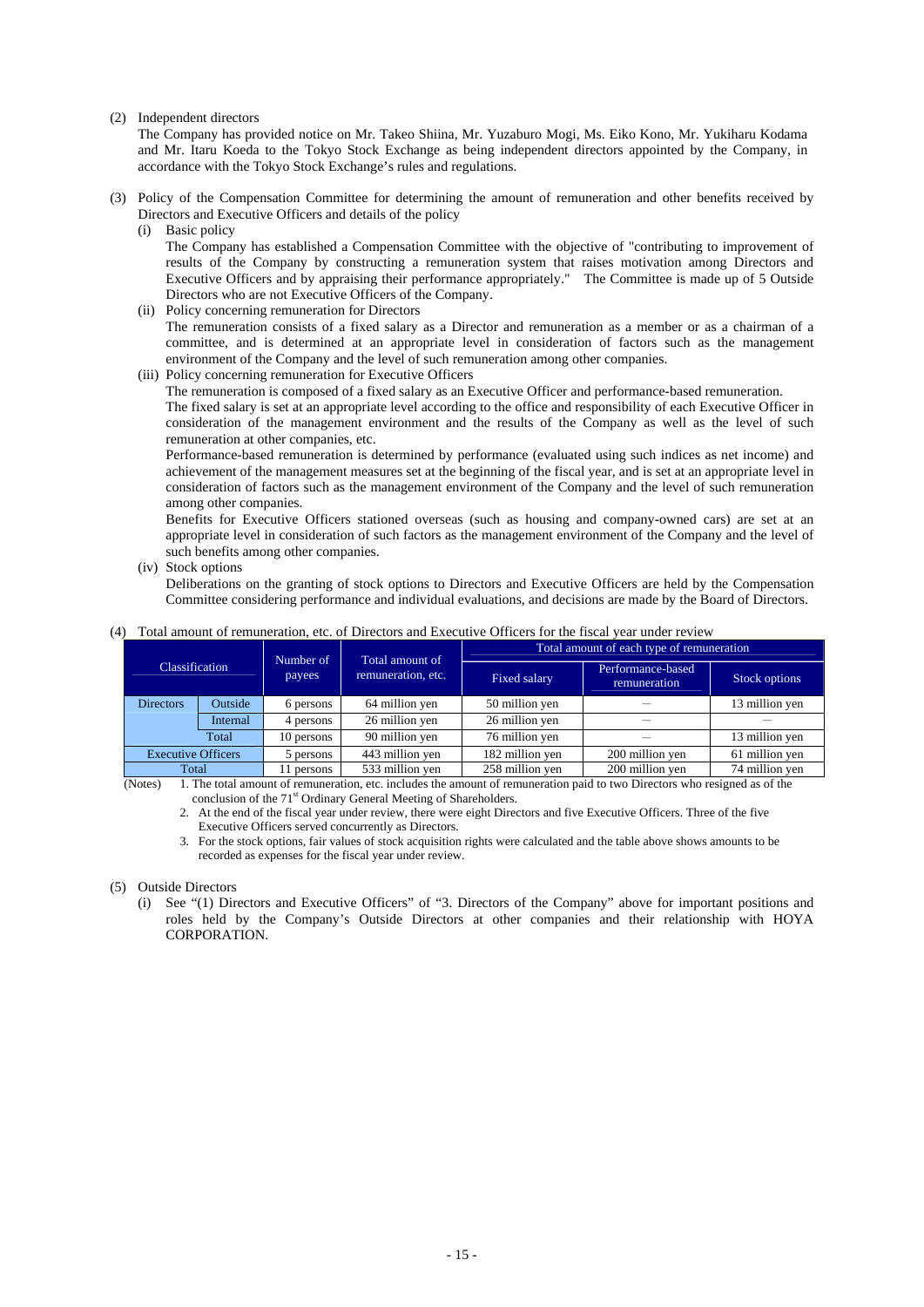## (ii) Major Activities during the Fiscal Year under Review

| Name            | <b>Major Activities</b>                                                                                                                                                                                                                                                                                                                                                                                                                                                                                                                                                                                                                                                                                                                                                                                                                                                                                                                                                                                                                                   |  |  |
|-----------------|-----------------------------------------------------------------------------------------------------------------------------------------------------------------------------------------------------------------------------------------------------------------------------------------------------------------------------------------------------------------------------------------------------------------------------------------------------------------------------------------------------------------------------------------------------------------------------------------------------------------------------------------------------------------------------------------------------------------------------------------------------------------------------------------------------------------------------------------------------------------------------------------------------------------------------------------------------------------------------------------------------------------------------------------------------------|--|--|
| Takeo Shiina    | Mr. Shiina attended nine of the ten meetings of the Board of Directors, nine of the<br>ten meetings of the Audit Committee, seven of the eight meetings of the<br>Compensation Committee, and four of the five meetings of Nomination Committee<br>held during the fiscal year under review, and made useful contributions to the<br>discussion of items on the agenda, based on his substantial management experience<br>and expertise.<br>Mr. Shiina, as an Outside Director, made remarks from a fair and impartial position<br>as the occasion required, and fulfilled his role in terms of management supervision.<br>As for specific services, Mr. Shiina led discussion toward Committee decisions on<br>agenda items including the selection of candidates for Director posts and the<br>appointment of candidates for Executive Officers as Chairman of the Nomination<br>Committee.                                                                                                                                                             |  |  |
| Yuzaburo Mogi   | Mr. Mogi attended all meetings of the Board of Directors, nine of the ten meetings<br>of the Audit Committee, and all meetings of the Compensation Committee and<br>Nomination Committee held during the fiscal year under review, and made useful<br>contributions to the discussion of items on the agenda, based on his substantial<br>management experience and expertise.<br>Mr. Mogi, as an Outside Director, made remarks from a fair and impartial position as<br>the occasion required, and fulfilled his role in terms of management supervision. As<br>for specific services, as the Chairman of the Compensation Committee, Mr. Mogi led<br>the discussion of agenda items toward Committee decisions, for conducting fair and<br>adequate performance evaluations and constructing a remuneration system that gives<br>greater incentives to Directors and Executive Officers.                                                                                                                                                               |  |  |
| Eiko Kono       | Ms. Kono attended nine of the ten meetings of the Board of Directors, nine of the ten<br>meetings of the Audit Committee, and all meetings of the Compensation Committee<br>and Nomination Committee held during the fiscal year under review, and made<br>useful contributions to the discussion of items on the agenda, based on her substantial<br>management experience and expertise.<br>Ms. Kono, as an Outside Director, made remarks from a fair and impartial position as<br>the occasion required, and fulfilled her role in terms of management supervision.                                                                                                                                                                                                                                                                                                                                                                                                                                                                                   |  |  |
| Yukiharu Kodama | Mr. Kodama attended all meetings of the Board of Directors, Audit Committee,<br>Compensation Committee, and Nomination Committee held during the fiscal year<br>under review, and made useful contributions to the discussion of items on the<br>agenda based on his experience as the minister's aide and an impartial observer of<br>the business community at the Ministry of International Trade and Industry (the<br>predecessor of the Ministry of Economy, Trade and Industry), and based on the<br>substantial experience and expertise he has gained at financial institutions.<br>Mr. Kodama, as an Outside Director, made remarks from a fair and impartial position<br>as the occasion required, and fulfilled his role in terms of management supervision.<br>As for specific services, as the Chairman of the Audit Committee, Mr. Kodama led<br>discussion toward Committee decisions of agenda items including verification of<br>financial statements, monitoring of internal control systems, and auditing of<br>operations and assets. |  |  |
| Itaru Koeda     | Mr. Koeda attended all meetings of the Board of Directors, Audit Committee,<br>Compensation Committee, and Nomination Committee held during the fiscal year<br>under review, and made useful contributions to the discussion of items on the agenda,<br>based on his substantial management experience and expertise.<br>Mr. Koeda, as an Outside Director, made remarks from a fair and impartial position<br>as the occasion required, and fulfilled his role in term of management supervision.                                                                                                                                                                                                                                                                                                                                                                                                                                                                                                                                                        |  |  |

(Note) Mr. Itaru Koeda was appointed as a Director at the 71st Ordinary General Meeting of Shareholders held on June 16<sup>th</sup>, 2009. Therefore, the number of meetings of the Board of Directors and the Committees held after his appointment differs from that for the other Outside Directors. Specifically, eight meetings of the Board of Directors, eight meetings of the Audit Committee, six meetings of the Compensation Committee, and three meetings of Nomination Committee were held after Mr. Koeda was appointed as an Outside Director.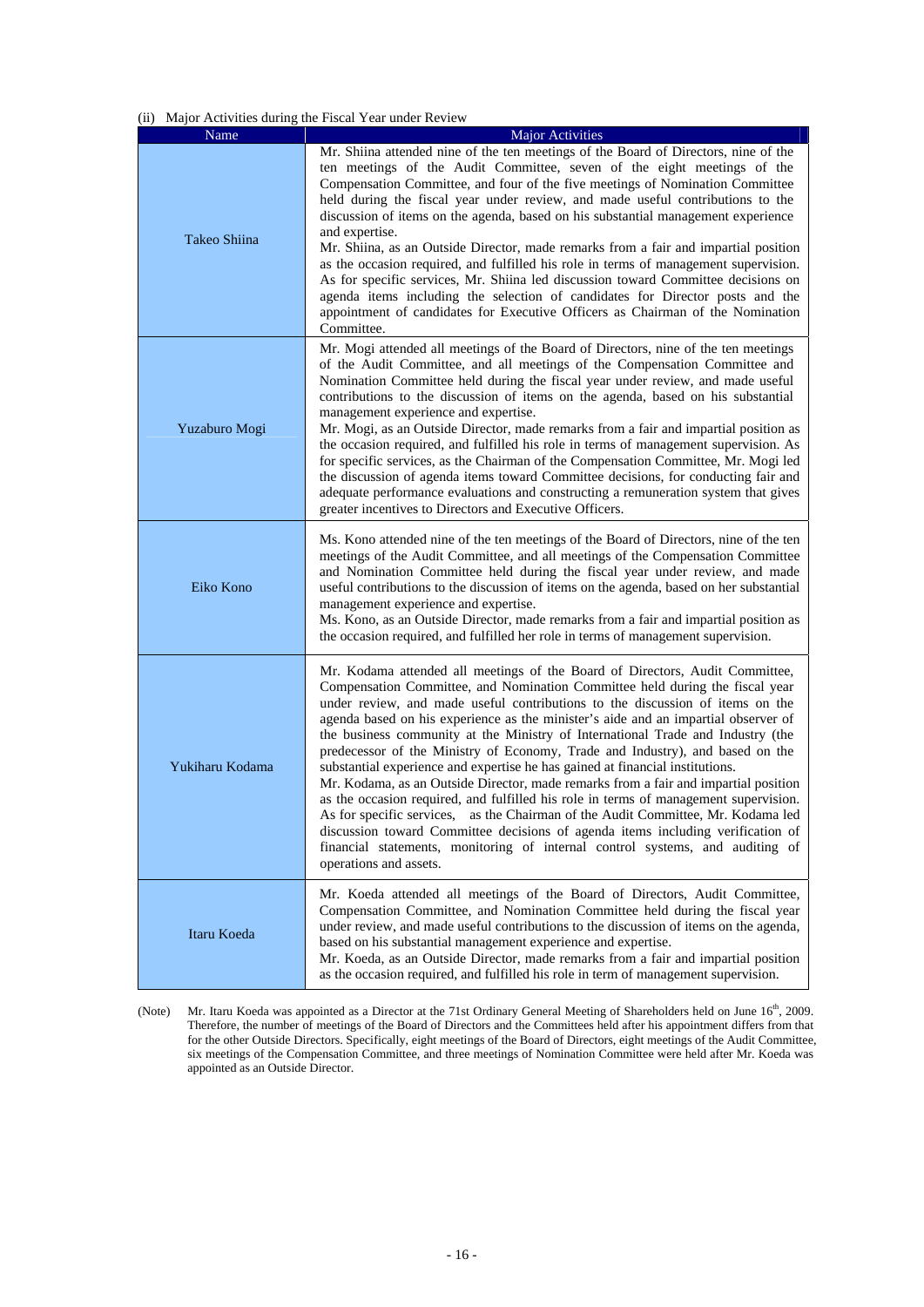(iii) Overview of Liability Limitation Contract

The Company and its Outside Directors have concluded an agreement that limits possible future liabilities of the latter prescribed in paragraph (1), Article 423 of the Companies Act to the higher of a prefixed amount exceeding 10 million yen or the amount prescribed by the Act.

## **4. Accounting Auditors**

- (1) Name: Deloitte Touche Tohmatsu LLC
- (2) Amount of remuneration, etc.

| classification                                                                                                    | Amount of payment |
|-------------------------------------------------------------------------------------------------------------------|-------------------|
| Amount of remuneration, etc. paid to accounting auditors regarding<br>the fiscal year under review                | 216 million yen   |
| Aggregate amount of monetary and other asset gains the Company<br>and its subsidiaries owe to accounting auditors | 285 million yen   |

(Notes) 1. The audit agreement between the Company and its accounting auditors makes no clear distinction between the amount of audit fees based on the Companies Act and the audit remuneration, etc. based on the Financial Instruments and Exchange Act. For this reason, the total amount of remuneration, etc. for the accounting auditors is stated as the amount of remuneration, etc. for the fiscal year under review.

2. Deloitte Touche Tohmatsu provides an audit service to the Company's major subsidiaries overseas.

# (3) Policy on dismissal of accounting auditors or decision against reappointment

When a condition that corresponds to any of the reasons for dismissal prescribed in the items of paragraph (1), Article 340 of the Companies Act exists, and dismissal is deemed to be reasonable, the Audit Committee shall dismiss the accounting auditors with the agreement of all Audit Committee members. In this case, an Audit Committee member appointed by the Audit Committee shall report the dismissal of the accounting auditors and the reason for the dismissal at the first General Meeting of Shareholders following the dismissal.

The Audit Committee shall also examine the potential for reappointment by taking into consideration the term of office of accounting auditors, the status of prior audit execution, the presence or absence of any serious reason that causes accounting auditors to lose credibility, and other circumstances, and, when reappointment is not considered reasonable, shall place "no reappointment of accounting auditors" on the agenda for discussion at the General Meeting of Shareholders based on the regulations of the Audit Committee.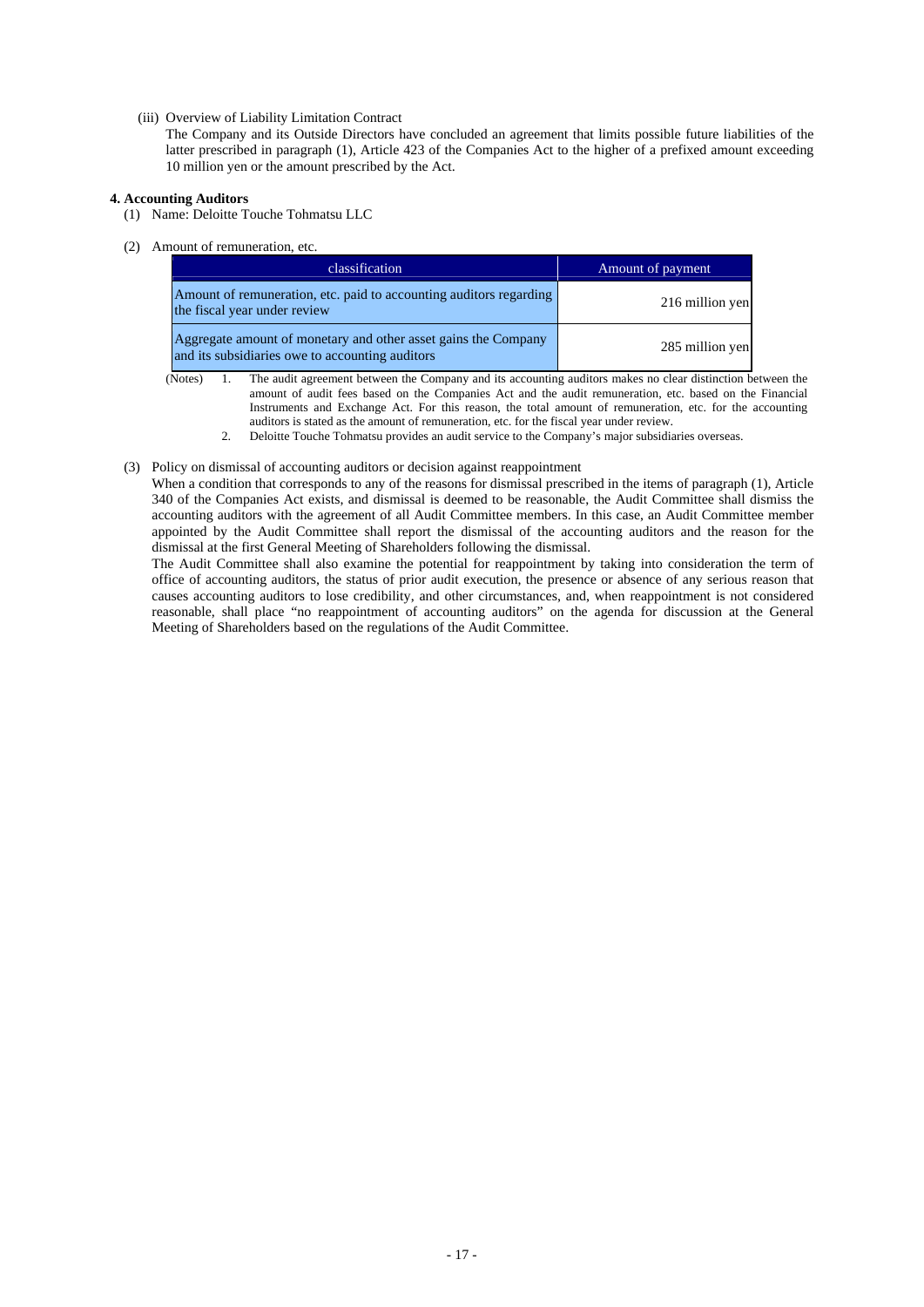## **III. Frameworks and Policies of the Company**

#### **1. Frameworks and Policies Concerning Internal Control Systems**

1) System for Ensuring Adequacy of Operations:

Contents of the resolutions the Board of Directors of the Company made with regard to internal control systems set out in (b) and (e) of item (i), paragraph (1), Article 416 of the Companies Act and Article 112 of the Ordinance for Enforcement of the Companies Act are as follows:

- (1) Important matters in the execution of duties by the Audit Committee
	- (i) Matters concerning Directors and employees assisting the Audit Committee in its duties
		- The Audit Committee Office shall be established to assist the Audit Committee in its duties.
	- (ii) Matters concerning independence from the Executive Officers of Directors and employees stated in the above item
		- The regulations of the Company shall prescribe that the Audit Committee has the power to appoint and dismiss staff members of the Audit Committee Office.
	- (iii) Systems required for reports to the Audit Committee, including reports by Executive Officers and employees
	- As the Board of Directors Regulations were amended to require reporting of all important matters at meetings of the Board of Directors, with Outside Directors comprising the majority of Board members, reports to the Board of Directors began to cover all important matters. For this reason, no provision is adopted for matters that should be reported to the Audit Committee.
	- (iv) Other systems for ensuring the effectiveness of audits by the Audit Committee
		- ・ The Company shall position the Internal Audit Division under the Audit Committee. The Internal Audit Division shall conduct audits focusing on onsite audits according to the audit policies and plans decided or approved by the Audit Committee, and shall report to the Audit Committee as the occasion demands.
		- ・ Each internal organ shall immediately report information it stores and manages at the request of the Audit Committee or the Internal Audit Division.
- (2) Matters required for ensuring the adequacy of operations
	- (i) Systems concerning the storage and management of information about the execution of duties by Executive **Officers** 
		- Efforts shall be made to adequately store and manage important matters, including documents, records and minutes relating to applications for internal approval, in accordance with laws, regulations and other standards.
	- (ii) Regulations and other systems concerning the management of the risk of loss
		- Each organ and division shall try to identify and manage risks, and shall aim for improvements as the occasion demands, taking into consideration the instructions of the Internal Audit Division, etc.
	- (iii) Systems for ensuring the efficiency of duty performance by Executive Officers
		- Each division shall carry out its operations according to the annual plan and the quarterly budget adopted at meetings of the Board of Directors. The HOYA Group shall ensure the efficiency of Group management by evaluating the levels of target achievement every quarter and working to make improvements as the occasion demands.
		- Executive Officers shall be timely and precise in performing their duties based on the decision-making system for their execution of duties, which covers their standards for approving important matters.
	- (iv) Systems for ensuring compliance with laws, ordinances and the Articles of Incorporation of the way duties are performed by Executive Officers and employees
		- The HOYA Group shall secure systems relating to the HOYA Business Conduct Guidelines that need to be observed by Directors and employees of the HOYA Group.
	- (v) Systems for ensuring the adequacy of Group operations, including a given company, its parent and its subsidiaries
		- The HOYA Group shall observe across its organization the HOYA Business Conduct Guidelines established based on the Management Policy and Management Principles of the Group, and shall undertake educational activities as required. The HOYA Group will reinforce the effectiveness of such activities with the HOYA Help Line, an intra-Group system for reporting and counseling. The Group shall operate this system not only in Japan but also overseas to ensure the soundness of Group activities.
- (3) System for ensuring reliability of financial reporting
	- The HOYA Group shall establish and manage a system of internal controls for financial reporting and build a system for evaluating its financial reporting to ensure the reliability of its financial reporting and valid, appropriate submission of internal control reports as prescribed in the Financial Instruments and Exchange Act.
- 2) Basic Policy for Eliminating Antisocial Forces

A meeting of the Board of Directors resolved to adopt the following basic policy for the elimination of antisocial forces. We shall have no association whatsoever with antisocial forces, and deal with undue claims made by such forces resolutely as an organization in cooperation with specialized external agencies.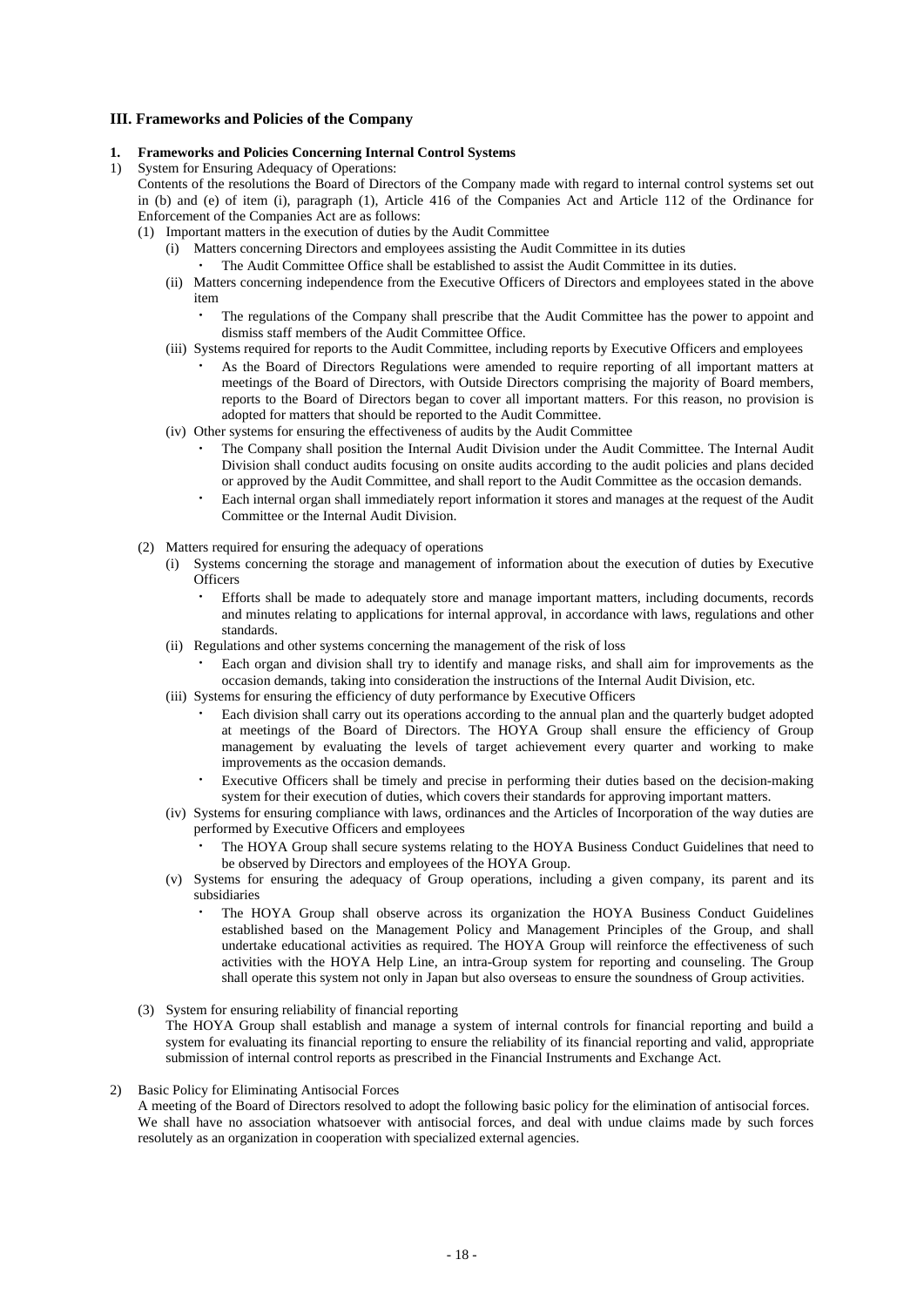# **2. Basic Policy on Parties that Control Decisions Concerning Corporate Finance and Business Policies**

The Company has not adopted a policy on this matter. The Company's basic view regarding this point is as follows. The Company takes the view that judgment should ultimately lie with shareholders when an acquisition proposal and the like is made with the transfer of management control as its objective. No concrete threat regarding acquisition has emerged so far. The Company has no intention to fix concrete arrangements (so-called "countermeasures against takeovers) before the emergence of any such proposal. The responsibility of management is not to take unnecessary actions to defend companies from takeovers. As an entity that operates for the benefit of its shareholders, the Company considers it crucial to increase the return of profit to shareholders and increase its corporate value by constantly monitoring transactions of its shares and changes to its shareholders, to improve its business performance and increase

its financial strength with the greater objective of achieving further growth.

If an acquisition or similar proposal is made, the Company considers it important to provide the information shareholders require to make a judgment based on an examination of the proposal made by the proposer. If the Company believes that the proposal will not increase the corporate value of the Company and benefit the common interest of its shareholders, it will clearly explain to the shareholders the reasons that form the background to its position, and try to obtain the understanding of shareholders.

### **3. Policy Concerning Decisions on Appropriation of Retained Earnings, etc.**

The HOYA CORPORATION endeavors to enhance its corporate value to meet shareholders' expectations through the promotion of Group management by focusing on business development from a global standpoint.

With respect to the distribution of retained earnings, the Company will examine both the results for the fiscal year under review and medium- to long-term fund requirements and make decisions giving consideration to the balance of returns to the shareholder, the welfare of employees and the buildup of internal reserves for future growth of the Company.

The Company will appropriate internal reserves on a preferential basis for investment in markets to establish the brand, particularly for consumables, centering on those in the medical area. In addition, the Company plans to invest in timely mergers and acquisitions for future business development by aggressively pursuing possibilities, in addition to funding research and development, to improve its competitiveness. The Company will also continue capital investment to secure proper production capacity and develop next-generation technologies and new products to generate stable earnings in the future.

As described above, the Company achieved a year-on-year increase in income for the fiscal year under review. However, the Company is still achieving a recovery and the macroeconomic environment remains severe. Taking this into consideration, the Company set the year-end dividend for the consolidated fiscal year under review at 35 yen per share, to respond to the support of shareholders and achieve a balance with internal reserves in preparation for future growth. Coupled with the interim dividend of 30 yen per share already paid, the annual dividend will be 65 yen per share.

[Notes]

2. Net sales and other amounts do not include consumption tax or local consumption tax.

<sup>1.</sup> Stated amounts and numbers of shares are shown after discarding figures less than the indicated unit. Ratios, etc. are shown after rounding-up fractions less than the indicated digit.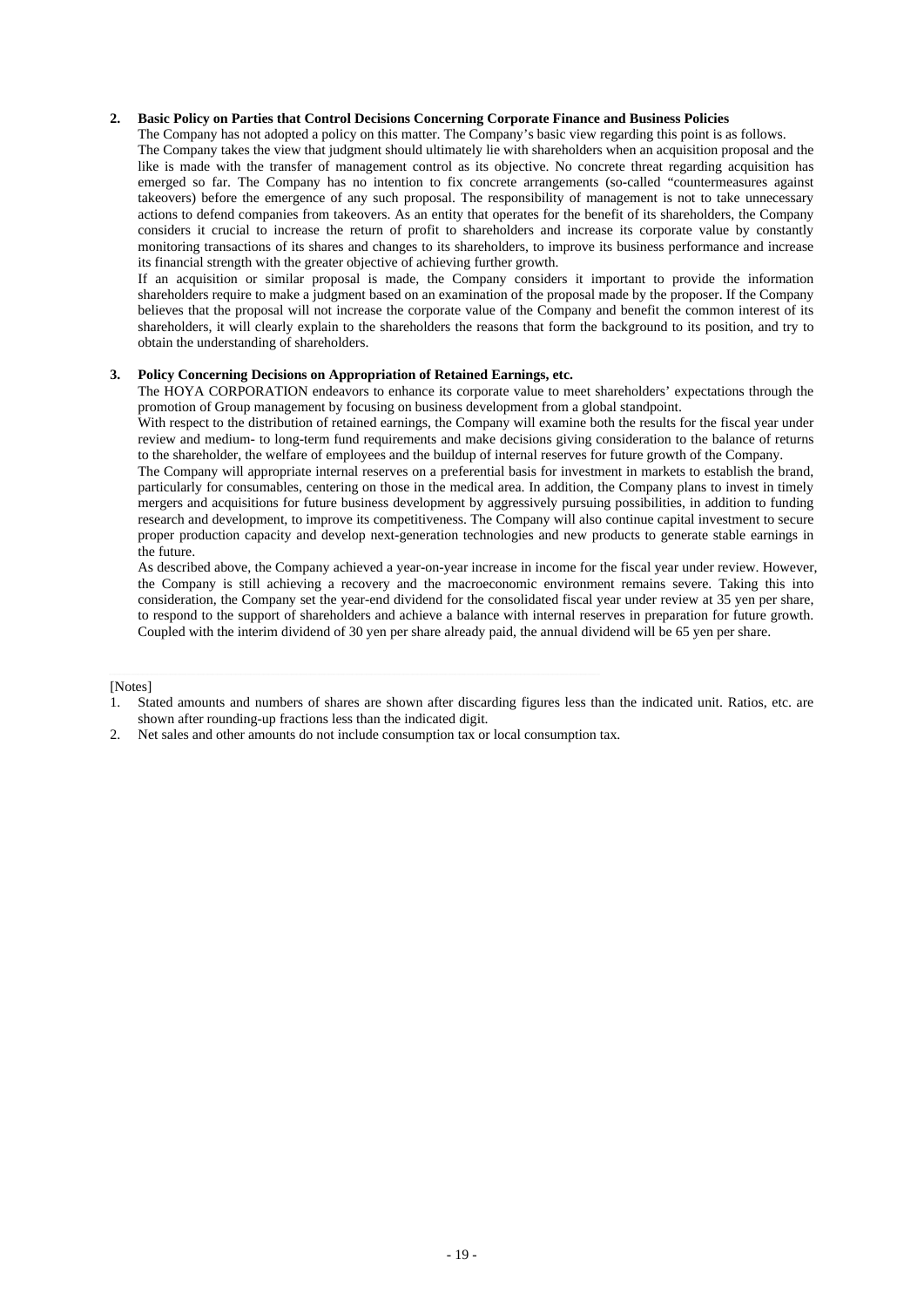# **Consolidated Balance Sheets**

# **(As of March 31, 2010)**

|                                       |                |                                                              | (Million yen)      |
|---------------------------------------|----------------|--------------------------------------------------------------|--------------------|
| <b>Item</b>                           | <b>Amount</b>  | <b>Item</b>                                                  | <b>Amount</b>      |
| (Assets)                              |                | (Liabilities)                                                |                    |
| <b>Current assets</b>                 | 345,247        | <b>Current liabilities</b>                                   | 83,989             |
| Cash and deposits                     | 173,307        | Notes and accounts payable – trad                            | 33.128             |
| Notes and accounts receivable – trade | 93,612         | Short-term debt                                              | 334                |
| Merchandise and finished goods        | 26,590         | Long-term loans scheduled for<br>repayment within one year   | 3,277              |
| Work in process                       | 8,804          | Accrued expenses                                             | 16.151             |
| Raw materials and supplies            | 26,070         | Accrued income taxes                                         | 4,469              |
| Deferred tax assets                   | 5,973          | Accrued bonus to employees                                   | 4,717              |
| Other current assets                  | 12,713         | Accrued warranty cost                                        | 879                |
| Allowance for doubtful receivables    | $\Delta$ 1,825 | Other current liabilities                                    | 21,031             |
| <b>Fixed assets</b>                   | 204,489        |                                                              |                    |
| <b>Tangible fixed assets</b>          | 119,189        | <b>Long-term liabilities</b>                                 | 114,274            |
| Buildings and structures              | 36,957         | Corporate bonds                                              | 99,978             |
| Machinery and vehicles                | 38,715         | Long-term loans payable                                      | 1,829              |
| Tools, equipment and fixtures         | 15,793         | Allowance for retirement benefits<br>for employees           | 8,244              |
| Land                                  | 15,817         | Reserve for special repairs                                  | 917                |
| Construction in progress              | 11,905         | Other long-term liabilities                                  | 3,304              |
| <b>Intangible fixed assets</b>        | 24,569         | <b>Total liabilities</b>                                     | 198,264            |
|                                       |                | (Net assets)                                                 |                    |
| <b>Investments and other asset</b>    | 60,730         | Shareholders' equity                                         | 388,879            |
| Investment securities                 | 11,054         | Common stock                                                 | 6,264              |
| Deferred tax assets                   | 32,656         | Capital surplus                                              | 15,898             |
| Other assets                          | 17.523         | Retained earnings                                            | 377,727            |
| Allowance for doubtful receivables    | $\Delta$ 504   | Treasury stock – at cost                                     | $\Delta$ 11,010    |
|                                       |                | Valuation and translation adjustments                        | $\triangle$ 39,827 |
|                                       |                | Net unrealized gain (loss) on other<br>marketable securities | 147                |
|                                       |                | Foreign currency translation adjustments                     | $\Delta$ 39,974    |
|                                       |                | <b>Stock acquisition rights</b>                              | 1,231              |
|                                       |                | <b>Minority interests</b>                                    | 1,188              |
|                                       |                | <b>Total net assets</b>                                      | 351,472            |
| <b>Total assets</b>                   | 549,736        | <b>Total liabilities and net assets</b>                      | 549,736            |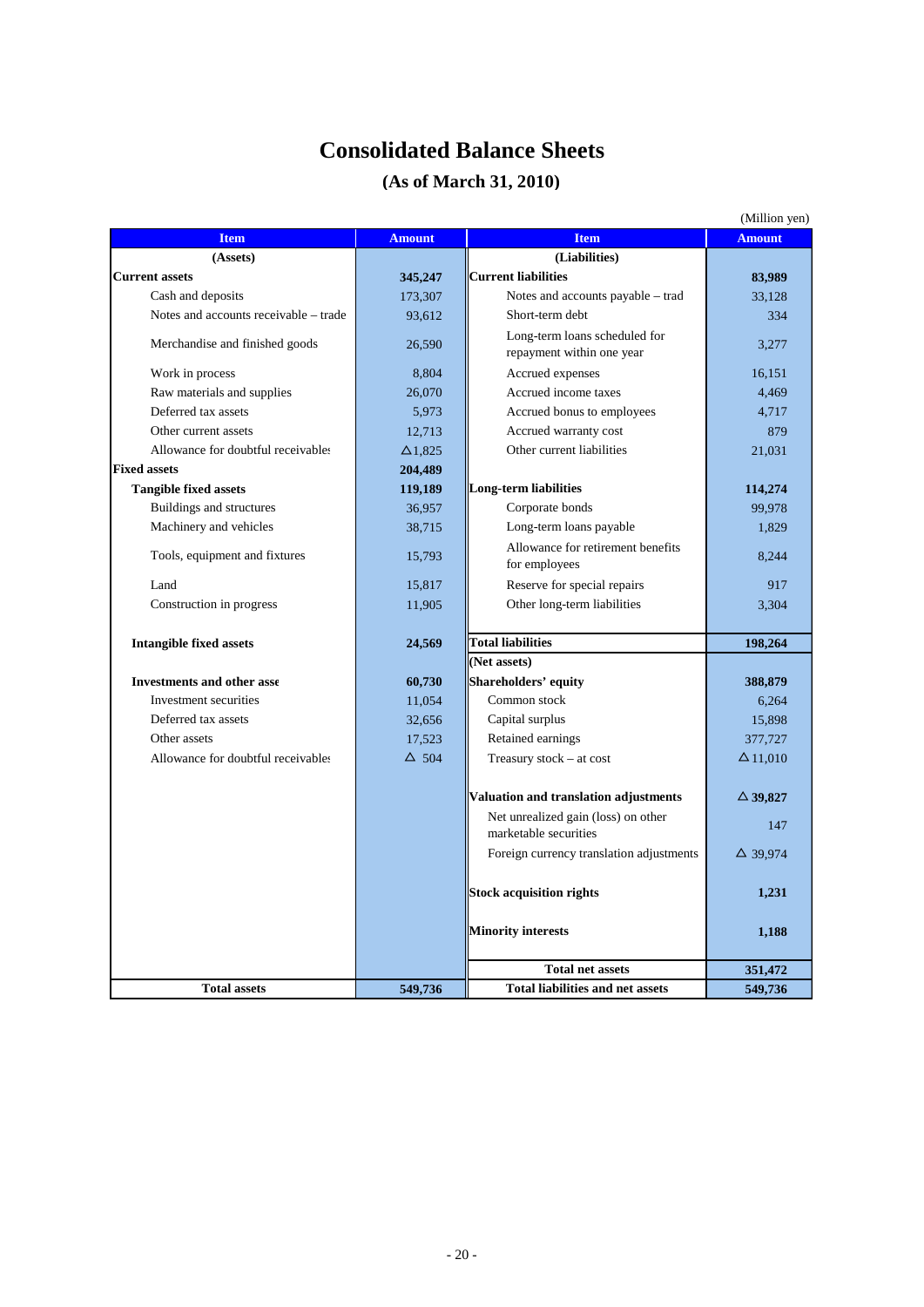# **Consolidated Statements of Income (From April 1, 2009 to March 31, 2010)**

(Million yen)

| <b>Item</b>                                       |       | <b>Amount</b> |
|---------------------------------------------------|-------|---------------|
|                                                   |       |               |
| Net sales                                         |       | 413,524       |
| Cost of sales                                     |       | 233,075       |
| Gross profit                                      |       | 180,449       |
| Selling, general and administrative expenses      |       | 116,121       |
| <b>Operating income</b>                           |       | 64,327        |
| Non-operating income                              |       |               |
| Interest income                                   | 831   |               |
| Equity in earnings of associated companies        | 255   |               |
| Others                                            | 4,560 | 5,647         |
| Non-operating expenses                            |       |               |
| Interest expense                                  | 2,205 |               |
| Loss on foreign exchange                          | 6,488 |               |
| Depreciation and amortization                     | 417   |               |
| Foreign withholding tax                           | 1,489 |               |
| Others                                            | 1,568 | 12,169        |
| Ordinary income                                   |       | 57,805        |
| <b>Extraordinary income</b>                       |       |               |
| Reversal of allowance for doubtful receivables    | 10    |               |
| Refund of allowance for special repairs           | 30    |               |
| Commissions received for previous years           | 1,013 |               |
| Gain on sale of property, plant and equipment     | 287   |               |
| Others                                            | 182   | 1,523         |
| <b>Extraordinary losses</b>                       |       |               |
| Loss on sales of property, plants and equipment   | 658   |               |
| Loss on disposal of fixed assets                  | 1,012 |               |
| Write-down of investment securities               | 586   |               |
| Impairment loss                                   | 833   |               |
| Additional retirement benefits paid to employees  | 1,932 |               |
| Expenses for improvements on environment          | 1,882 |               |
| Loss regarding Antimonopoly Act                   | 1,446 |               |
| Others                                            | 1,215 | 9,568         |
| Income before income taxes and minority interests |       | 49,761        |
| Income taxes - Current                            | 7,127 |               |
| Income taxes - Deferred                           | 4,461 | 11,589        |
| Minority interests in net income                  |       | 296           |
| Net income                                        |       | 37,875        |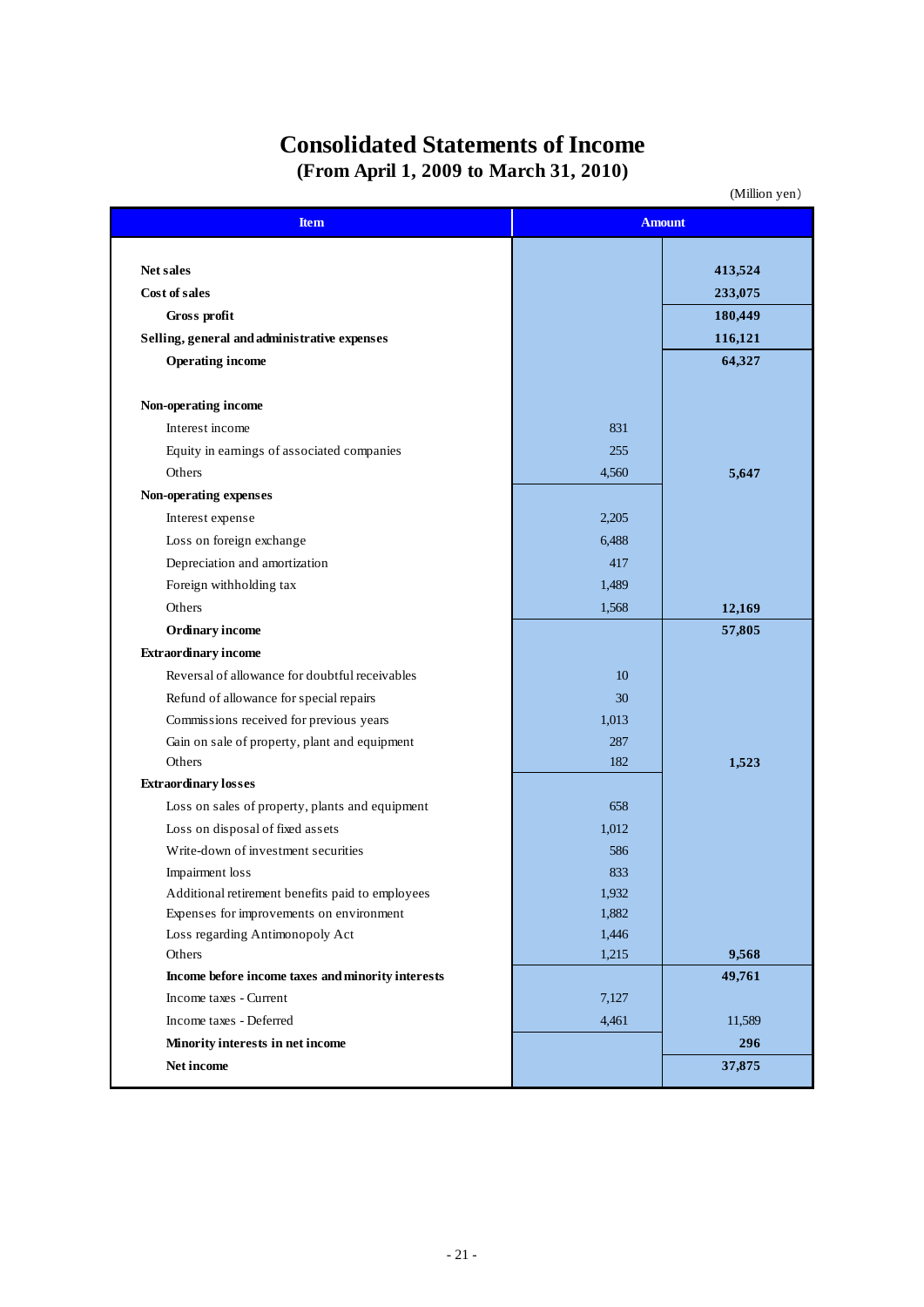# **Consolidated Statements of Changes in Net Assets (From April 1, 2009 to March 31, 2010)**

|                                                                                                                               |              |                      |                          |                                                 | (Million yen)      |  |
|-------------------------------------------------------------------------------------------------------------------------------|--------------|----------------------|--------------------------|-------------------------------------------------|--------------------|--|
|                                                                                                                               |              | Shareholders' equity |                          |                                                 |                    |  |
|                                                                                                                               | Common stock | Capital surplus      | <b>Retained earnings</b> | Treasury stock - at Total shareholders'<br>cost | equity             |  |
| Balance as of March, 31, 2009                                                                                                 | 6,264        | 15,898               | 368,108                  | $\triangle$ 7.984                               | 382,286            |  |
| Changes during the consolidated current fiscal year<br>under review                                                           |              |                      |                          |                                                 |                    |  |
| Dividends from retained earnings                                                                                              |              |                      | $\triangle$ 28,135       |                                                 | $\triangle$ 28,135 |  |
| Net income                                                                                                                    |              |                      | 37,875                   |                                                 | 37,875             |  |
| Acquisition of treasury stocks                                                                                                |              |                      |                          | $\triangle$ 3,275                               | $\triangle$ 3,275  |  |
| Disposition of treasury stocks                                                                                                |              |                      | $\triangle$ 121          | 249                                             | 128                |  |
| Changes (net amounts) in items other than<br>shareholders' equity during the current<br>consolidated fiscal year under review |              |                      |                          |                                                 |                    |  |
| Total changes during the current consolidated fiscal<br>year under review                                                     |              |                      | 9,618                    | $\triangle$ 3,025                               | 6,593              |  |
| Balance as of March 31, 2010                                                                                                  | 6,264        | 15,898               | 377,727                  | $\triangle$ 11,010                              | 388,879            |  |

| Valuation and translation adjustments                                                                                         |                                                                    |                                                |                                                   |                             |                    |                    |
|-------------------------------------------------------------------------------------------------------------------------------|--------------------------------------------------------------------|------------------------------------------------|---------------------------------------------------|-----------------------------|--------------------|--------------------|
|                                                                                                                               | Net unrealized gain<br>(loss) on other<br>marketable<br>securities | Foreign currency<br>translation<br>adjustments | Total valuation and<br>translation<br>adjustments | Stock acquisition<br>rights | Minority interests | Total net assets   |
| Balance as of March, 31, 2009                                                                                                 | $\triangle$ 304                                                    | $\triangle$ 46,669                             | $\triangle$ 46,973                                | 938                         | 1,758              | 338,009            |
| Changes during the consolidated current fiscal year<br>under review                                                           |                                                                    |                                                |                                                   |                             |                    |                    |
| Dividends from retained earnings                                                                                              |                                                                    |                                                |                                                   |                             |                    | $\triangle$ 28,135 |
| Net income                                                                                                                    |                                                                    |                                                |                                                   |                             |                    | 37,875             |
| Acquisition of treasury stocks                                                                                                |                                                                    |                                                |                                                   |                             |                    | $\triangle$ 3,275  |
| Disposition of treasury stocks                                                                                                |                                                                    |                                                |                                                   |                             |                    | 128                |
| Changes (net amounts) in items other than<br>shareholders' equity during the current<br>consolidated fiscal year under review | 451                                                                | 6,694                                          | 7.146                                             | 292                         | $\triangle$ 569    | 6,869              |
| Total changes during the current consolidated fiscal<br>year under review                                                     | 451                                                                | 6,694                                          | 7,146                                             | 292                         | $\triangle$ 569    | 13,462             |
| Balance as of March 31, 2010                                                                                                  | 147                                                                | $\triangle$ 39,974                             | $\triangle$ 39,827                                | 1,231                       | 1,188              | 351,472            |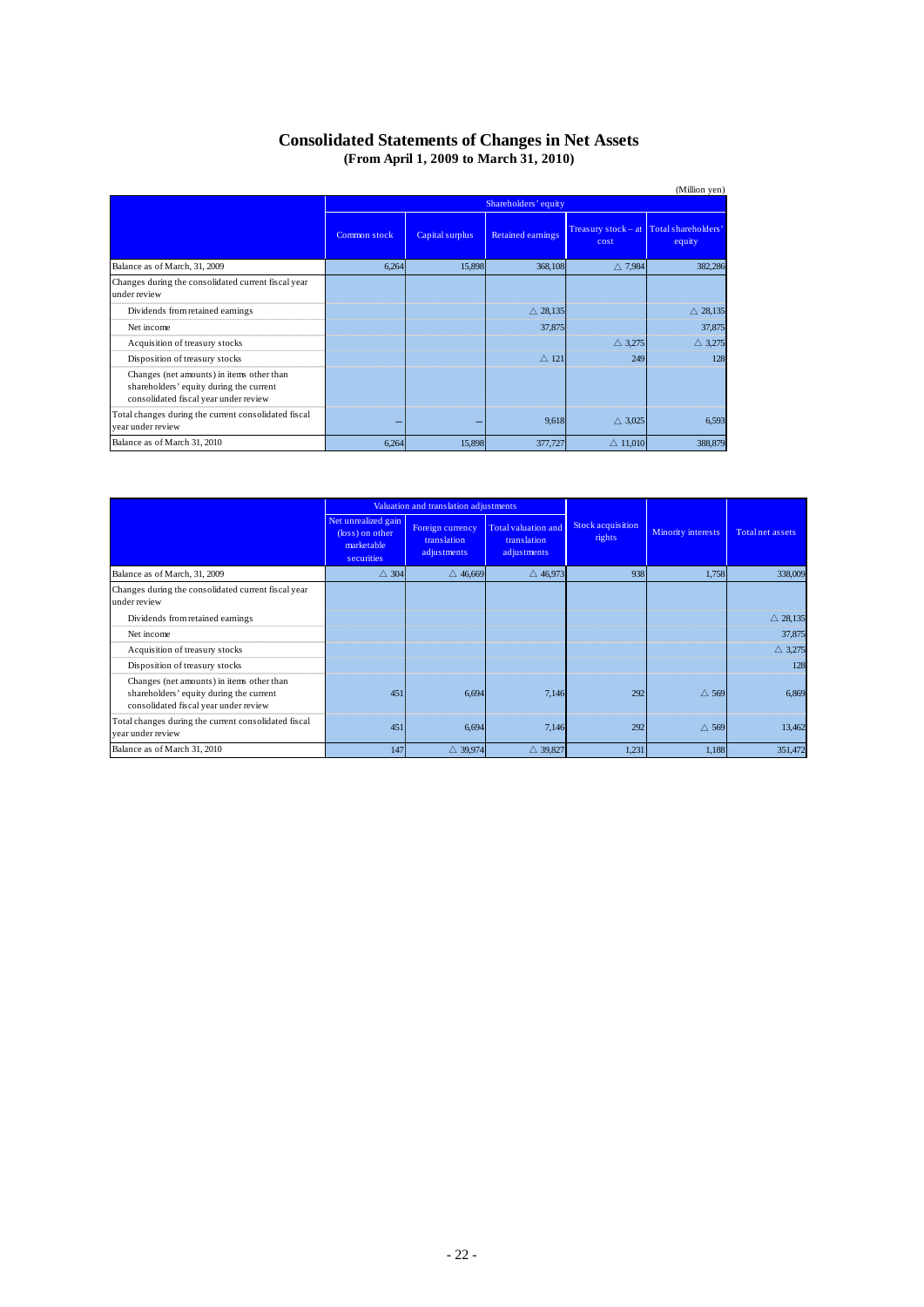**Consolidated Statement of Cash Flows From April 1, 2009 to March 31, 2010** Million yen

|     | $\cdots$ $\cdots$ $\cdots$<br>I. Net Cash Provided by Operating Activities                                       |                                            |
|-----|------------------------------------------------------------------------------------------------------------------|--------------------------------------------|
|     | 1. Income before income taxes and minority interests                                                             | 49,761                                     |
|     | 2. Depreciation and amortization                                                                                 | 34,503                                     |
|     | 3. Impairment loss                                                                                               | 833                                        |
|     | 4. Provision for or reversal of accrued allowances for doubtful receivables (" $\triangle$ " indicates reversal) | $\triangle$ 889                            |
|     | 5. Provision for or reversal of accrued bonuses to employees (" $\triangle$ " indicates reversal)                | $\triangle$ 49                             |
|     | 6. Provision for or reversal of allowance for special repairs (" $\triangle$ " indicates reversal)               | $\vartriangle 81$                          |
|     | 7. Provision for or reversal of reserve for retirement benefits ( $\sqrt{\Delta}$ " indicates reversal)          | $\vartriangle$ 282<br>$\bigtriangleup$ 885 |
|     | 8. Interest and dividend income                                                                                  | 2,205                                      |
|     | 9. Interest expense<br>10. Foreign exchange loss or gain (" $\triangle$ " indicates gain)                        | 6,975                                      |
|     | 11. Equity in earnings or losses of affiliates ( $\sqrt{\triangle}$ " indicates earnings)                        | $\triangle$ 255                            |
|     | 12. Gain or loss on sales of fixed assets (" $\triangle$ " indicates gain)                                       | 370                                        |
|     | 13. Loss on disposal of fixed assets                                                                             | 1,012                                      |
|     | 14. Gain or loss on evaluation of investment securities $($ " $\triangle$ " indicates gain)                      | 586                                        |
|     | 15. Special additional retirement benefits paid to employees                                                     | 1,932                                      |
|     | 16. Other                                                                                                        | $\vartriangle$ 57                          |
|     | 17. Increase or decrease in notes and accounts receivable ( $\Delta$ " indicates increase)                       | $\triangle$ 10,829                         |
|     | 18. Increase or decrease in inventories (" $\triangle$ " indicates increase)                                     | 9,990                                      |
|     | 19. Increase or decrease in other current assets (" $\triangle$ " indicates increase)                            | $\triangle$ 1,743                          |
|     | 20. Increase or decrease in notes and accounts payable ( $\sqrt{\triangle}$ " indicates decrease)                | 3,499                                      |
|     | 21. Increase or decrease in consumption tax, etc. payable (" $\triangle$ " indicates decrease)                   | 651                                        |
| 22. | Increase or decrease in other current liabilities (" $\triangle$ " indicates decrease)                           | 3,747                                      |
|     |                                                                                                                  |                                            |
|     | Sub total                                                                                                        | 100,996                                    |
|     |                                                                                                                  |                                            |
|     | 23. Interest and dividend - received                                                                             | 900                                        |
|     | 24. Interest - paid                                                                                              | $\triangle$ 2,037                          |
|     | 25. Special additional retirement benefits paid to employees - paid                                              | $\triangle$ 6,799                          |
|     | 26. Income taxes - paid                                                                                          | $\triangle$ 10,726                         |
|     | 27. Refund of income taxes                                                                                       | 1,648                                      |
|     |                                                                                                                  |                                            |
|     | Net cash provided by operating activities                                                                        | 83,981                                     |
|     | II. Net Cash Used in Investing Activities                                                                        |                                            |
|     |                                                                                                                  |                                            |
|     | 1. Payments for time deposits                                                                                    | $\triangle$ 3,156                          |
|     | 2. Proceeds from refund of time deposits                                                                         | 4,652                                      |
|     | 3. Payments for purchases of property, plants and equipment                                                      | $\overline{\triangle}$ 26,650              |
|     | 4. Proceeds from sales of property, plants and equipment                                                         | 2,049                                      |
|     | 5. Proceeds from sales of investment securities                                                                  | 42                                         |
|     | 6. Payments for acquisition of subsidiary's stocks for consolidation                                             | $\triangle$ 3,422                          |
|     | 7. Payments on merger to minority shareholders                                                                   | $\vartriangle$ 84                          |
|     | 8. Other payments                                                                                                | $\triangle$ 14,892                         |
| 9.  | Other proceeds                                                                                                   | 739                                        |
|     |                                                                                                                  |                                            |
|     | Net cash used in investing activities                                                                            | $\overline{\triangle}$ 40,723              |
|     |                                                                                                                  |                                            |
|     | III. Net Cash Provided by or Used in Financing Activities                                                        |                                            |
|     | 1. Net increase or decrease in short-term bank loans (" $\triangle$ " indicates decrease)                        | $\triangle$ 1,810                          |
|     | 2. Net increase or decrease in commercial paper ( $\sqrt{\triangle}$ " indicates decrease)                       | $\triangle$ 41,978                         |
|     | 3. Proceeds from long-term bank loans                                                                            | 225                                        |
|     | 4. Repayment of long-term debt                                                                                   | $\triangle$ 9,144                          |
|     | 5. Proceeds from exercise of stock options                                                                       | 110                                        |
|     | 6. Proceeds from sales of treasury stock                                                                         | $\mathbf{0}$                               |
|     | 7. Purchase of treasury stock                                                                                    | $\triangle$ 3,275                          |
|     | 8. Dividends paid                                                                                                | $\triangle$ 28,236                         |
|     | 9. Dividends paid for minority shareholders                                                                      | $\triangle$ 158<br>$\triangle$ 709         |
|     | 10. Purchase of treasury stock of subsidiaries in consolidation                                                  |                                            |
|     | Net cash provided by (used in) financing activities                                                              | $\triangle$ 84,976                         |
|     | IV. Effect of Exchange Rate Changes on Cash and Cash Equivalents                                                 | 1,728                                      |
|     | V. Net Increase or Decrease in Cash and Cash Equivalents (" $\Delta$ " indicates decrease)                       | $\triangle$ 39,989                         |
|     |                                                                                                                  |                                            |
|     | VI. Cash and Cash Equivalents, Beginning of the Period                                                           | 207,928                                    |
|     | VII. Cash and Cash Equivalents, End of Period                                                                    | 167,938                                    |

(Note) Cash flow figures bearing – denote outflows of cash and cash equivalents.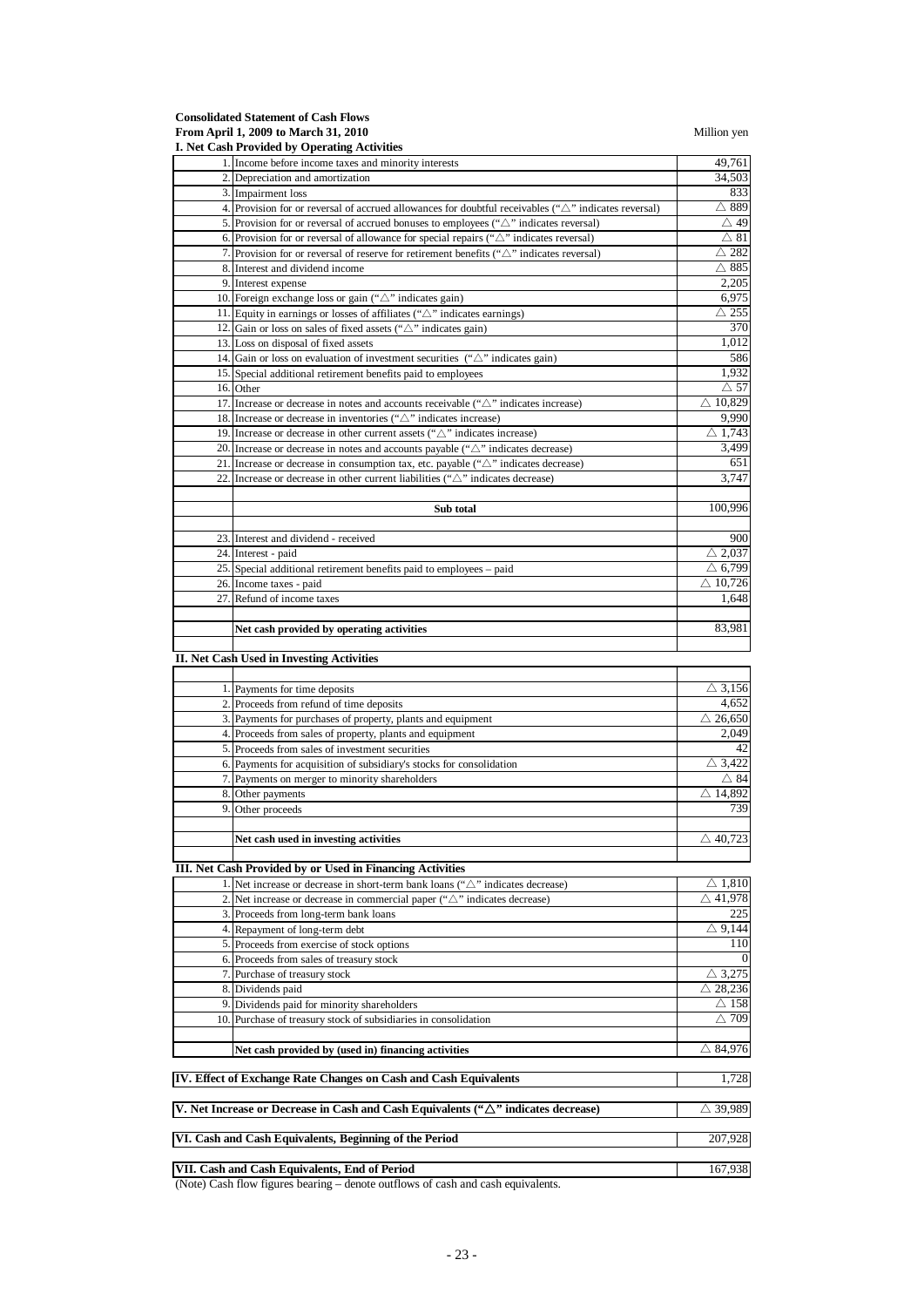### **Notes to Consolidated Financial Statements**

#### **Basic Important Matters for the Preparation of Consolidated Financial Statements**

- 1. Scope of Consolidation
	- Number of consolidated subsidiaries: 106<br>Maior consolidated subsidiaries: HO HOYA HOLDINGS, INC., PENTAX OF AMERICA, INC. HOYA HOLDINGS N.V., HOYA HOLDINGS (ASIA) B.V. PENTAX EUROPE GMBH HOYA HOLDINGS ASIA PACIFIC PTE LTD. HOYA SERVICE CORPORATION During the consolidated fiscal year under review, there was an addition of eight consolidated subsidiaries, one through acquisition and seven through new establishment, etc., while one consolidated subsidiary was merged with the parent company and three were liquidated. Consequently, the number of consolidated subsidiaries increased by four during the fiscal year.

## 2. Application of the equity method

(1) Non-consolidated subsidiaries and affiliates accounted for by the equity method Number of Affiliates subject to application of the equity method: 3 companies Name of major affiliates: AvanStrate Inc.,

During the consolidated fiscal year under review, the number of affiliates subject to application of the equity method was reduced by one due to sales.

(2) Non-consolidated subsidiaries and affiliates not accounted for by the equity method

Major affiliate: Two Coins Co., Ltd. The company not accounted for by the equity method is a small company and has been excluded from application of the equity method because both the gain/loss in equity method and retained earnings have little impact on the consolidated financial statements.

3. Fiscal years of consolidated subsidiaries

The fiscal years of the 12 consolidated subsidiaries located in the People's Republic of China, one consolidated subsidiary located in the United States and one consolidated subsidiary located in the Republic of the Philippines end on December 31.

All 106 consolidated subsidiaries report quarterly results. Financial documents based on the results current as of the end of the consolidated fiscal year (March 31) are used for the abovementioned consolidated subsidiaries when preparing the consolidated financial documents.

#### 4. Significant Accounting Policies

(1) Standards and methods for evaluation of marketable securities

Other marketable securities

Those quoted on exchanges:

The market value method based on the market price, etc. at the end of the consolidated fiscal year

(All valuation gains and losses are processed through the method of direct entry in capital, and sale cost is calculated based on the moving average method)

- Those not quoted on exchanges:
	- Cost determined by the moving-average method.
- (2) Standards and methods for evaluation of derivatives
- Market value method
- (3) Standards and methods for evaluation of inventories

Inventories are recorded at cost chiefly using the weighted average costing method. (The amounts shown on the balance sheet are based on the method to reduce book value due to a decline in profitability.)

- (4) Methods of depreciation of fixed assets
	- Tangible fixed assets (excluding leased assets):

The Company and its consolidated subsidiaries based in Japan adopt the straight-line method for buildings (excluding building annexes) that have been acquired on April 1, 1998 and thereafter, and the decliningbalance method for other tangible fixed assets. Some consolidated subsidiaries adopt the straight-line method. The useful life of buildings is 10 to 50 years and that of machinery and equipment is 3 to 12 years. Intangible fixed assets (excluding leased assets):

The straight-line method is applied. The period of depreciation is 8 years for patent rights, 10 years for technological assets and 5 years for software (period of possible use within the Company). Leased assets:

With respect to leased assets for finance lease transactions based on which the right of ownership is not transferred, the period of lease is used as useful life, and the straight-line method is applied assuming that the remaining value is zero.

With respect to finance lease transactions based on which the right of ownership is not transferred, accounting treatment similar to the method for ordinary lease transactions continues to be applied if the start date of the lease transaction is on or before March 31, 2008.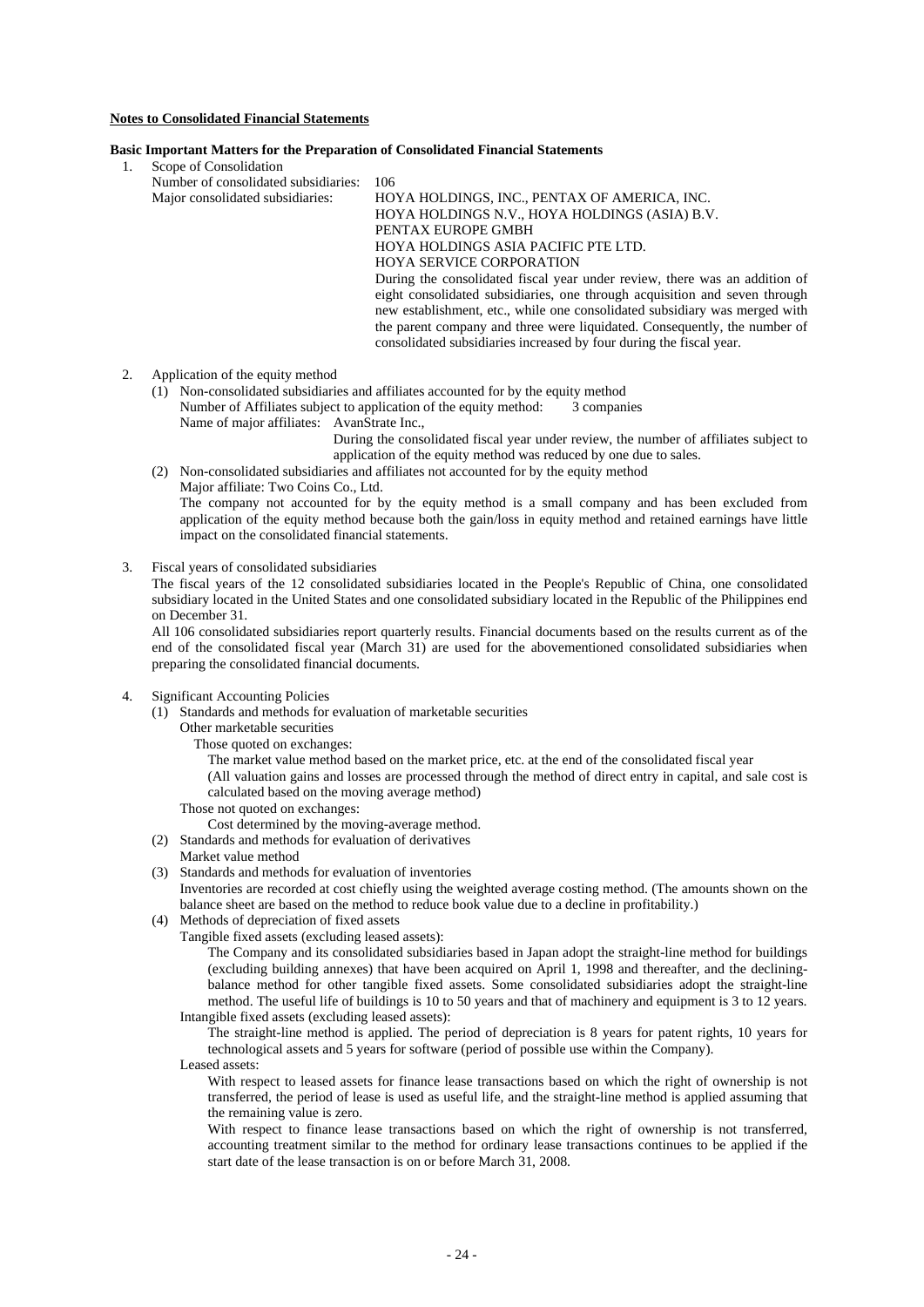- (5) Methods of providing important allowances
	- (i) Allowance for doubtful receivables:
		- To prepare against credit losses, an allowance for doubtful receivables is provided. For ordinary credits, an allowance is provided based on the historical loss ratios. For credits threatened with bankruptcy and for credits to borrowers under bankruptcy and reorganization, etc., allowance is provided based on an evaluation of the financial position of the borrowers.
	- (ii) Accrued bonus: To prepare for bonus payments to employees, an accrued bonus is provided in accordance with the estimated amounts payable.
	- (iii) Allowance for product warranties, etc.: To prepare for after-sales service expenses for sold products that are anticipated to arise within their warranty periods, an allowance is provided on the basis of results for past fiscal years and forecasts for future warranty expenses. Some of the overseas subsidiaries primarily record estimates based on their net sales and the like.
	- (iv) Allowance for retirement benefits:

To prepare for the payment of retirement benefits to employees, allowances for retirement benefits were recorded for parts of business divisions and overseas consolidated subsidiaries based on the estimated amount of retirement benefit liability and pension assets as of the end of the consolidated fiscal year under review.

With respect to past service liabilities, an amount proportionally distributed using the straight-line method based on fixed years (10 years) within the average remaining employment period of employees at the point of their accrual is accounted for.

With regard to actuarial differences, an amount proportionally distributed in the straight-line method based on fixed years (10 years) within the average remaining employment period of employees at the point of their accrual in each consolidated fiscal year is accounted for, starting in the following consolidated fiscal year.

(v) Reserve for periodic repairs:

To prepare for expenses for large-scale repairs to continuous smelters after a fixed period of time, an amount estimated based on the expenses of the previous large-scale repairs is provided.

- (6) Standards for the conversion of significant foreign-denominated assets and liabilities into Japanese currency Foreign-denominated credits and liabilities are converted into yen currency based on the spot exchange rate on the last day of the current consolidated fiscal year under review, and the exchange difference is treated as a gain or loss. Assets and liabilities of consolidated subsidiaries located overseas are converted into yen currency based on the spot exchange rate on the last day of the consolidated fiscal year under review, their revenue and expenses are converted into yen currency based on the average exchange rate for the consolidated fiscal year under review, and the exchange differences are included in foreign currency translation adjustments and minority interests in the Net Assets section.
- (7) Treatment of national and local consumption taxes The tax excluded method is applied.
- 5. Method for evaluating the assets and liabilities of consolidated subsidiaries The method used for evaluating the assets and liabilities of consolidated subsidiaries is the market value method.
- 6. Change of the indication method
	- (Consolidated statements of income)
	- (1) "Gain on sale of investment securities" (1 million yen for the consolidated fiscal year under review), which had been shown individually up to and including the previous consolidated fiscal year, is shown collectively as "Others" in Extraordinary gains for the consolidated fiscal year under review because of its decreased importance.
	- (2) "Loss on sale of property, plants and equipment" (545million yen for the previous consolidated fiscal year) and "Loss on disposal of fixed assets" (602 million yen for the previous consolidated fiscal year), which had been shown collectively as "Loss on disposal of fixed assets" in Extraordinary losses up to and including the previous consolidated fiscal year, are shown individually for the consolidated fiscal year under review.
	- (3) "Expenses for improvements on environment" (64 million yen for the previous consolidated fiscal year), which had been shown collectively as "Others" in Extraordinary losses, is shown individually for the consolidated fiscal year under review because of its increased importance.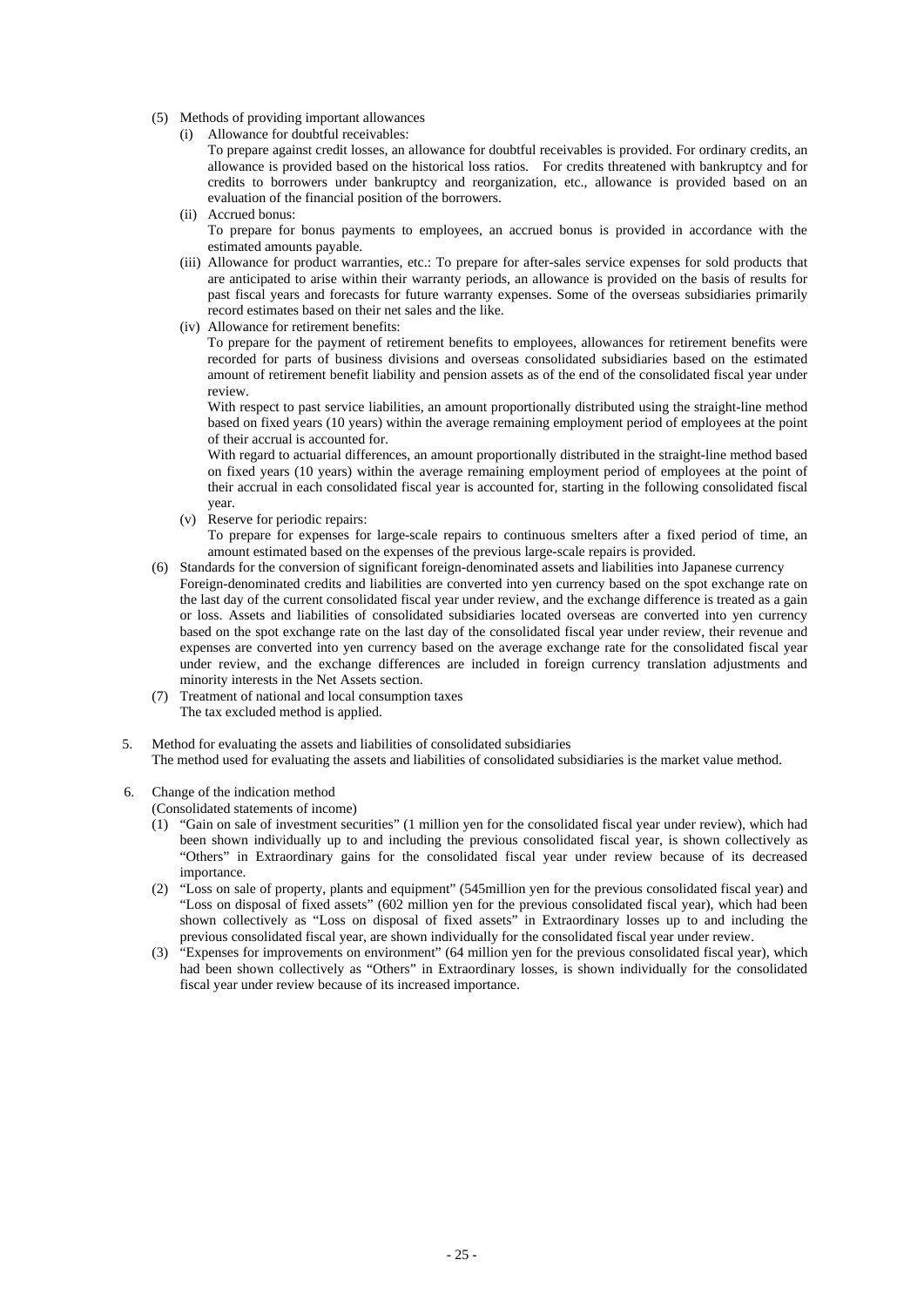#### **Notes to the Consolidated Balance Sheets**

- 1. The amounts shown are rounded down to the nearest million yen.
- 2. Accumulated depreciation of tangible fixed assets: 283,102 million yen
- The accumulated depreciation includes the accumulated impairment losses.
- 3. Contingent liability The Company guarantees transactions its business customers and employees of the Group have with financial institutions.

| Liabilities for guarantee:    | 1,632 million yen |
|-------------------------------|-------------------|
| Discounts on notes receivable | 427 million yen   |

#### **Notes to the Consolidated Statements of Income**

1. The amounts shown are rounded down to the nearest million yen.

## **Notes to the Consolidated Statements of Changes in Net Assets**

- 1. The amounts shown are rounded down to the nearest million yen.
- 2. Type and number of outstanding shares as of the end of the fiscal year under review
	- Common shares 435,017,020 shares
- 3. Matters relating to dividends
	- (1) Amounts of dividend payment and others
		- Matters concerning dividends based on the resolution at the meeting of the Board of Directors held on May 28, 2009:
			- ・Total amount of dividends: 15,149 million yen
			- ・Dividends per share: 35 yen
			- ・Record date: March 31, 2009
			- ・Effective date: June 1, 2009
		- (ii) Matters concerning dividends based on the resolution at the meeting of the Board of Directors held on October 30, 2009:
			- ・Total amount of dividends: 12,985 million yen
			- ・Dividends per share: 30 yen
			- ・Record date: September 30, 2009
			- ・Effective date: November 25, 2009
	- (2) Dividends whose record dates fall within the current consolidated fiscal year under review and effective dates fall within the following consolidated fiscal year Matters concerning dividends based on the resolution at the meeting of the Board of Directors held on May 31,

2010:

- ・Total amount of dividends: 15,098 million yen ・Dividend resource: Retained earnings ・Dividends per share: 35 yen ・Record date: March 31, 2010 ・Effective date: June 2, 2010
- 4. Class and number of shares to be issued based on stock acquisition rights at the end of the current consolidated fiscal year under review (excluding shares yet to reach the first day of the exercise period for the rights) Common stock: 2,534,800 shares

## **Notes Concerning Financial Products**

1. Matters concerning the financial products situation

The Group places capital investment, R&D, and M&A as items of utmost priority for future growth, and we actively return profits to our shareholders after fulfilling these requirements.

Consequently, fund management is limited to short term deposits, etc., and funds that are required on a temporary basis for the payment of dividends for which there is a shortfall within the parent company are raised through the issue of commercial papers, etc.

Corporate bonds are issued to raise funds to meet major funding requirements for large M&A, etc. Borrowings are mainly made prior to the merger by the companies being merged. Some of these are fluctuating interest loans and are therefore subject to interest rate fluctuation risks; however, because derivative trading (interest swaps) is used before the merger, they are essentially fixed interest rate loans.

Credit risks on operating receivables, such as notes receivable and trade accounts receivable, are lessened by establishing credit limits and other measures in accordance with the nature of the business. Furthermore, stocks held as investment securities are retained for the smooth execution of business strategies and are not to be traded actively, and are managed by regular checks of their market prices and the financial status of the issuing bodies.

Regarding derivatives, our policy is not to engage in speculative trading, and in the case that speculative trading is considered to be necessary, it is carried out after the approval of the Group Headquarters has been obtained. In addition, forward exchange contracts are generally not concluded for sales transactions. Derivative trading is managed in accordance with company rules by the Company's branch in the Netherlands, which is equipped with global-based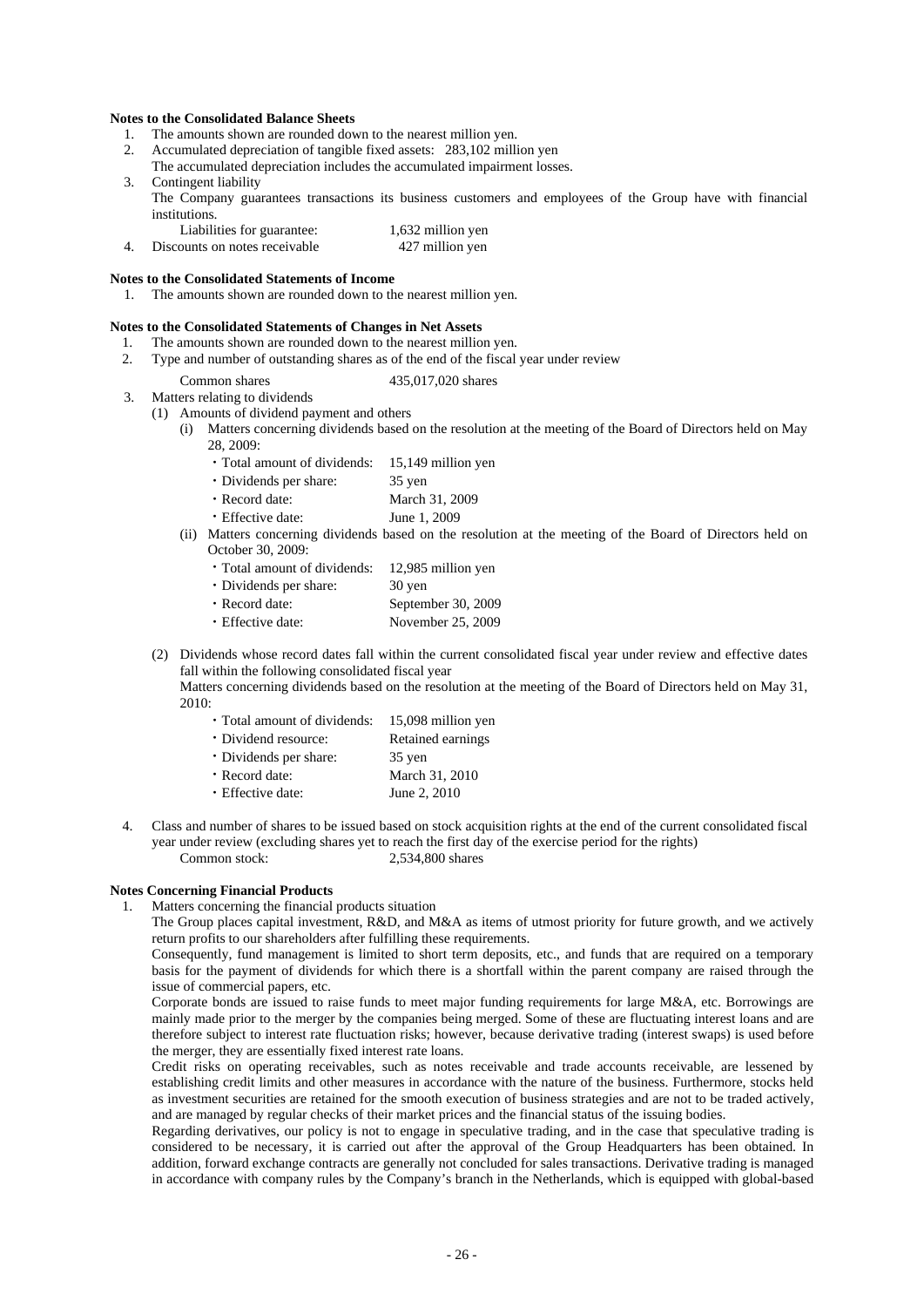financial management functions, and regular reports are made to the Company's Finance Department so that the situation is always understood.

2. Matters concerning market values, etc. of financial products The amounts recorded in the consolidated balance sheets, the market values of the corresponding items and the differences between the two as of March 31, 2010 (the end of the consolidated accounting period) are as listed in the following table. Market values which were extremely difficult to specify are not listed in the table.

|                                                        |                                                                        |                            | (Million yen)      |
|--------------------------------------------------------|------------------------------------------------------------------------|----------------------------|--------------------|
|                                                        | Amounts recorded<br>in the consolidated<br>balance sheets <sup>1</sup> | Market values <sup>1</sup> | <b>Differences</b> |
| (1) Cash and deposits                                  | 173,307                                                                | 173,307                    |                    |
| (2) Notes and accounts receivable - trade              | 93,612                                                                 | 93,612                     |                    |
| (3) Investment securities                              |                                                                        |                            |                    |
| Other securities                                       | 2,210                                                                  | 2,210                      |                    |
| Total assets                                           | 269,129                                                                | 269,129                    |                    |
| (4) Notes and accounts payable                         | (33, 128)                                                              | (33, 128)                  |                    |
| (5) Short-term bank loans payable                      | (334)                                                                  | (334)                      |                    |
| (6) Income tax payable                                 | (4, 469)                                                               | (4, 469)                   |                    |
| (7) Corporate bonds                                    | (99, 978)                                                              | (103, 752)                 | (3,773)            |
| (8) Long-term bank loans payable matured within a year | (3,277)                                                                | (3,385)                    | (108)              |
| (9) Long-term bank loans payable                       | (1,829)                                                                | (1,823)                    |                    |
| Subtotal of long-term liabilities                      | (5,107)                                                                | (5,209)                    | (102)              |
| <b>Total liabilities</b>                               | (143, 015)                                                             | (146, 891)                 | (3,875)            |
| Derivative trades <sup>2</sup>                         |                                                                        |                            |                    |
| (i) Derivative trades to which hedging is not applied  | (391)                                                                  | (391)                      |                    |
| (ii) Derivative trades to which hedging is applied     |                                                                        |                            |                    |
| (10) Derivative trades                                 | (391)                                                                  | (391)                      |                    |

1. Amounts recorded as liabilities are in parentheses ( ).

2. Net receivables and payables generated through derivative trades are indicated in net amount, and amounts corresponding to items whose total amount becomes net liability are indicated in parentheses ( ).

- (Notes) 1. Matters concerning methods of calculating market values of financial products, securities, and derivative trades
	- (1) Cash and deposits and (2) Notes and accounts receivable

Because these items are settled in the short term, their market values are almost the same as the values recorded in the book. Therefore, their market values shown above are identical to those recorded in the book.

- (3) Investment securities
- The market value of the investment securities is the amount quoted by the stock exchange.
- (4) Notes and accounts payable, (5) Short-term bank loans payable and (6) Income tax payable Because these items are settled in the short term, their market values are almost the same as the values recorded in the book. Therefore, their market values shown above are identical to those recorded in the book.
- (7) Corporate bonds, (8) Long-term bank loans payable matured within a year, and (9) Long-term bank loans payable

The amounts of corporate bonds and long-term loans payable shown above were each calculated by discounting the total amount of principal and interest at an interest rate reflecting the average life and credit risk of the said corporate bonds or loans payable.

(10) Derivative trades

The amounts related to currencies are forward rates, and ones related to interest are prices, etc. shown by correspondent financial institutions.

2. Financial instruments for which the market price is extremely difficult to determine

Regarding investments in unlisted shares and in investment limited partnership, etc., market prices do not exist and an excessive amount of cost is anticipated for estimating the future cash flow. Consequently, market values of these items are deemed extremely difficult to specify, and therefore, are not included in "(3) Investment securities of Assets. The amounts corresponding to these items recorded in the consolidated balance sheets are 8,653 million yen and 191 million yen, respectively.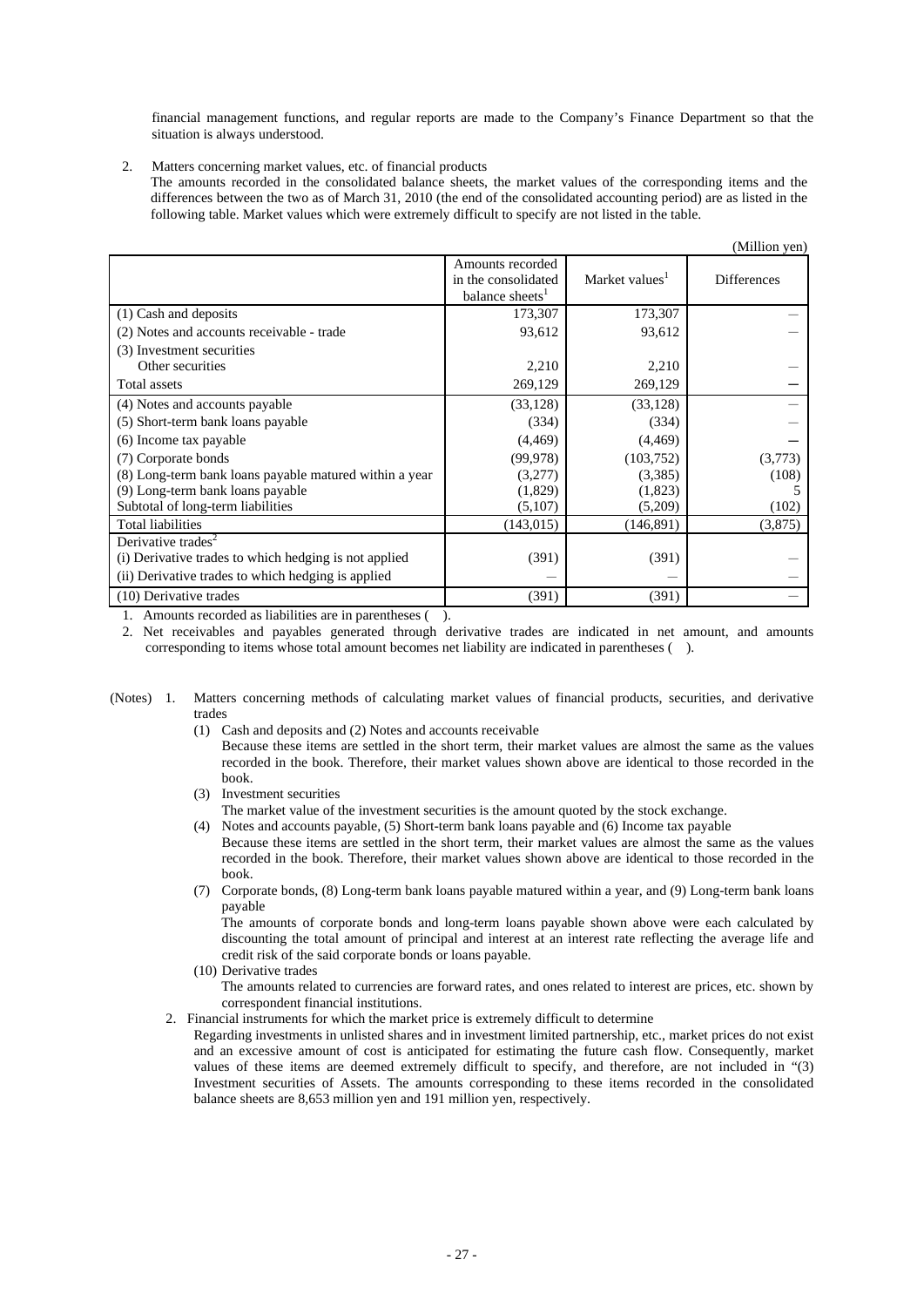(Additional information)

From the fiscal year under review, "Accounting Standard for Financial Instruments" (ASBJ Standards No.10 announced on March 30, 2008) and "Guidance on Disclosures about Fair Value of Financial Instruments" (ASBJ Guidance No.19 announced on March 10, 2008) are applied respectively.

Notes to per-share information

| (1) Net assets per share: | 809.12 yen |
|---------------------------|------------|
| (2) Net income per share: | 87.52 yen  |

#### **Notes Concerning Important Subsequent Events**

Due to the President's decision made on April 28, 2010, HOYA CORPORATION has concluded an agreement to transfer the hard disk glass media manufacturing operation undertaken by HOYA MAGNETICS SINGAPORE, PTE. LTD. ("HOMS"), a wholly-owned subsidiary of the Company, and related assets.

#### 1. Purpose of the Sale

Hard disk market is expected to continue growing at a high rate mainly due to demands related to note PCs and digital appliances. In addition, memory capacity of hard disks is expected to grow rapidly. Therefore, for the glass substrate and glass media operation, HOYA is required to strengthen its efforts for research and development of next-generation technologies for increasing the capacity of hard disk and to establish a manufacturing system which accommodates the demands.

As a response to such changes of business environment, and based on its judgment that utilization of its strength and efficient business operation are essential for future business expansion, HOYA will transfer its assets related to glass media to WESTERN DIGITAL CORPORATION. This will allow HOYA to concentrate on the glass substrate business with which the Company holds the world's largest market share and to provide the state-of-the-art products in the market ahead of other manufacturers while responding to customer expectations. At the same time, the Company will aim to develop its glass substrate business further and strengthen its competitive edge continuously through timely and efficient productions that respond to the growing demands.

2. Name of the Company with which the Agreement of Transfer was concluded

# WESTERN DIGITAL CORPORATION

3. Scope and scale of the Sale (Fiscal year ended March 31, 2010)

(1) Scope of the Sale

The hard disk glass media manufacturing operation at HOMS and related equipment at HOYA's research and development facility

(2) Scale of the Sale

Net sales: 16.4 billion yen Operating Income: 0.3 billion yen 4. Amount of assets and liabilities to be assigned<br>Assets subject to assignment: 12.8 billion yen

Assets subject to assignment:

Liabilities subject to assignment: 1.4 billion yen

Both figures are based on the amounts shown in the ledgers as of March 31, 2010, and may fluctuate in accordance with the results of operations and asset appraisal before closing.

# 5. Anticipated closing date:

May 31, 2010

# 6. Consideration of the transfer

To be finalized after the asset evaluations, which are mandatory under the agreement, are completed.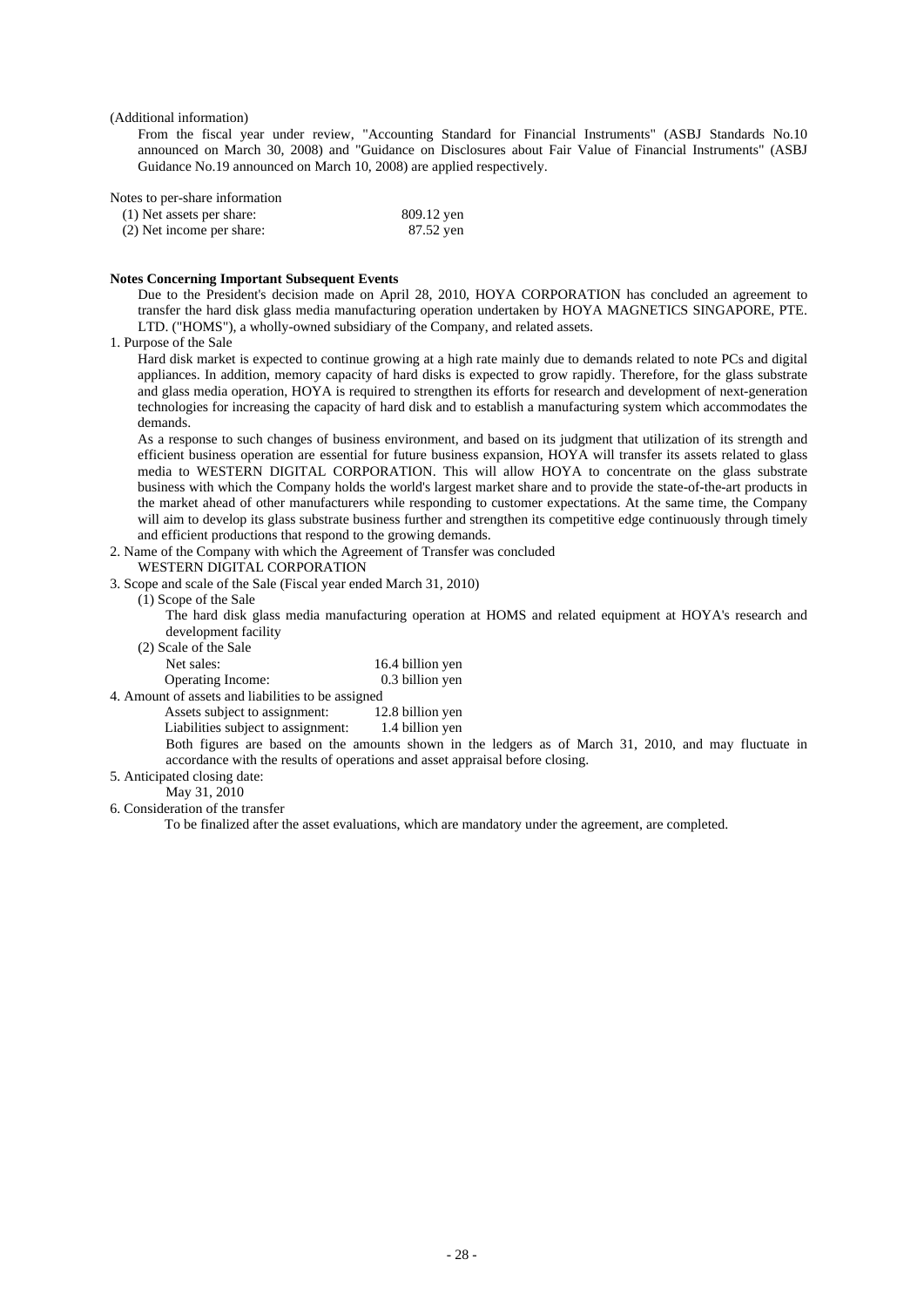# **Independent Auditors' Audit Report Concerning Consolidated Financial Statements**

| <b>Independent Auditors' Audit Report</b>                                                                                                                                                                                                                                                                                                                                                                                                                                                                                                                                                                                                                                   |                                                |                                                            |  |  |
|-----------------------------------------------------------------------------------------------------------------------------------------------------------------------------------------------------------------------------------------------------------------------------------------------------------------------------------------------------------------------------------------------------------------------------------------------------------------------------------------------------------------------------------------------------------------------------------------------------------------------------------------------------------------------------|------------------------------------------------|------------------------------------------------------------|--|--|
|                                                                                                                                                                                                                                                                                                                                                                                                                                                                                                                                                                                                                                                                             |                                                | May 17, 2010                                               |  |  |
| To the Board of Directors of HOYA CORPORATION                                                                                                                                                                                                                                                                                                                                                                                                                                                                                                                                                                                                                               |                                                |                                                            |  |  |
|                                                                                                                                                                                                                                                                                                                                                                                                                                                                                                                                                                                                                                                                             |                                                | Deloitte Touche Tohmatsu LLC                               |  |  |
|                                                                                                                                                                                                                                                                                                                                                                                                                                                                                                                                                                                                                                                                             | Designated Employee<br><b>Managing Partner</b> | Certified Public Accountant<br>Hitoshi Matsumoto<br>(seal) |  |  |
|                                                                                                                                                                                                                                                                                                                                                                                                                                                                                                                                                                                                                                                                             | Designated Employee<br><b>Managing Partner</b> | Certified Public Accountant<br>Yoshiaki Hatori<br>(seal)   |  |  |
|                                                                                                                                                                                                                                                                                                                                                                                                                                                                                                                                                                                                                                                                             | Designated Employee<br><b>Managing Partner</b> | Certified Public Accountant<br>Ichiro Sakamoto<br>(seal)   |  |  |
| We, Deloitte Touche Tohmatsu LLC, conducted an audit of HOYA CORPORATION on its consolidated<br>financial statements (consolidated balance sheets, consolidated statements of income, consolidated<br>statements of changes in net assets, and notes to consolidated financial statements) for the 72nd fiscal<br>year from April 1, 2009 to March 31, 2010, based on the provision of paragraph (4), Article 444 of the<br>Companies Act. The management is responsible for the preparation of these consolidated financial<br>statements, and we are responsible for expressing opinions on the consolidated financial statements from<br>an independent position.        |                                                |                                                            |  |  |
| We conducted this audit based on the generally-accepted accounting standards in Japan. The audit<br>criteria require us to obtain reasonable assurance as to whether the consolidated financial statements<br>contain any important misstatements. The audit is performed on the basis of testing audit and consists of<br>reviewing the representation of the consolidated financial statements as a whole including evaluation of<br>the accounting policy adopted by the management, its application method, and the estimate conducted by<br>the management. We consider ourselves to be provided with a reasonable basis for our opinions as a<br>result of the audit. |                                                |                                                            |  |  |
| We recognize that the above-mentioned consolidated financial statements represent the situation of assets<br>and profit and loss in the period concerning the consolidated financial statements of the industrial group<br>including HOYA CORPORATION and its consolidated subsidiaries appropriately in all important<br>points, based on the generally-accepted accounting standards in Japan.                                                                                                                                                                                                                                                                            |                                                |                                                            |  |  |
| There are no interests between HOYA CORPORATION and Deloitte Touche Tohmatsu LLC or the<br>managing partners which must be documented according to the provisions of the Certified Public<br>Accountant Act.                                                                                                                                                                                                                                                                                                                                                                                                                                                                |                                                |                                                            |  |  |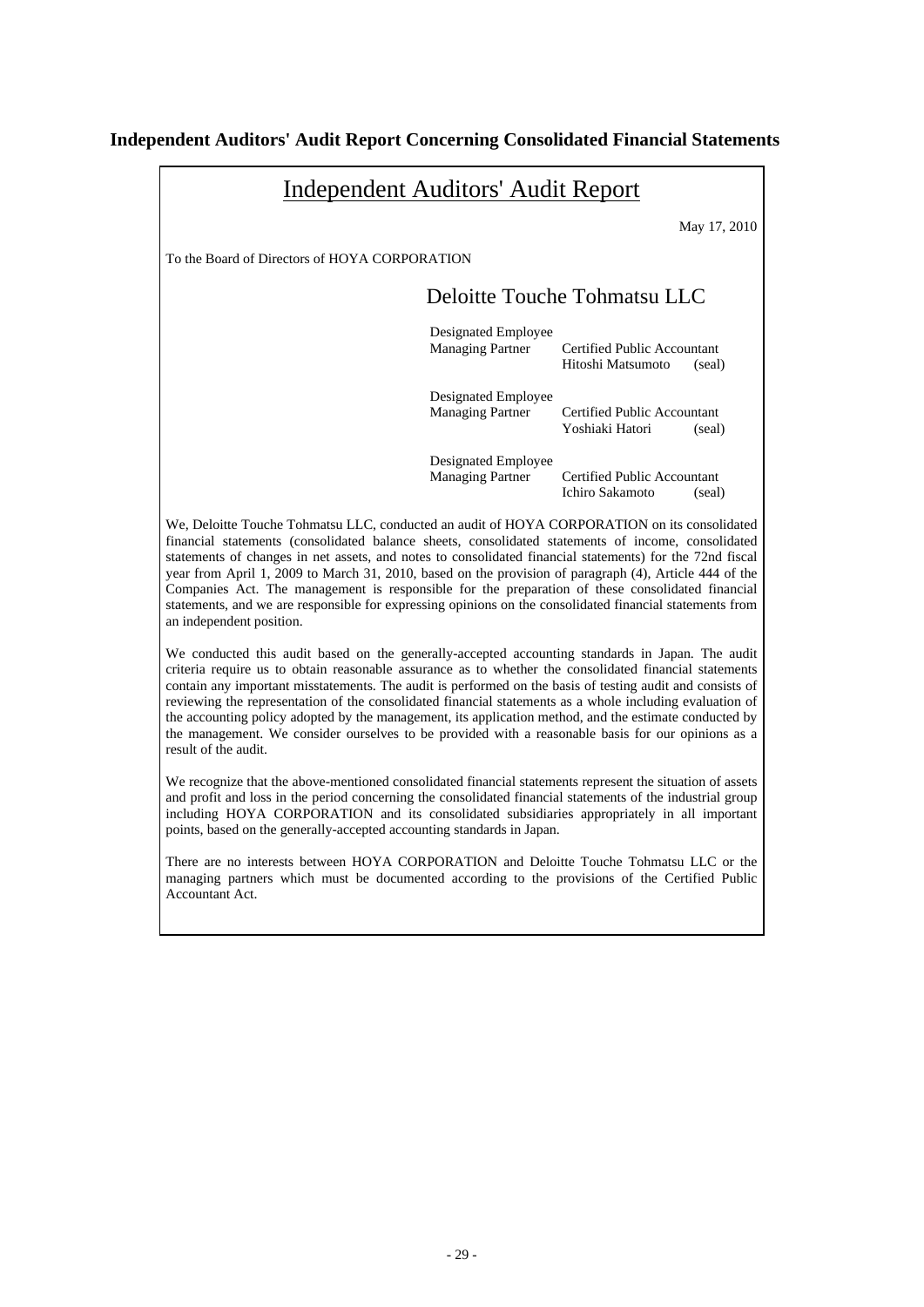# **For the 72nd Fiscal Year of HOYA CORPORATION**

# **Non-Consolidated Balance Sheets**

**As of March 31, 2010**

|                                                                  |                   |                                                              | (Million yen)      |
|------------------------------------------------------------------|-------------------|--------------------------------------------------------------|--------------------|
| Item                                                             | <b>Amount</b>     | <b>Item</b>                                                  | <b>Amount</b>      |
| (Assets)                                                         |                   | (Liabilities)                                                |                    |
| <b>Current assets</b>                                            | 166,016           | <b>Current liabilities</b>                                   | 63,505             |
| Cash and deposits                                                | 56,189            | Notes and accounts payable - trade                           | 651                |
| Notes and accounts receivable - trade                            | 6,128             | Accounts payable                                             | 25,186             |
| Accounts receivable                                              | 63,650            | Long-term loans scheduled for repayment<br>within one year   | 3,277              |
| Merchandise and finished goods                                   | 13,382            | Accounts payable – other                                     | 7,561              |
| Work in process                                                  | 5,813             | Outsourced manufacturing fees payable                        | 7,080              |
| Raw materials and supplies                                       | 5,233             | Accrued expenses                                             | 7,281              |
| Short-term loans receivable to subsidiaries and<br>affiliates    | 1,740             | Accrued income taxes                                         | 2,541              |
| Deferred tax assets                                              | 4,291             | Advances received                                            | 300                |
| Accounts receivable - other                                      | 8,055             | Deposits received                                            | 2,522              |
| Income taxes receivable                                          | 1,528             | Accrued bonus to employees                                   | 3,886              |
| Other current assets                                             | 1,852             | Accrued warranty cost                                        | 572                |
| Allowance for doubtful receivables                               | $\triangle$ 1,851 | Accounts payable - facilities                                | 2,486              |
|                                                                  |                   | Notes payable - facilities                                   | 21                 |
|                                                                  |                   | Other current liabilities                                    | 134                |
| <b>Fixed assets</b>                                              | 173,313           | Long-term liabilities                                        | 109,636            |
| <b>Tangible fixed assets</b>                                     | 48,854            | Corporate bonds                                              | 99,978             |
| <b>Buildings</b>                                                 | 10,507            | Long-term loans payable                                      | 718                |
| Structures                                                       | 711               | Allowance for retirement benefits for                        | 7,118              |
|                                                                  |                   | employees                                                    |                    |
| Melting furnaces                                                 | 621               | Reserve for special repairs                                  | 917                |
| Machinery and equipment                                          | 11,862            | Other long-term liabilities                                  | 902                |
| Machinery and vehicles                                           | 13                |                                                              |                    |
| Tools, equipment and fixtures                                    | 9,627             |                                                              |                    |
| Land                                                             | 12,845            | <b>Total liabilities</b>                                     | 173,141            |
| Construction in progress                                         | 2,662             | (Net assets)<br>Shareholders' equity                         | 164,809            |
| <b>Intangible fixed assets</b>                                   | 13,816            | Common stock                                                 | 6,264              |
| Patent rights                                                    | 6,888             | Capital surplus                                              | 15,898             |
| Technological assets                                             | 3,669             | Legal capital surplus                                        | 15,898             |
| Utility rights                                                   | 9                 | Retained earnings                                            | 153,657            |
| Leasehold rights                                                 | 1,337             | Legal retained earnings                                      | 1,566              |
| Software                                                         | 1,652             | Other retained earnings                                      | 152,091            |
| Other                                                            | 259               | Reserve for special depreciation                             | 185                |
|                                                                  |                   | Reserve for advanced depreciation of<br>fixed assets         | 228                |
| Investments and other assets                                     | 110,642           | Retained earnings brought forward                            | 151,677            |
| Investment securities                                            | 3,357             | Treasury stock - at cost                                     | $\triangle$ 11,010 |
| Stocks of subsidiaries and affiliates                            | 51,380            | Valuation and translation adjustments                        | 147                |
| Investments in capital                                           | $\overline{c}$    | Net unrealized gain (loss) on other<br>marketable securities | 147                |
| Investments in capital of subsidiaries and<br>affiliates         | 8,071             | <b>Stock acquisition rights</b>                              | 1,231              |
| Long-term loans receivable                                       | 3                 |                                                              |                    |
| Long-term loans receivable from subsidiaries                     |                   |                                                              |                    |
| and affiliates<br>Claims provable in bankruptcy, claims provable | 3,140             |                                                              |                    |
| in rehabilitation and other                                      | 460               |                                                              |                    |
| Long-term prepaid expenses                                       | 351               |                                                              |                    |
| Deferred tax assets                                              | 30,583            |                                                              |                    |
| Long-term time deposits                                          | 10,000            |                                                              |                    |
| Lease deposits                                                   | 3,600             |                                                              |                    |
| Other assets                                                     | 74                |                                                              |                    |
| Allowance for doubtful receivables                               | $\Delta$<br>384   |                                                              |                    |
| <b>Total assets</b>                                              | 339,329           | Total net assets<br><b>Total liabilities and net assets</b>  | 166,188<br>339,329 |
|                                                                  |                   |                                                              |                    |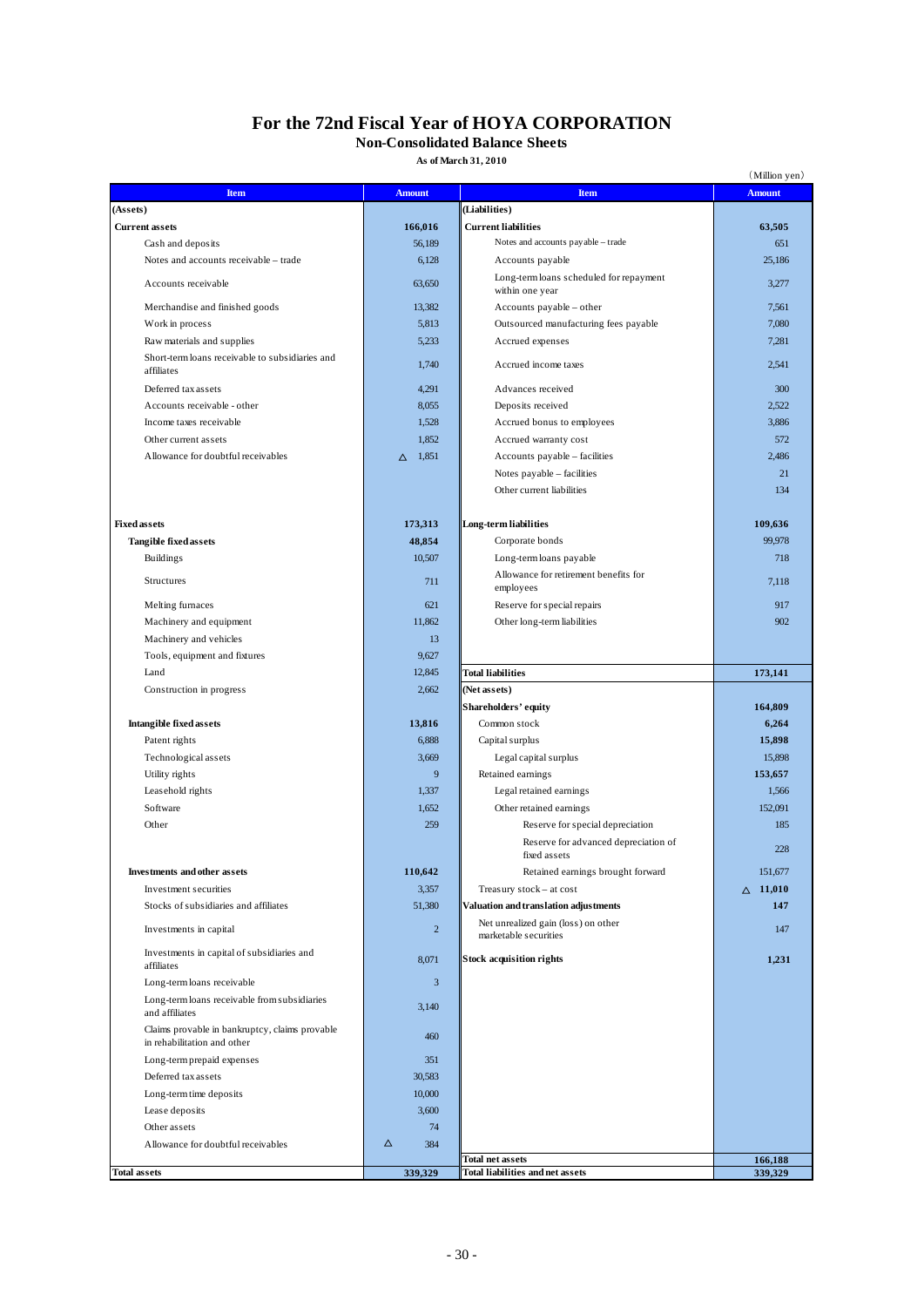# **For the 72nd Fiscal Year of HOYA CORPORATION**

# **Non-Consolidated Statements of Income**

(**From April 1, 2009 to March 31, 2010**)

|                                                    |         | (Million yen) |
|----------------------------------------------------|---------|---------------|
| Item                                               | Amount  |               |
|                                                    |         |               |
| <b>Net sales</b>                                   |         | 252,027       |
| Cost of sales                                      |         | 191,054       |
| Gross profit                                       |         | 60,973        |
| Selling, general and administrative expenses       |         | 55,730        |
| <b>Operating income</b>                            |         | 5,243         |
| Non-operating income                               |         |               |
| Interest income                                    | 222     |               |
| Dividends income                                   | 128,525 |               |
| Commission fee                                     | 9,698   |               |
| Others                                             | 906     | 139,353       |
| Non-operating expenses                             |         |               |
| Interest expense                                   | 659     |               |
| Interest on bonds                                  | 1,654   |               |
| Loss on foreign exchange                           | 3,516   |               |
| Foreign withholding tax                            | 948     |               |
| Others                                             | 558     | 7,338         |
| <b>Ordinary income</b>                             |         | 137,258       |
| <b>Extraordinary income</b>                        |         |               |
| Reversal of allowance for doubtful receivables     | 30      |               |
| Commissions received for previous years            | 1,013   |               |
| Gain on sale of property, plant and equipment      | 216     |               |
|                                                    |         |               |
| Gain on extinguishment of tie-in shares            | 9,333   |               |
| Others                                             | 79      | 10,673        |
| <b>Extraordinary losses</b>                        |         |               |
| Loss on sales of property, plants and<br>equipment | 207     |               |
| Loss on disposal of fixed assets                   | 775     |               |
| Write-down of investment securities                | 524     |               |
| Loss on valuation of stocks of                     | 296     |               |
| subsidiaries and affiliates                        |         |               |
| Impairment loss                                    | 574     |               |
| Additional retirement benefits paid to employees   | 552     |               |
| Expenses for improvements on environment           | 1,882   |               |
| Others                                             | 981     | 5,793         |
| Income before income taxes and other items         |         | 142,138       |
| Income taxes - Current                             | 147     |               |
| Income taxes - Deferred                            | 6,491   | 6,639         |
| Net income                                         |         | 135,498       |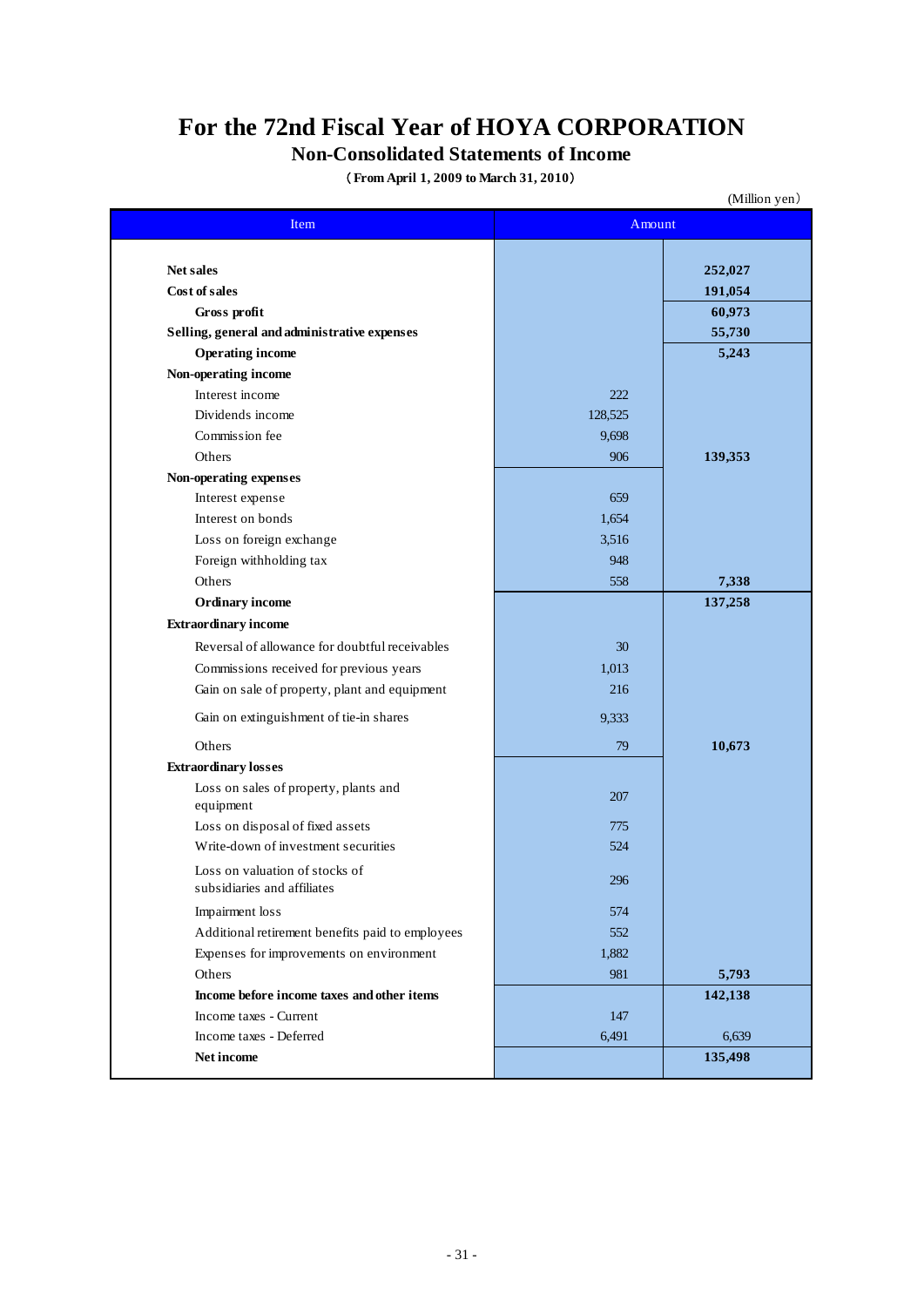# **For the 72nd Fiscal Year of HOYA CORPORATION**

(**From April 1, 2009 to March 31, 2010**) **Non-Consolidated Statements of Changes in Net Assets**

|                                                                                                                        |                 |                      |                          |                               |                                               |                                                                   |                                             | (Million yen)                 |
|------------------------------------------------------------------------------------------------------------------------|-----------------|----------------------|--------------------------|-------------------------------|-----------------------------------------------|-------------------------------------------------------------------|---------------------------------------------|-------------------------------|
|                                                                                                                        |                 | Shareholders' equity |                          |                               |                                               |                                                                   |                                             |                               |
|                                                                                                                        |                 |                      | Capital surplus          |                               |                                               | <b>Retained earnings</b>                                          |                                             |                               |
|                                                                                                                        |                 |                      |                          |                               |                                               | Other retained earnings                                           |                                             |                               |
|                                                                                                                        | Common<br>stock | Capital<br>surplus   | Total capital<br>surplus | Legal<br>retained<br>earnings | <b>Reserve for</b><br>special<br>depreciation | <b>Reserve for</b><br>advanced<br>depreciation of<br>fixed assets | <b>Retained earnings</b><br>brought forward | Total<br>retained<br>earnings |
| Balance as of March, 31, 2009                                                                                          | 6,264           | 15,898               | 15,898                   | 1,566                         | 226                                           | 253                                                               | 44,369                                      | 46,415                        |
| Changes during the current fiscal                                                                                      |                 |                      |                          |                               |                                               |                                                                   |                                             |                               |
| vear under review                                                                                                      |                 |                      |                          |                               |                                               |                                                                   |                                             |                               |
| Reversal of reserve for<br>special depreciation                                                                        |                 |                      |                          |                               | $\triangle$ 88                                |                                                                   | 88                                          |                               |
| Provision of reserve for<br>special depreciation                                                                       |                 |                      |                          |                               | 47                                            |                                                                   | $\triangle$ 47                              |                               |
| Reversal of reserve for advanced<br>depreciation of fixed assets                                                       |                 |                      |                          |                               |                                               | $\triangle$ 24                                                    | 24                                          |                               |
| Dividends from retained<br>earnings                                                                                    |                 |                      |                          |                               |                                               |                                                                   | $\triangle$ 28,135                          | $\triangle$ 28,135            |
| Net income                                                                                                             |                 |                      |                          |                               |                                               |                                                                   | 135,498                                     | 135,498                       |
| Acquisition of treasury<br>stocks                                                                                      |                 |                      |                          |                               |                                               |                                                                   |                                             |                               |
| Disposition of treasury stocks                                                                                         |                 |                      |                          |                               |                                               |                                                                   | $\triangle$ 121                             | $\triangle$ 121               |
| Changes (net amounts) in<br>items other than<br>shareholders' equity during<br>the current fiscal year under<br>review |                 |                      |                          |                               |                                               |                                                                   |                                             |                               |
| Total changes during the current<br>fiscal year under review                                                           |                 |                      |                          |                               | $\triangle$ 41                                | $\triangle$ 24                                                    | 107,307                                     | 107,242                       |
| Balance as of March 31, 2010                                                                                           | 6.264           | 15.898               | 15.898                   | 1.566                         | 185                                           | 228                                                               | 151,677                                     | 153,657                       |

|                                                                                                              | Shareholders' equity             |                                  | Valuation and translation<br>adjustments                              |                                                      |                                       |                            |
|--------------------------------------------------------------------------------------------------------------|----------------------------------|----------------------------------|-----------------------------------------------------------------------|------------------------------------------------------|---------------------------------------|----------------------------|
|                                                                                                              | Treasury<br>$stock - at$<br>cost | Total<br>shareholders'<br>equity | Net unrealized<br>gain (loss) on<br>other<br>marketable<br>securities | Total<br>valuation and<br>translation<br>adjustments | <b>Stock</b><br>acquisition<br>rights | <b>Total net</b><br>assets |
| Balance as of March, 31, 2009                                                                                | $\triangle$ 7,984                | 60.593                           | $\triangle$ 302                                                       | $\triangle$ 302                                      | 938                                   | 61,228                     |
| Changes during the current fiscal<br>vear under review                                                       |                                  |                                  |                                                                       |                                                      |                                       |                            |
| Reversal of reserve for<br>special depreciation                                                              |                                  |                                  |                                                                       |                                                      |                                       |                            |
| Provision of reserve for<br>special depreciation                                                             |                                  |                                  |                                                                       |                                                      |                                       |                            |
| Reversal of reserve for<br>advanced depreciation of<br>fixed assets                                          |                                  |                                  |                                                                       |                                                      |                                       |                            |
| Dividends from retained<br>earnings                                                                          |                                  | $\triangle$ 28,135               |                                                                       |                                                      |                                       | $\triangle$ 28,135         |
| Net income                                                                                                   |                                  | 135,498                          |                                                                       |                                                      |                                       | 135,498                    |
| Acquisition of treasury<br>stocks                                                                            | $\triangle$ 3,275                | $\triangle$ 3,275                |                                                                       |                                                      |                                       | $\triangle$ 3,275          |
| Disposition of treasury stocks                                                                               | 249                              | 128                              |                                                                       |                                                      |                                       | 128                        |
| Changes (net amounts) in<br>items other than<br>shareholders' equity during<br>the current fiscal year under |                                  |                                  | 449                                                                   | 449                                                  | 292                                   | 742                        |
| Total changes during the current<br>fiscal year under review                                                 | $\triangle$ 3,025                | 104,216                          | 449                                                                   | 449                                                  | 292                                   | 104,959                    |
| Balance as of March 31, 2010                                                                                 | $\triangle$ 11,010               | 164,809                          | 147                                                                   | 147                                                  | 1,231                                 | 166,188                    |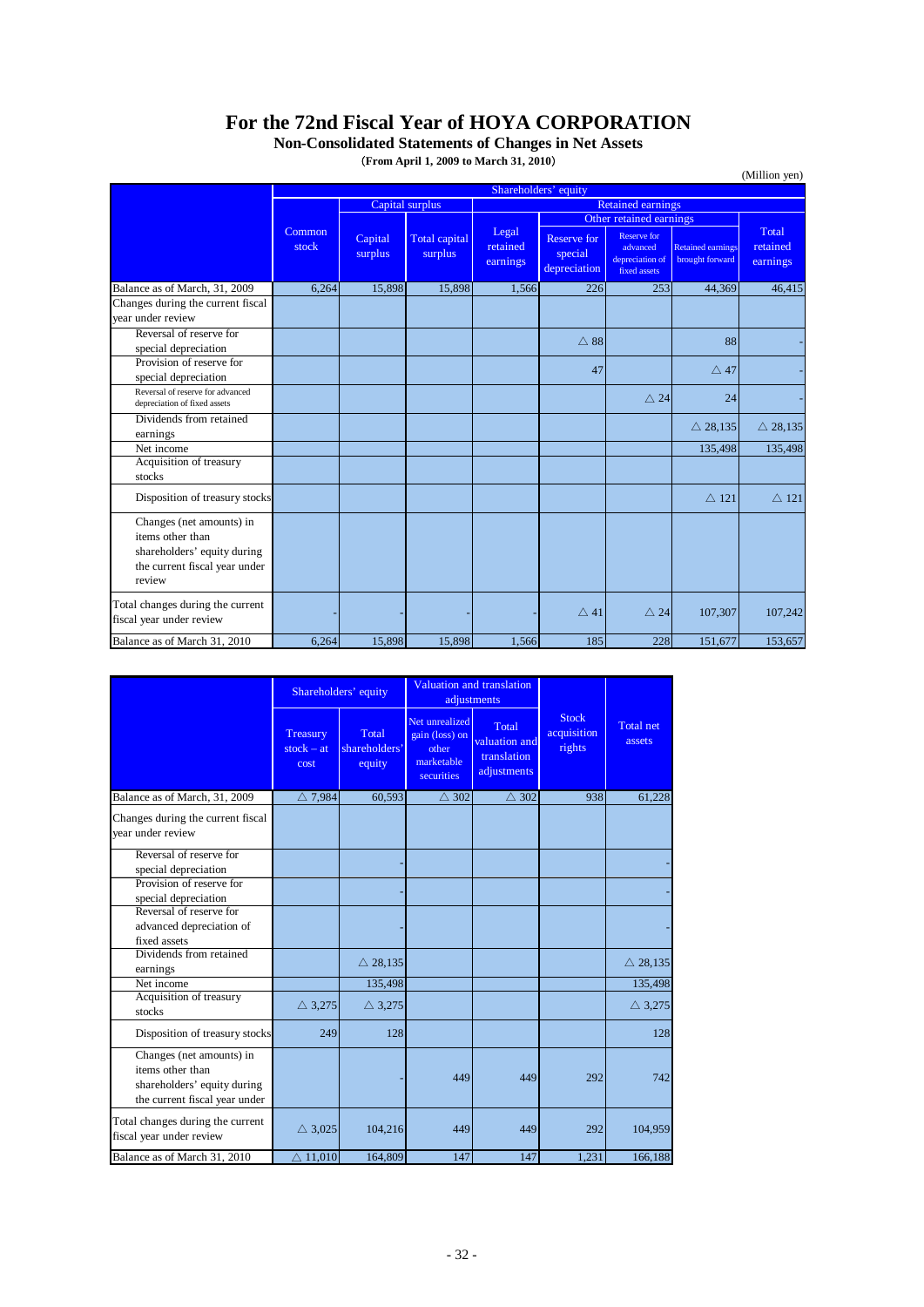# **Notes to Non-consolidated Financial Statements**

#### **Significant Accounting Policies**

1. Standards and methods for evaluation of marketable securities<br>Investments in subsidiaries and affiliates: Cost d Cost determined by the moving-average method Other marketable securities:<br>Those quoted on exchanges: The market value method based on the market price, etc. at the end of the current fiscal year (All valuation gains and losses are processed through the method of direct entry in capital, and sale cost is calculated based on the moving average method) Those not quoted on exchanges: Cost determined by the moving-average method

2. Standards and methods for evaluation of derivatives: Market value method

3. Standards and methods for evaluation of inventories: Primarily the cost determined by the periodic average method (The amounts shown on the balance sheet are based on the method to reduce book value due to a decline in profitability.)

#### 4. Methods of depreciation of fixed assets:

| Tangible fixed assets<br>(excluding leased assets)   | The straight-line method is applied for buildings (except for building annexes) that<br>have been acquired on April 1, 1998 and thereafter, and the declining-balance method<br>is applied for other tangible fixed assets.<br>The useful life is ten to 50 years for buildings, four to 12 years for machinery and<br>equipment, two to 20 years for tools, equipment and fixture. |
|------------------------------------------------------|-------------------------------------------------------------------------------------------------------------------------------------------------------------------------------------------------------------------------------------------------------------------------------------------------------------------------------------------------------------------------------------|
| Intangible fixed assets<br>(excluding leased assets) | The straight-line method is applied. The period of depreciation is 8 years for patent<br>rights, 10 years for technological assets and 5 years for software (period of possible<br>use within the Company).                                                                                                                                                                         |
| Leased assets                                        | With respect to leased assets for finance lease transactions based on which the right<br>of ownership is not transferred, the useful life is used as the lease period, and the<br>straight-line method is applied assuming that the remaining value is zero.                                                                                                                        |
|                                                      | With respect to finance lease transactions based on which the right of ownership is<br>not transferred, accounting treatment similar to the method for ordinary lease<br>transactions continues to be applied if the start date of the lease transaction is on or<br>before March 31, 2008.                                                                                         |

5. Standards for the conversion of foreign-currency-denominated assets and liabilities into Japanese currency Foreign-currency-denominated credits and liabilities are converted into yen currency based on the spot exchange rate on the last day of the current consolidated fiscal year under review, and the exchange difference is treated as a gain or loss.

### 6. Methods of providing important allowances

| (i) Allowance for doubtful<br>receivables                  | To prepare against credit losses, an allowance for doubtful receivables is provided.<br>For ordinary credits, an allowance is provided based on the historical loss ratios. For<br>credits threatened with bankruptcy and for credits to borrowers under bankruptcy and<br>reorganization, etc., allowance is provided based on an evaluation of the financial<br>position of the borrowers. |
|------------------------------------------------------------|----------------------------------------------------------------------------------------------------------------------------------------------------------------------------------------------------------------------------------------------------------------------------------------------------------------------------------------------------------------------------------------------|
| (ii) Accrued bonus                                         | To prepare for bonus payments to employees, an accrued bonus is provided in<br>accordance with the estimated amounts payable.                                                                                                                                                                                                                                                                |
| (iii) Accrued warranty cost                                | To prepare for after-sale service expenses anticipated to result within the Company's<br>warranty period, an amount estimated on the basis of results in past fiscal years and<br>warranty cost forecasts is provided.                                                                                                                                                                       |
| (iv) Allowance for<br>retirement benefits for<br>employees | To prepare for retirement benefits payment to employees, an allowance is provided at<br>some of the divisions based on estimated retirement benefit obligations and pension<br>assets at the end of the fiscal year under review.<br>Past service liabilities are accounted for using an amount calculated by proportionally                                                                 |
|                                                            | dividing them in a straight line in fixed years (10 years) within the average remaining<br>period of employment of employees at the point of their accrual.<br>Actuarial differences are accounted for in fiscal years following the fiscal years of                                                                                                                                         |
|                                                            | their accrual using an amount calculated by proportionally dividing them in a straight<br>line in fixed years (10 years) within the average remaining employment period of<br>employees at the point of their accrual in each fiscal year.                                                                                                                                                   |
| (v) Reserve for periodic<br>repairs                        | To prepare for expenses for large-scale repairs to continuous smelters after a fixed<br>period of time, an amount estimated based on the expenses of the previous large-scale<br>repairs is provided.                                                                                                                                                                                        |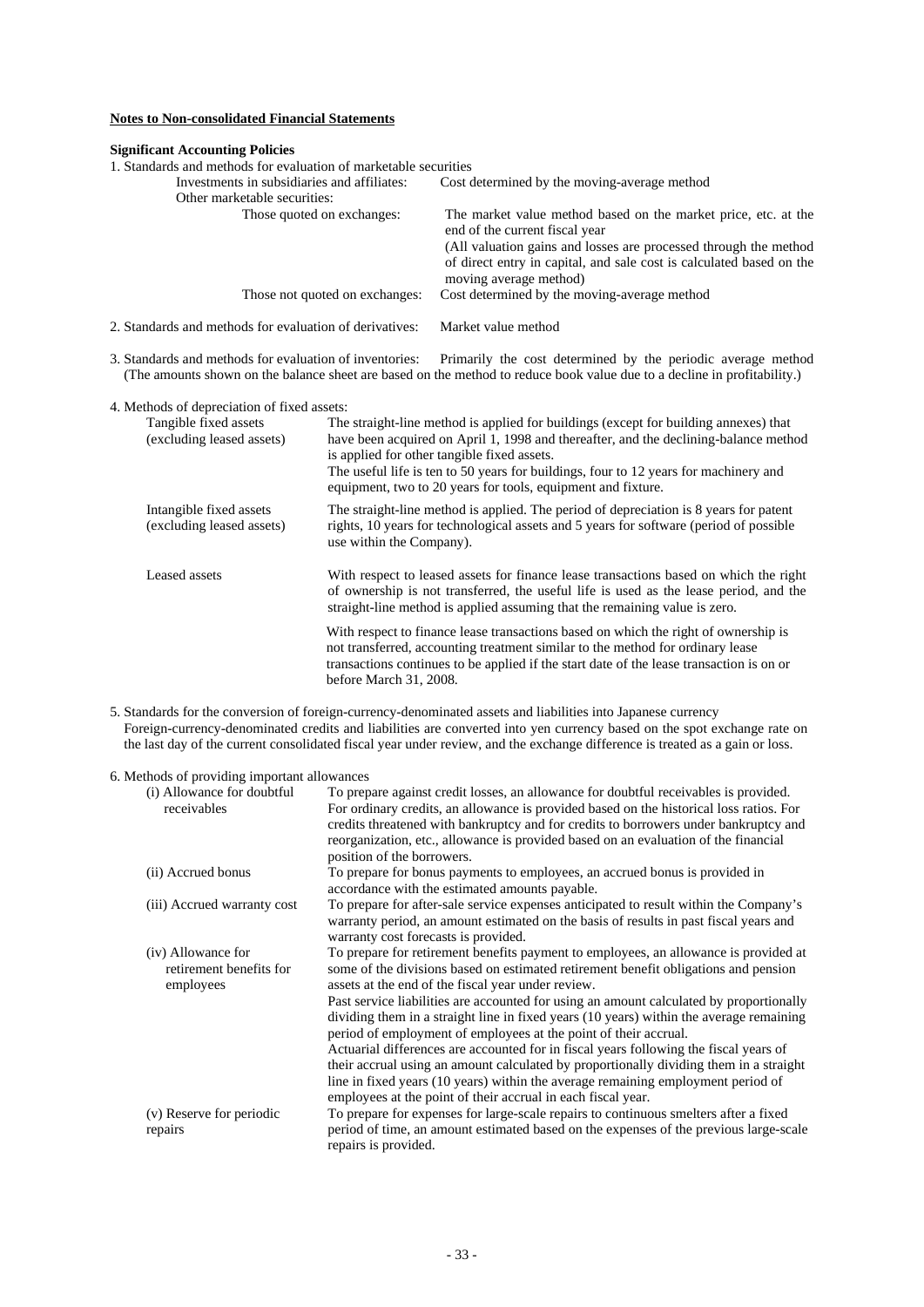- 7. Treatment of national and local consumption taxes
	- The tax excluded method is applied.
- 8. Change of the method for indication
	- (Balance sheet)
		- (1) "Income tax receivable" (2,225 million yen for the previous fiscal year), which had been shown collectively as "Accounts receivable - other" in Current assets, is shown individually for the fiscal year under review because of its increased importance on an ongoing basis.
		- (2) "Leasehold rights" (1,911 million yen for the previous fiscal year) and "Software" (1,198 million yen for the previous fiscal year), which had been shown collectively as "Other" in Intangible assets, are shown individually for the fiscal year under review because of their increased importance on an ongoing basis.
		- (3) "Lease deposits" (556 million yen for the previous fiscal year), which had been shown collectively as "Other assets" in Investments and other assets, is shown individually for the fiscal year under review because of its increased importance.

(Statement of Income)

- (1) "Loss on sale of property, plants and equipment" (246 million yen for the previous fiscal year) and "Loss on disposal of fixed assets" (325 million yen for the previous fiscal year), which had been shown collectively as "Loss on disposal of property, plants and equipment" in Extraordinary losses up to and including the previous fiscal year, are shown individually for the fiscal year under review.
- (2) "Expenses for improvements on environment" (64 million yen in the previous fiscal year), which had been shown collectively as "Others" in Extraordinary losses, is shown individually for the fiscal year under review because of its increased importance.

| <b>Notes to Balance Sheets (non-consolidated)</b>                                              |                       |
|------------------------------------------------------------------------------------------------|-----------------------|
| 1. The amounts shown are rounded down to the nearest million yen.                              |                       |
| 2. Accumulated depreciation of tangible fixed assets                                           | $125,417$ million yen |
| The accumulated depreciation includes the accumulated impairment losses.                       |                       |
| 3. Liabilities for guarantee                                                                   | 500 million yen       |
| The Company guarantees lease payments by other companies.                                      |                       |
| PENTAX U.K. LTD.                                                                               | 498 million yen       |
| The Company guarantees transactions employees of the Company have with financial institutions. |                       |
|                                                                                                | 1 million yen         |
| 4. Pecuniary claims to and from affiliates (excluding classified items)                        |                       |
| (1) Short-term receivables from (pecuniary claims to) affiliates                               | 26,405 million yen    |
| (2) Short-term payables to (pecuniary claims from) affiliates                                  | 17,657 million yen    |
| 5. Discount for notes receivable                                                               | 427 million yen       |
|                                                                                                |                       |
|                                                                                                |                       |

### **Notes to Statements of Income (non-consolidated)**

1. The amounts shown are rounded down to the nearest million yen. 2. Transactions with affiliates

| (1) Sales                                                                  | 45,415 million yen    |
|----------------------------------------------------------------------------|-----------------------|
| (2) Purchases (including outsourced manufacturing fees and commission fee) | $105,138$ million yen |
| (3) Transactions other than operating transactions                         | 139,397 million yen   |

### **Notes to the Statements of Changes in Net Assets**

1. The amounts shown are rounded down to the nearest million yen.

# 2. Matters relating to the number of treasury stocks

|                                | Number of shares  | Number of shares   | Number of shares   | Number of shares    |
|--------------------------------|-------------------|--------------------|--------------------|---------------------|
|                                | at the end of the | increased during   | decreased during   | at the end of the   |
| Share class<br>previous fiscal |                   | the current fiscal | the current fiscal | current fiscal year |
|                                | vear              | year under review  | year under review  | under review        |
| Common stock                   | 2,160,060 shares  | 1,526,884 shares   | 69.680shares       | 3,617,264 shares    |

(Notes) Details (causes) of the increase and decrease in the number of treasury stocks are as follows:

| Increase due to share purchase demand in accordance with paragraph (1), Article 797 of the Companies |                  |
|------------------------------------------------------------------------------------------------------|------------------|
| Act:                                                                                                 | 1.525,000 shares |
| Increase due to repurchase of treasury stock less than one unit:                                     | 1.884 shares     |
| Decrease due to sale of treasury stock less than one unit:                                           | 80 shares        |
|                                                                                                      | $-0$ $-0$ $-1$   |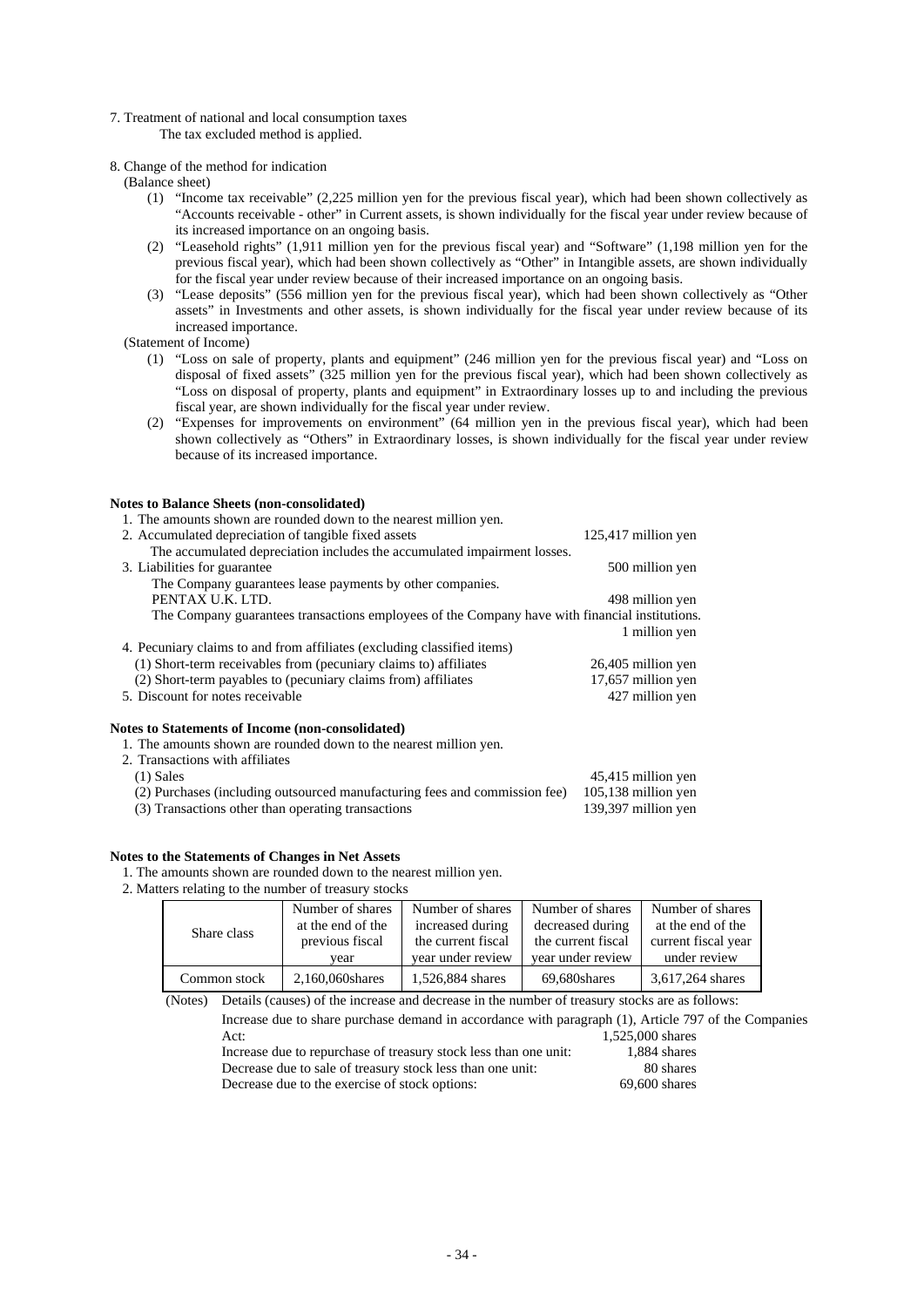#### **Notes Relating to Tax Effect Accounting**

Breakdown of deferred tax assets and deferred tax liabilities by major cause of accrual (as of March 31, 2010)

(1) Current deferred tax assets and liabilities

| Deferred tax assets                                                        |                    |
|----------------------------------------------------------------------------|--------------------|
| Accrued bonus                                                              | 1,574 million yen  |
| Loss on valuation of inventories                                           | 1,487              |
| Environmental expenses                                                     | 702                |
| Amount exceeding the limit of tax-deductible<br>bad debt reserve           | 268                |
| Accrued warranty cost                                                      | 231                |
| Points payable                                                             | 222                |
| Other deferred tax assets                                                  | 851                |
| Deferred tax assets - sub total                                            | 5,337              |
| Valuation reserve                                                          | $\triangle$ 1,046  |
| Net amount of deferred tax assets – non-current                            | 4,291              |
| (2) Non-current deferred tax assets and liabilities<br>Deferred tax assets |                    |
| Loss carried forward                                                       | 18,315 million yen |
| Asset adjustment account                                                   | 9,155              |
| Amount exceeding the limit of tax-deductible                               | 1,953              |
| depreciation expenses                                                      |                    |
| Loss on impairment                                                         | 1,858              |
| Valuation loss on affiliated companies' shares                             | 1,638              |
| Valuation loss on investment in affiliated<br>companies                    | 1,574              |
| Valuation loss on investment securities                                    | 584                |
| Stock options                                                              | 498                |
| Other deferred tax assets                                                  | 1,358              |
| Deferred tax assets – sub total                                            | 36,937             |
| Valuation reserve                                                          | $\triangle$ 6,019  |
| Total amount of deferred tax assets - current<br>Deferred tax liabilities  | 30,918             |
| Reserve for deferred income taxes on fixed<br>assets                       | 155                |
| Special depreciation reserve                                               | 126<br>Λ           |
| Others                                                                     | 53                 |
| Total amount of deferred tax liabilities - non-<br>current                 | 334                |
| Net amount of deferred tax assets – non-current                            | 30,583             |
|                                                                            |                    |

# **Notes relating to fixed assets used under lease**

| Asset class          | Contents and volumes of assets, etc.       |  |  |
|----------------------|--------------------------------------------|--|--|
|                      | Part of Vision Care products manufacturing |  |  |
| Machinery and        | facilities                                 |  |  |
| equipment            | Part of PENTAX products manufacturing      |  |  |
|                      | facilities                                 |  |  |
| Tools, equipment and | Part of computers and their peripherals    |  |  |
| fixtures             | Other office equipment, etc.               |  |  |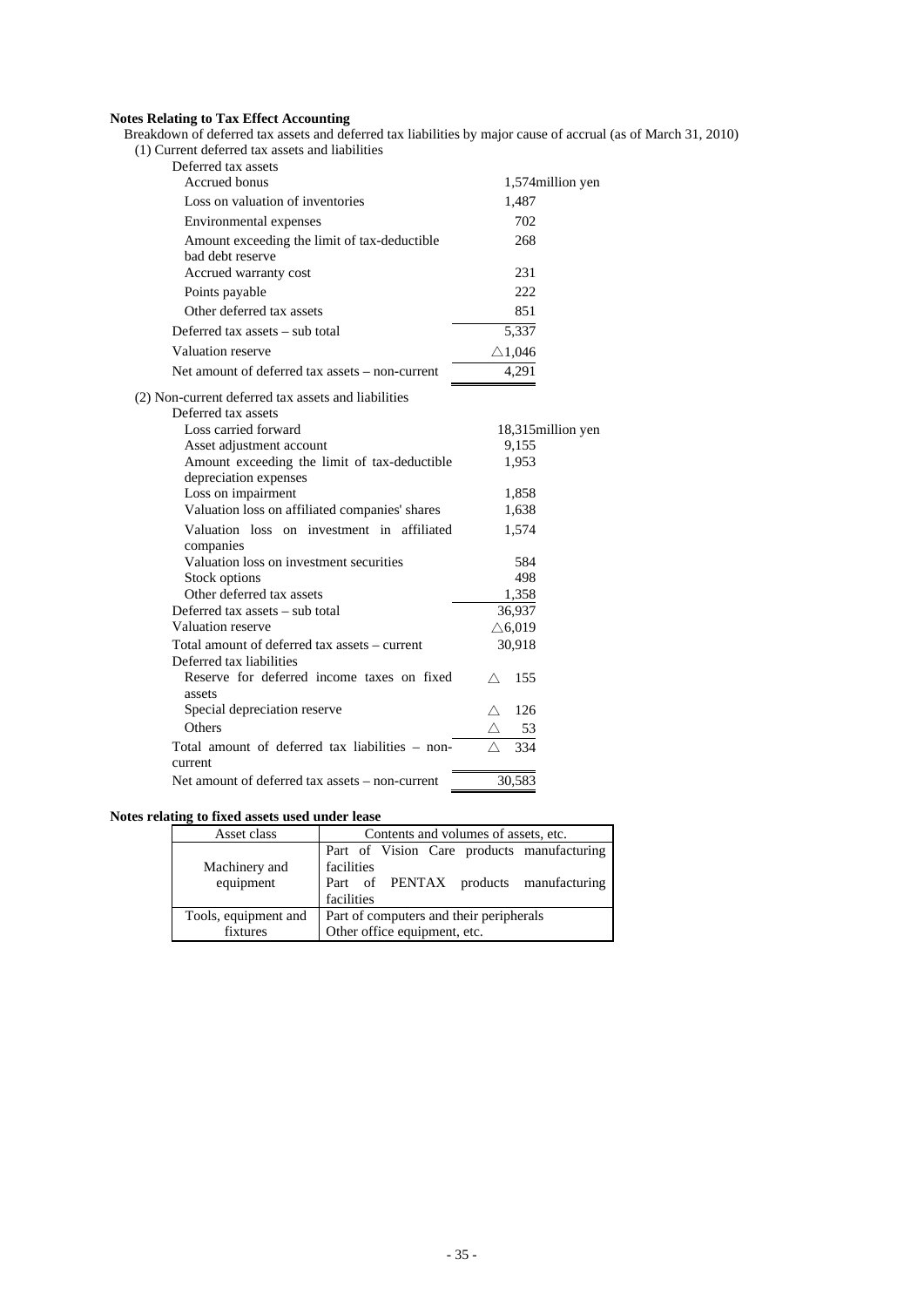# **Notes concerning related parties** (Unit: million yen)

| TWEE CONCETTING TURKED DAT LES<br>тошт. пшпон усп <i>і</i> |                                               |                                                                               |                                               |                                  |                       |                                      |                     |
|------------------------------------------------------------|-----------------------------------------------|-------------------------------------------------------------------------------|-----------------------------------------------|----------------------------------|-----------------------|--------------------------------------|---------------------|
| Type                                                       | Name of the<br>company,<br>etc                | Voting<br>rights<br>ownerships<br>(rate of<br>voting rights<br>owned $)(\% )$ | Relationship<br>with the<br>party<br>involved | Contents of<br>transactions      | Transaction<br>amount | Item                                 | Term-end<br>balance |
| <b>Subsidiaries</b>                                        | <b>HOYA</b><br><b>HOLDINGS</b><br>N.V.        | Ownership<br>Borrowing<br>Direct<br>of funds<br>100.0                         |                                               | Repayment<br>of funds            | 46,676                | Short-term<br>loans to<br>affiliates |                     |
|                                                            |                                               |                                                                               | Payment of<br>interest<br>(Note 1)            | 396                              | Accrued<br>interest   |                                      |                     |
|                                                            | <b>PENTAX</b><br><b>EUROPE</b><br><b>GMBH</b> | Ownership<br>Direct<br>100.0                                                  | Customer                                      | Sales of<br>products<br>(Note 2) | 16,373                | Accounts<br>receivable -<br>trade    | 6,203               |

Terms and conditions of transactions and the policy for determining them, etc.

(Note) 1. Interest rates on borrowed funds are determined reasonably in consideration of market interest rates.

 2. The sale of products is outsourced. Retail prices for the Company are determined contractually in consideration of the cost to the Company and market prices.

Notes to per-share information

| (1) Net assets per share: | 382.38 yen |
|---------------------------|------------|
| (2) Net income per share: | 313.11 yen |

#### **Notes Concerning Important Subsequent Events**

Due to the President's decision made on April 28, 2010, HOYA CORPORATION has concluded an agreement to transfer hard disk glass media manufacturing operation undertaken by HOYA MAGNETICS SINGAPORE, PTE. LTD. ("HOMS"), a wholly-owned subsidiary of the Company, and related assets.

1. Purpose of the Sale

Hard disk market is expected to continue growing at a high rate mainly due to demands related to note PCs and digital appliances. In addition, memory capacity of hard disks is expected to grow rapidly. Therefore, for the glass substrate and glass media operation, HOYA is required to strengthen its efforts for research and development of next-generation technologies for increasing the capacity of hard disk and to establish a manufacturing system which accommodates the demands.

As a response to such changes of business environment, and based on its judgment that utilization of its strength and efficient business operation are essential for future business expansion, HOYA will transfer its assets related to glass media to WESTERN DIGITAL CORPORATION. This will allow HOYA to concentrate on the glass substrate business with which the Company holds the world's largest market share and to provide the state-of-the-art products in the market ahead of other manufacturers while responding to customer expectations. At the same time, the Company will aim to develop its glass substrate business further and strengthen its competitive edge continuously through timely and efficient productions that respond to the growing demands.

2. Name of the Company with which the Agreement of Transfer was concluded

#### WESTERN DIGITAL CORPORATION

- 3. Scope and scale of the Sale (Fiscal year ended March 31, 2010)
	- (1) Scope of the Sale

The hard disk glass media manufacturing operation at HOMS and related equipment at HOYA's research and development facility

| (2) Scale of the Sale                                                                                              |                  |
|--------------------------------------------------------------------------------------------------------------------|------------------|
| Net sales:                                                                                                         | 16.4 billion yen |
| <b>Operating Income:</b>                                                                                           | 0.3 billion yen  |
| $\sim$ 0 $\sim$ 0 $\sim$ 0 $\sim$ 0 $\sim$ 0 $\sim$ 0 $\sim$ 0 $\sim$ 0 $\sim$ 0 $\sim$ 0 $\sim$ 0 $\sim$ 0 $\sim$ |                  |

4. Amount of assets and liabilities to be assigned

Assets subject to assignment: 12.8 billion yen

Liabilities subject to assignment: 1.4 billion yen

Both figures are based on the amounts shown in the ledgers as of March 31, 2010 and may fluctuate in accordance with the results of operations and asset appraisal before closing.

5. Anticipated closing date:

May 31, 2010

6. Consideration of the transfer

To be finalized after the asset evaluations, which are mandatory under the agreement, are completed.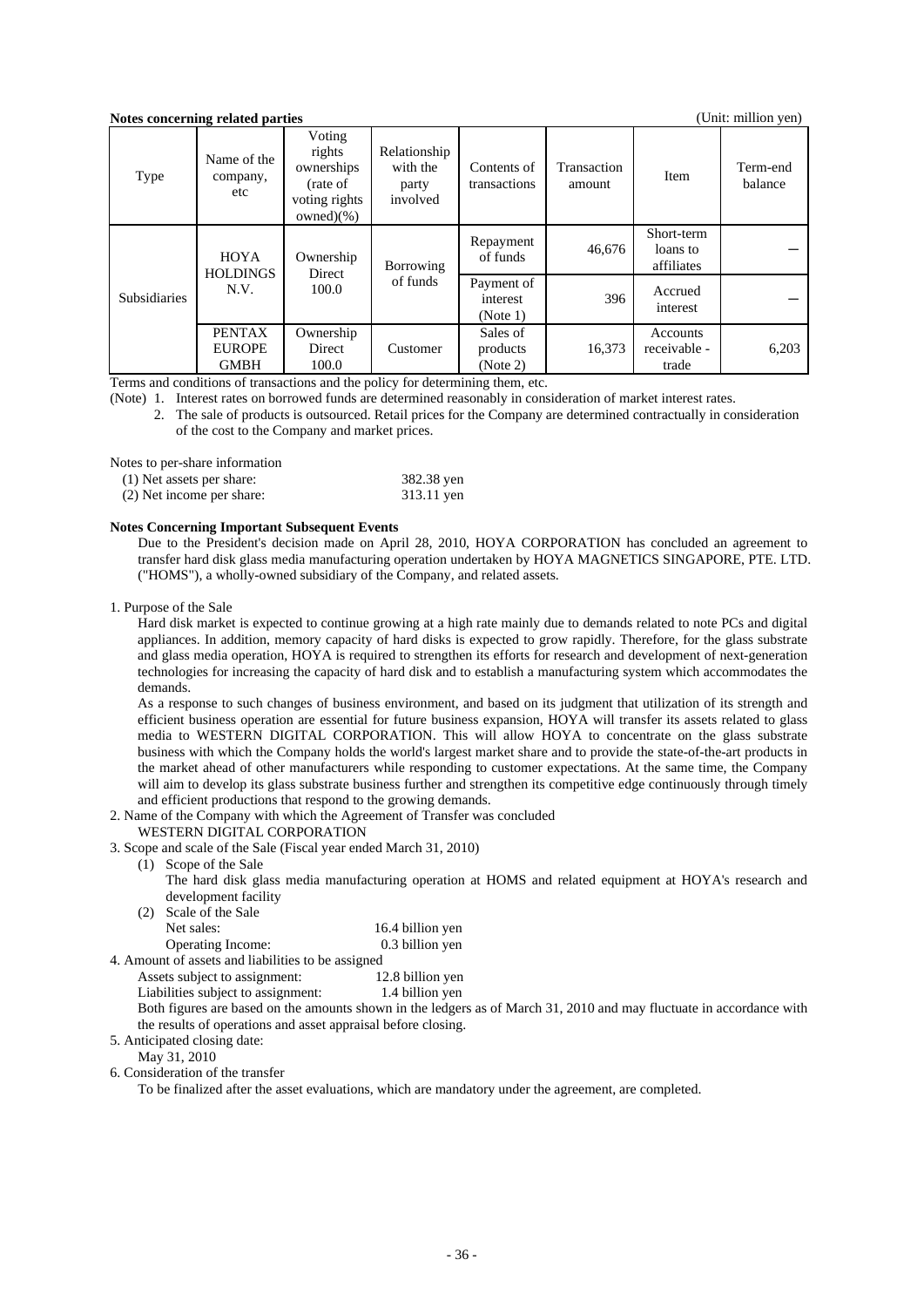# **Independent Auditors' Audit Report Concerning Financial Statements**

|                                                                                                                                                                                                                                                                                                                                                                                                                                                                                                                                                                                                                                                                                                                       | <b>Independent Auditors' Audit Report</b>      |                                                         |              |
|-----------------------------------------------------------------------------------------------------------------------------------------------------------------------------------------------------------------------------------------------------------------------------------------------------------------------------------------------------------------------------------------------------------------------------------------------------------------------------------------------------------------------------------------------------------------------------------------------------------------------------------------------------------------------------------------------------------------------|------------------------------------------------|---------------------------------------------------------|--------------|
| To the Board of Directors of HOYA CORPORATION                                                                                                                                                                                                                                                                                                                                                                                                                                                                                                                                                                                                                                                                         |                                                |                                                         | May 17, 2010 |
|                                                                                                                                                                                                                                                                                                                                                                                                                                                                                                                                                                                                                                                                                                                       |                                                | Deloitte Touche Tohmatsu LLC                            |              |
|                                                                                                                                                                                                                                                                                                                                                                                                                                                                                                                                                                                                                                                                                                                       | Designated Employee<br><b>Managing Partner</b> | <b>Certified Public Accountant</b><br>Hitoshi Matsumoto | (seal)       |
|                                                                                                                                                                                                                                                                                                                                                                                                                                                                                                                                                                                                                                                                                                                       | Designated Employee<br><b>Managing Partner</b> | Certified Public Accountant<br>Yoshiaki Hatori          | (seal)       |
|                                                                                                                                                                                                                                                                                                                                                                                                                                                                                                                                                                                                                                                                                                                       | Designated Employee<br><b>Managing Partner</b> | Certified Public Accountant<br>Ichiro Sakamoto          | (seal)       |
| We, Deloitte Touche Tohmatsu LLC, conducted an audit of HOYA CORPORATION on its financial<br>statements (balance sheets, statements of income, statements of changes in net assets, notes to financial<br>statements and their supplementary schedules) for the $72nd$ fiscal year from April 1, 2009 to March 31, 2010,<br>based on the provision of item (i), paragraph (2), Article 436 of the Companies Act. The management is<br>responsible for the preparation of these financial statements and their supplementary schedules, and we are<br>responsible for expressing opinions on the financial statements and their supplementary schedules from an<br>independent position.                               |                                                |                                                         |              |
| We conducted this audit based on the generally-accepted accounting standards in Japan. The audit criteria<br>require us to obtain reasonable assurance as to whether the financial statements and their supplementary<br>schedules contain any important misstatements. The audit is performed on the basis of testing audit and<br>consists of reviewing the representation of the financial statements and their supplementary schedules as a<br>whole including evaluation of the accounting policy adopted by the management, its application method, and<br>the estimate conducted by the management. We consider ourselves to be provided with a reasonable basis for<br>our opinions as a result of the audit. |                                                |                                                         |              |
| We recognize that the above-mentioned financial statements and their supplementary schedules represent the<br>situation of assets and profit and loss in the period concerning the financial statements and their<br>supplementary schedules appropriately in all important points, based on the generally-accepted accounting<br>standards in Japan.                                                                                                                                                                                                                                                                                                                                                                 |                                                |                                                         |              |
| There are no interests between HOYA CORPORATION and Deloitte Touche Tohmatsu LLC or the<br>managing partners which must be documented according to the provisions of the Certified Public Accountant<br>Act.                                                                                                                                                                                                                                                                                                                                                                                                                                                                                                          |                                                |                                                         |              |
|                                                                                                                                                                                                                                                                                                                                                                                                                                                                                                                                                                                                                                                                                                                       |                                                |                                                         |              |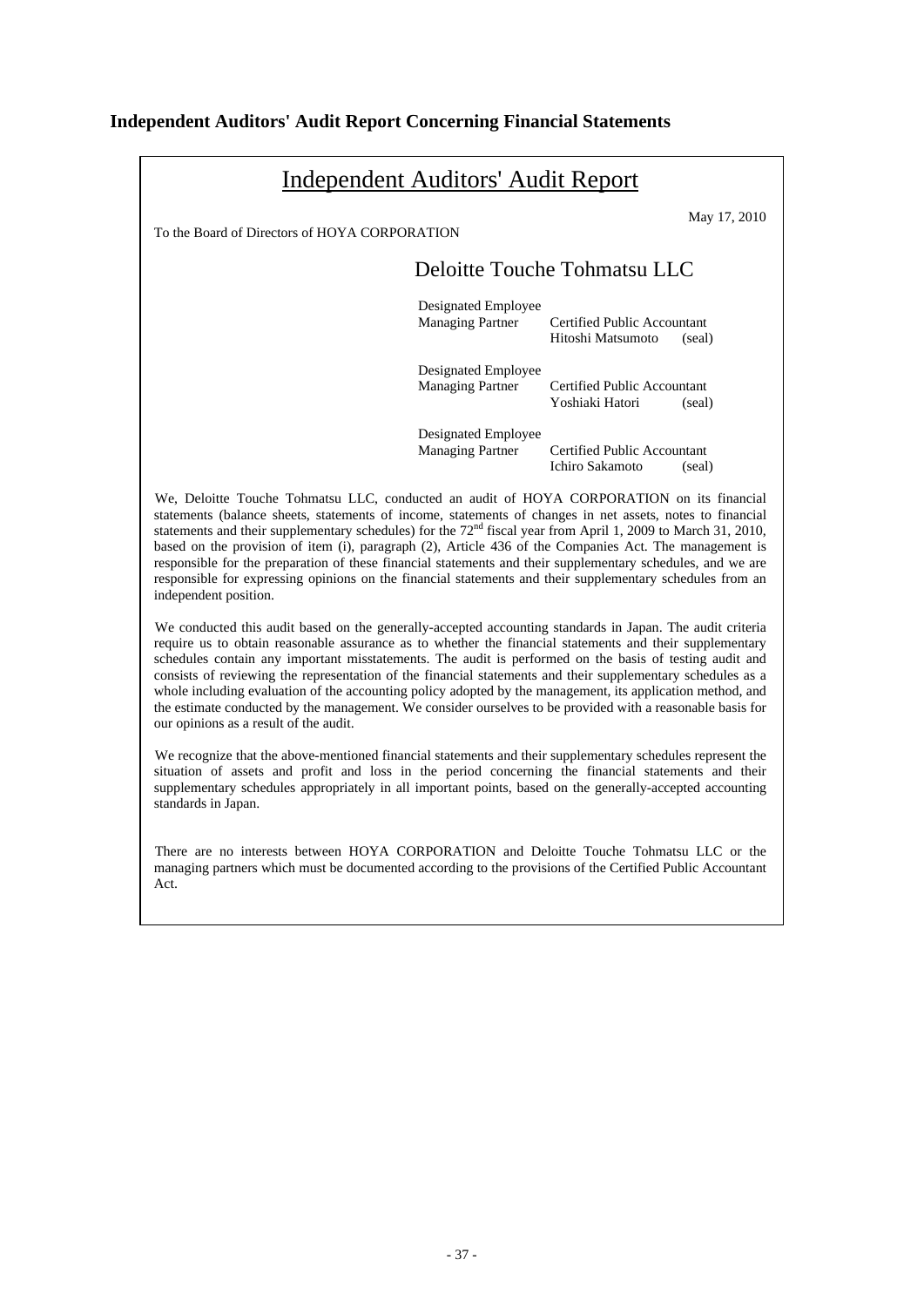# Audit Committee's Audit Report

# AUDIT REPORT

The members of the Audit Committee of the Company audited the performance of the Directors and Executive Officers of their duties during the 72nd fiscal year from April 1, 2009 to March 31, 2010. We hereby report the method and results thereof:

# 1. AUDIT METHOD AND ITS CONTENTS

We monitored and verified the resolutions of the Board of Directors concerning matters provided in items 2 and 5, paragraph (1), Article 416 of the Companies Act and the state of the system (internal control system) established on the basis thereof. At the same time, in accordance with the audit policy, assignment of duties, etc. determined by the Audit Committee and in collaboration with the audit section of the Company, we attended important meetings, received reports or heard from Directors, Executive Officers, etc. on matters concerning the performance of their duties, requested explanations whenever necessary, inspected important documents of settlement, etc. and investigated the state of activities and assets at the head office and principal business offices of the Company. With respect to subsidiaries, we communicated and exchanged information with directors and auditors thereof, and received business reports from the subsidiaries whenever necessary. We also monitored and verified whether or not the Company's Independent Auditors maintained a position of independence and conducted an adequate audit, received reports on the state of duty execution from the Independent Auditors, and asked them for explanations whenever necessary. Additionally, we received from the Independent Auditors a notice that they were making preparations for the System for Ensuring Adequate Execution of Duties (a matter set out in the items of the Corporate Calculation Standard No. 131) in accordance with the Standards for Quality Control of Audit (Business Accounting Council, October 28, 2005), and asked the Independent Auditors for explanations whenever necessary.

Based on the method described above, we examined the business report, financial statements (balance sheets, statements of income, statements of changes in net assets, and notes to financial statements), their supplementary schedules, and consolidated financial statements (consolidated balance sheets, consolidated statements of income, consolidated statements of changes in net assets, and notes to consolidated financial statements) for the current fiscal year under review.

#### 2. AUDIT RESULTS

(1) Results of the audit of the business report, etc.

- A. We are of the opinion that the business report and its supplementary schedules fairly present the state of the Company in accordance with laws, ordinances and the Articles of Incorporation
- B. We are of the opinion that, in connection with the performance by the Directors or Executive Officers of their duties, no dishonest act or material fact of violation of laws, ordinances or the Articles of Incorporation exists.
- C. We are of the opinion that the resolution of the Board of Directors concerning the internal control system was reasonable. We are also of the opinion that, in connection with the performance by the Directors or Executive Officers of their duties concerning said internal control system, no matter that needs to be pointed out exists. With respect to internal control over financial reporting, we have been advised by the Executive Officers and Deloitte Touche Tomatsu LLC that no significant defects were noted at the time of preparation of this audit report.
- (2) Results of the audit of the financial statements and their supplementary schedules We are of the opinion that the method and results of the audit made by Deloitte Touche Tohmatsu LLC, the Company's Independent Auditors, are in order.
- (3) Results of the audit of the consolidated financial statements

We are of the opinion that the method and results of the audit made by Deloitte Touche Tohmatsu LLC, the Company's Independent Auditors, are in order.

May 31, 2010

# Audit Committee HOYA CORPORATION

| Yukiharu Kodama | Member of the Audit Committee |
|-----------------|-------------------------------|
| Takeo Shiina    | Member of the Audit Committee |
| Yuzaburo Mogi   | Member of the Audit Committee |
| Eiko Kono       | Member of the Audit Committee |
| Itaru Koeda     | Member of the Audit Committee |

Notes: The Members of the Audit Committee, Yukiharu Kodama, Takeo Shiina, Yuzaburo Mogi, Eiko Kono, and Itaru Koeda are outside directors, as provided in item (xv), Article 2 and paragraph (3), Article 400 of the Companies Act.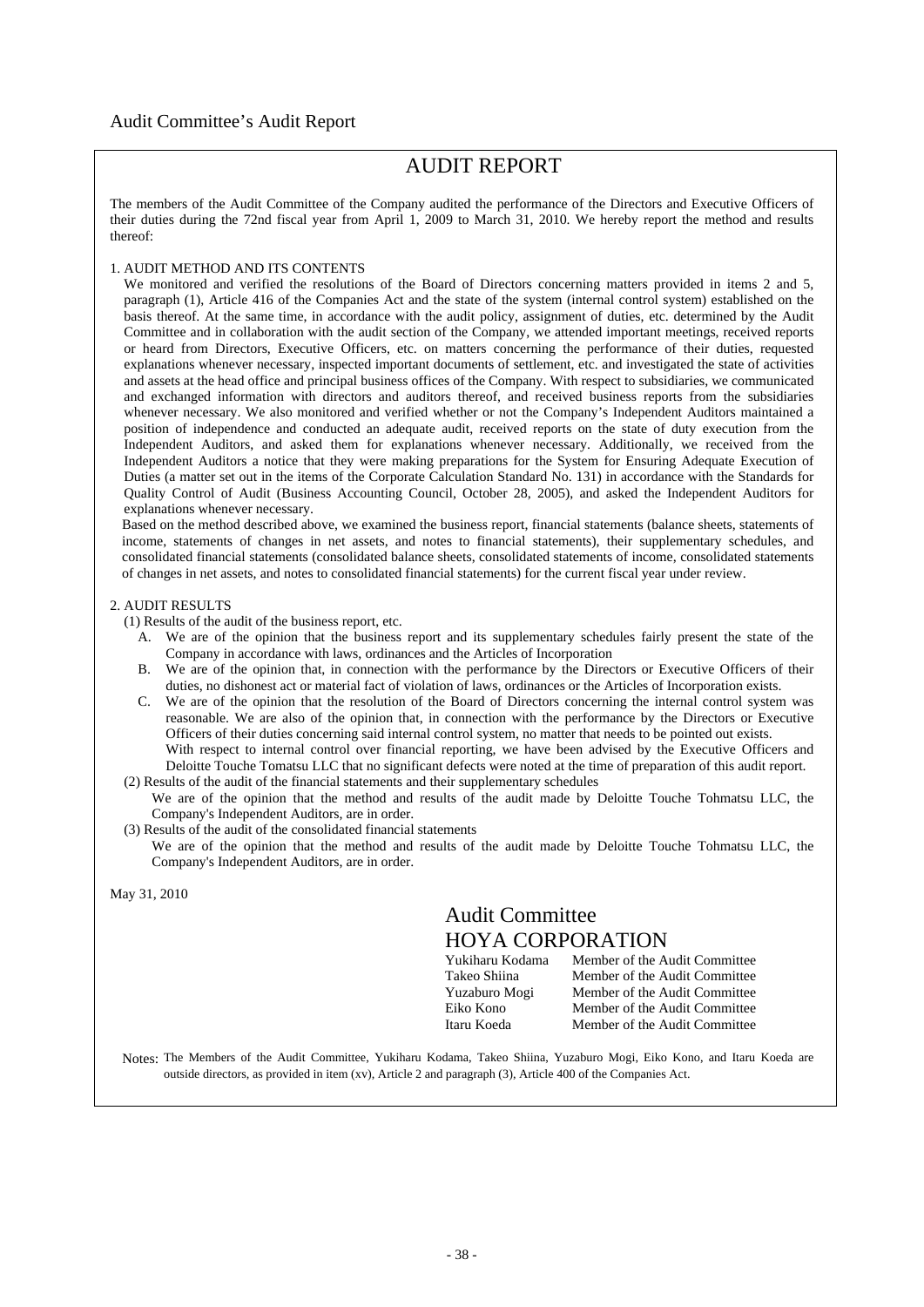# **Notice**

# ◎ **Notice concerning online disclosure of HOYA Report 2010**

To enable better understanding of our business activities, HOYA CORPORATION formerly distributed printed copies of the HOYA Report each year. From this year, however, we have decided to disclose the Report online only, without printing it. We plan to enhance the contents of the Report, for instance by using video, audio, and computer graphics, to provide easy-tounderstand information about the HOYA Group.

The online HOYA Report 2010 will be available at our website (http://www.hoya.co.jp/english/) around late July. We hope you will find the Report useful.

## ◎ **Notice concerning report of resolutions and results of exercise of voting rights at the Ordinary General Meeting of Shareholders**

HOYA CORPORATION formerly reported resolutions at the Ordinary General Meeting of Shareholders by sending printed matters. From this year, we will disclose the resolutions along with the results of exercise of voting rights on our website (http://www.hoya.co.jp/english/), and will cease the use of printed matters.